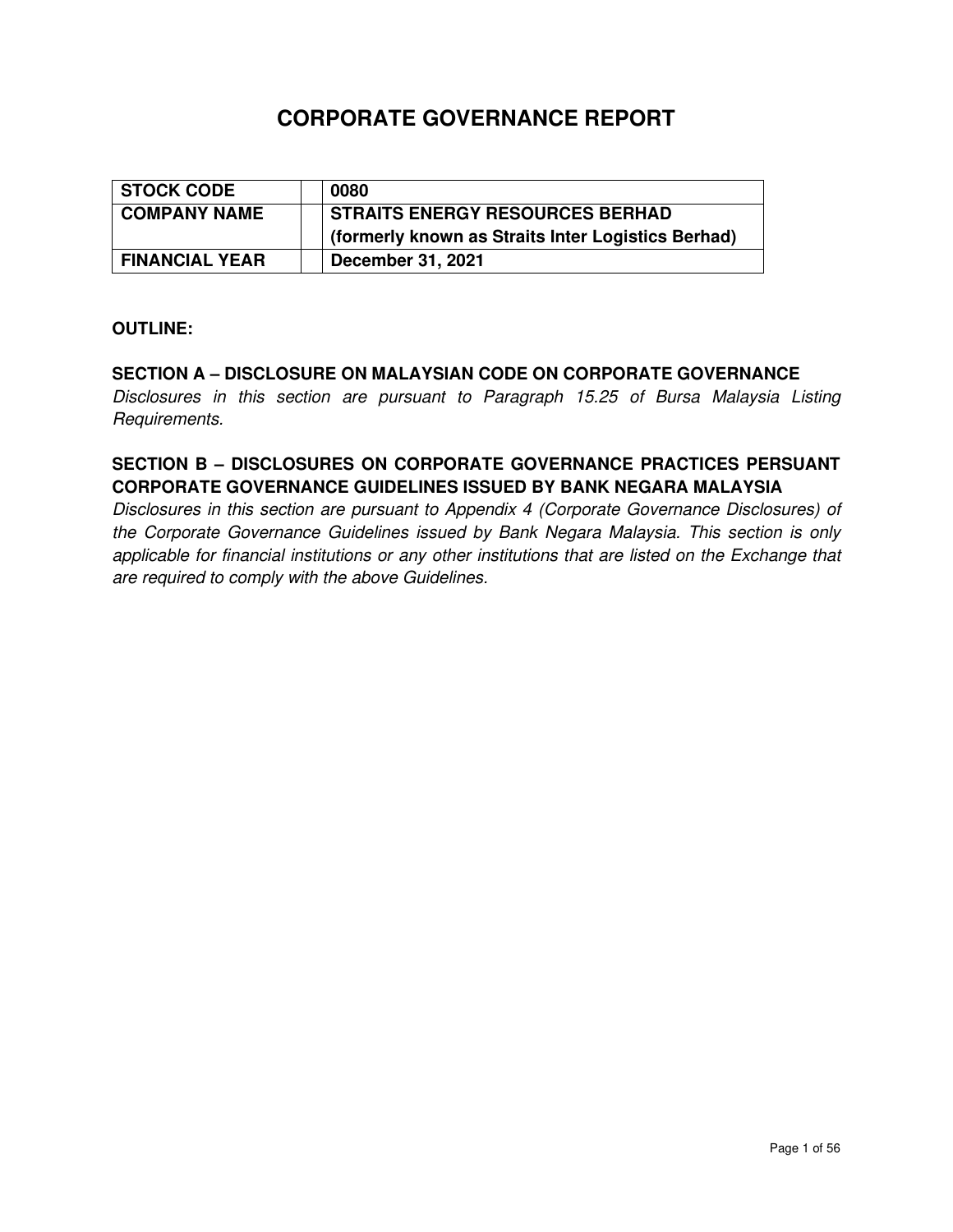#### **SECTION A – DISCLOSURE ON MALAYSIAN CODE ON CORPORATE GOVERNANCE**

Disclosures in this section are pursuant to Paragraph 15.25 of Bursa Malaysia Listing Requirements.

#### **Intended Outcome**

Every company is headed by a board, which assumes responsibility for the company's leadership and is collectively responsible for meeting the objectives and goals of the company.

#### **Practice 1.1**

The board should set the company's strategic aims, ensure that the necessary resources are in place for the company to meet its objectives and review management performance. The board should set the company's values and standards, and ensure that its obligations to its shareholders and other stakeholders are understood and met

| <b>Application</b>                                      | Applied                                                                                                                                                                                                                                                                                                                           |
|---------------------------------------------------------|-----------------------------------------------------------------------------------------------------------------------------------------------------------------------------------------------------------------------------------------------------------------------------------------------------------------------------------|
| <b>Explanation on</b><br>application of the<br>practice | The Board assumes responsibility for effective stewardship and control<br>of the Company and has established terms of reference, in the form of a<br>Board Charter. The Board Charter assists the Board in the discharge of<br>its fiduciary and leadership responsibilities in the pursuit of the best<br>interest of the Group. |
|                                                         | The Board's role and responsibilities, and the delegations of powers to<br>its Board Committees and Group Managing Director ("Group MD") are<br>clearly delineated, including in the Delegation of Authority Limits ("DAL")<br>delegated by our Board to our Group MD and the Leadership Team.                                    |
|                                                         | Other responsibilities carried out by the Board in ensuring the Company<br>meeting its objectives and goals amongst others include:-                                                                                                                                                                                              |
|                                                         | Performing periodic review of the financial results and progress of<br>1)<br>projects as a mean to overseeing the conduct of the business and<br>the overall performance management of the business affairs of the<br>Group.                                                                                                      |
|                                                         | 2)<br>Deliberating the interim and annual financial reporting with<br>management and External Auditors to ensure the integrity and<br>reliability of the financial information published.                                                                                                                                         |
|                                                         | Reviewing related party transaction, if any to ensure compliance and<br>3)<br>the interest of minority shareholders are not detrimental by related<br>party transactions.                                                                                                                                                         |
|                                                         | 4)<br>Reviewing the adequacy and integrity of the Company's enterprise-<br>wide risk management and internal control systems for compliance<br>with applicable rules and regulations                                                                                                                                              |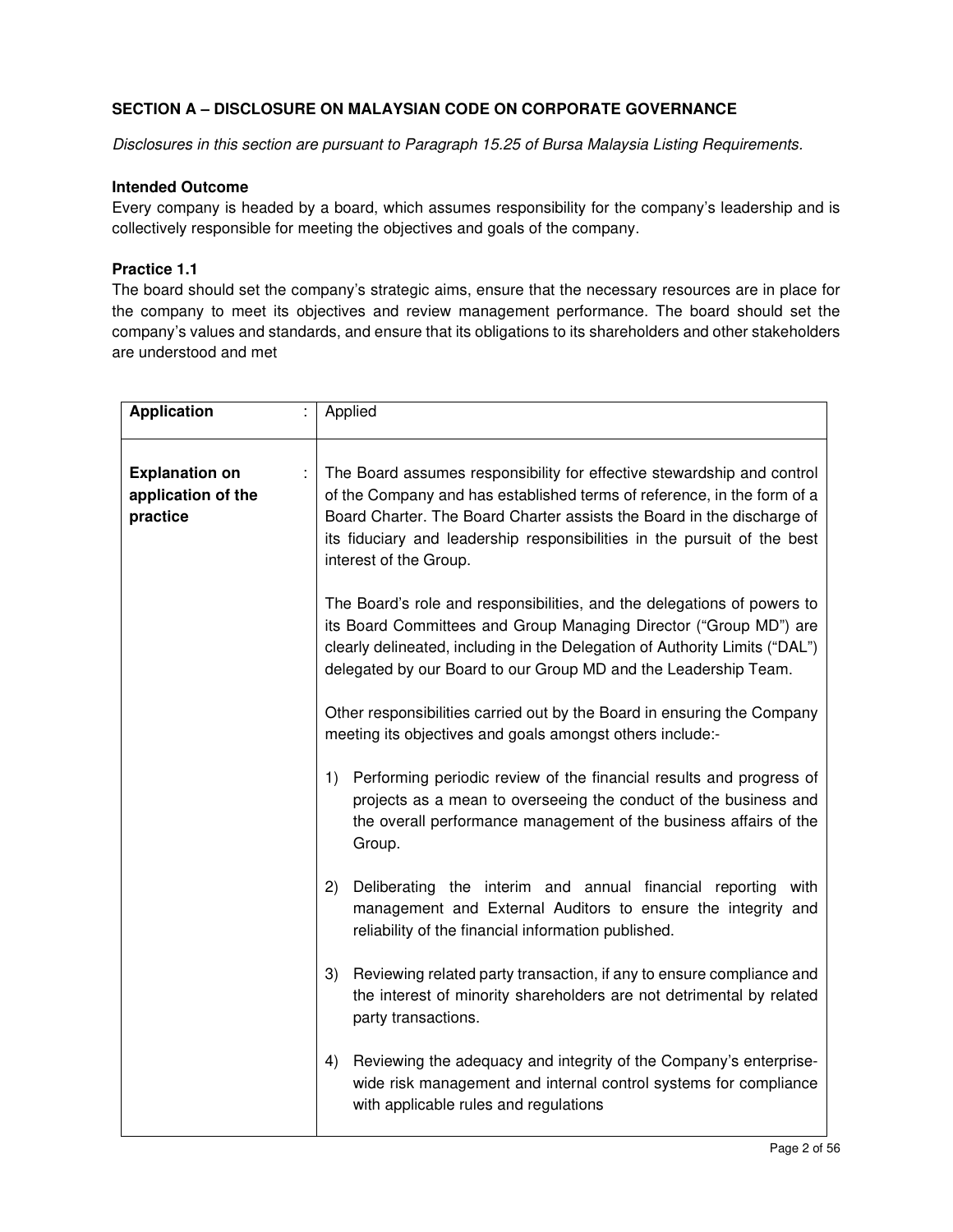|                                     | 5) | Reviewing the adequacy and integrity of the Company's enterprise-<br>wide risk management and internal control systems for compliance<br>with applicable rules and regulations. |
|-------------------------------------|----|---------------------------------------------------------------------------------------------------------------------------------------------------------------------------------|
|                                     | 6) | Reviewing, deliberating and approving Board Committees' reports<br>and recommendation.                                                                                          |
|                                     | 7) | Reviewing the strategic plan of the company which includes<br>strategies on economic, environmental and social considerations<br>underpinning sustainability.                   |
|                                     | 8) | Supervise and assess management performance to determine<br>whether the business is being properly managed                                                                      |
|                                     |    | The Board Charter and the Terms of Reference for respective Board<br>Committees are available on the Company's corporate website at<br>www.straits-energyresources.com          |
| <b>Explanation for</b><br>departure |    |                                                                                                                                                                                 |
|                                     |    |                                                                                                                                                                                 |
| to complete the columns below.      |    | Large companies are required to complete the columns below. Non-large companies are encouraged                                                                                  |
| <b>Measure</b>                      |    |                                                                                                                                                                                 |
| <b>Timeframe</b>                    |    |                                                                                                                                                                                 |

 $\overline{\phantom{a}}$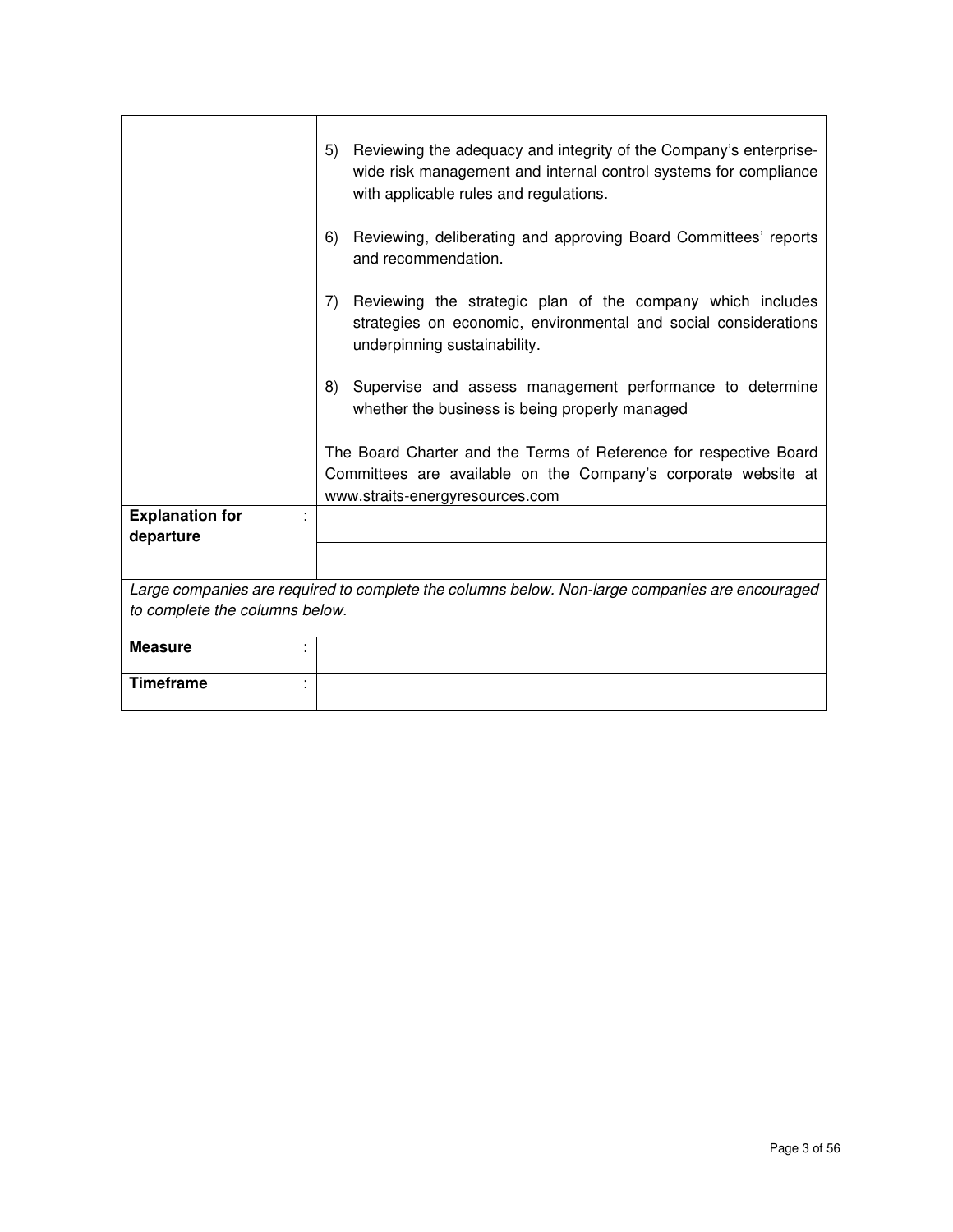Every company is headed by a board, which assumes responsibility for the company's leadership and is collectively responsible for meeting the objectives and goals of the company.

### **Practice 1.2**

A Chairman of the board who is responsible for instilling good corporate governance practices, leadership and effectiveness of the board is appointed.

| <b>Application</b>                                      | Applied                                                                                                                                                                                                                                                                                                                                                                                                                                                                                                                                                                                                                                                                                                                                                                                                                      |
|---------------------------------------------------------|------------------------------------------------------------------------------------------------------------------------------------------------------------------------------------------------------------------------------------------------------------------------------------------------------------------------------------------------------------------------------------------------------------------------------------------------------------------------------------------------------------------------------------------------------------------------------------------------------------------------------------------------------------------------------------------------------------------------------------------------------------------------------------------------------------------------------|
| <b>Explanation on</b><br>application of the<br>practice | The Chairman of the Board, Y.A.M Dato' Seri Tengku Baharuddin Ibni<br>Almarhum Sultan Mahmud Al-Muktafi Billah Shah plays a key role in<br>ensuring the effective functioning of the Board, provide effective<br>leadership, strategic direction and necessary governance to the Group<br>The Chairman leads and ensures the effectiveness of the board by among<br>others, encouraging healthy debates by all directors, allowing sufficient<br>time for discussion of issues and ensuring that the board's decisions fairly<br>reflect board consensus.<br>The Chairman will act as facilitator at meetings of the Board to ensure that<br>no Directors, whether executive or non-executive, dominates discussion,<br>that appropriate discussion takes place and that relevant opinion among<br>Directors is forthcoming. |
| <b>Explanation for</b><br>departure                     |                                                                                                                                                                                                                                                                                                                                                                                                                                                                                                                                                                                                                                                                                                                                                                                                                              |
|                                                         | Large companies are required to complete the columns below. Non-large companies are encouraged                                                                                                                                                                                                                                                                                                                                                                                                                                                                                                                                                                                                                                                                                                                               |
| to complete the columns below.                          |                                                                                                                                                                                                                                                                                                                                                                                                                                                                                                                                                                                                                                                                                                                                                                                                                              |
| <b>Measure</b>                                          |                                                                                                                                                                                                                                                                                                                                                                                                                                                                                                                                                                                                                                                                                                                                                                                                                              |
| <b>Timeframe</b>                                        |                                                                                                                                                                                                                                                                                                                                                                                                                                                                                                                                                                                                                                                                                                                                                                                                                              |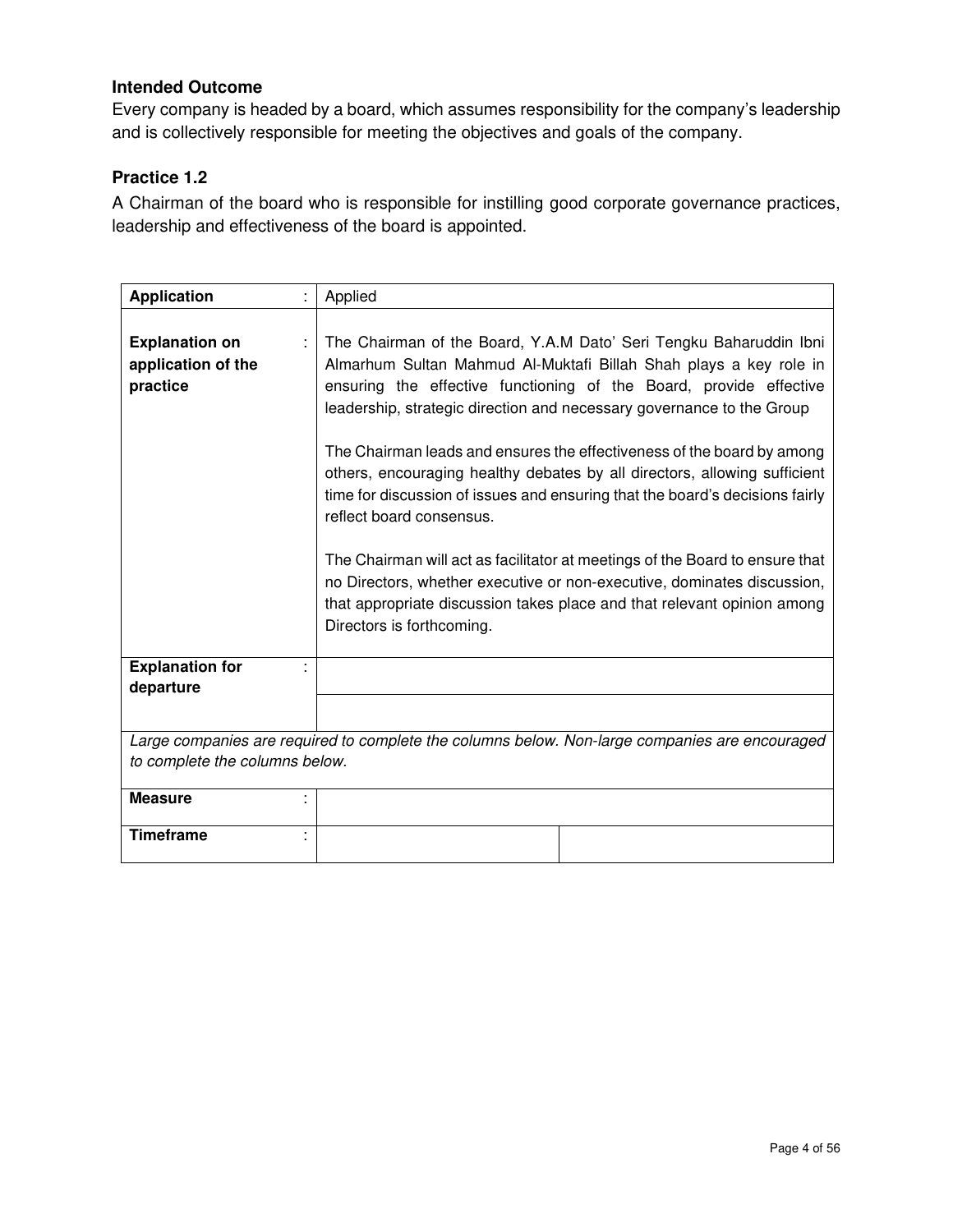Every company is headed by a board, which assumes responsibility for the company's leadership and is collectively responsible for meeting the objectives and goals of the company.

## **Practice 1.3**

The positions of Chairman and CEO are held by different individuals

| <b>Application</b>                                      | Applied                                                                                                                                                                                                                                                                                                                                                                                                                                                                                                                                       |
|---------------------------------------------------------|-----------------------------------------------------------------------------------------------------------------------------------------------------------------------------------------------------------------------------------------------------------------------------------------------------------------------------------------------------------------------------------------------------------------------------------------------------------------------------------------------------------------------------------------------|
| <b>Explanation on</b><br>application of the<br>practice | The Chairman and Group MD positions are separated and held by<br>different individuals. The Board is headed by a Non-Independent Non-<br>Executive Chairman. There is a clear division of responsibilities between<br>the Non-Independent Non-Executive Chairman and the Group MD to<br>ensure balance of power and authority in the Board.<br>The role and responsibilities of the Chairman and Group MD are formally<br>documented in the Board Charter, which is published on the corporate<br>website at www.straits-energyresources.com. |
| <b>Explanation for</b><br>departure                     |                                                                                                                                                                                                                                                                                                                                                                                                                                                                                                                                               |
|                                                         | Large companies are required to complete the columns below. Non-large companies are encouraged                                                                                                                                                                                                                                                                                                                                                                                                                                                |
| to complete the columns below.                          |                                                                                                                                                                                                                                                                                                                                                                                                                                                                                                                                               |
| <b>Measure</b>                                          |                                                                                                                                                                                                                                                                                                                                                                                                                                                                                                                                               |
| <b>Timeframe</b>                                        |                                                                                                                                                                                                                                                                                                                                                                                                                                                                                                                                               |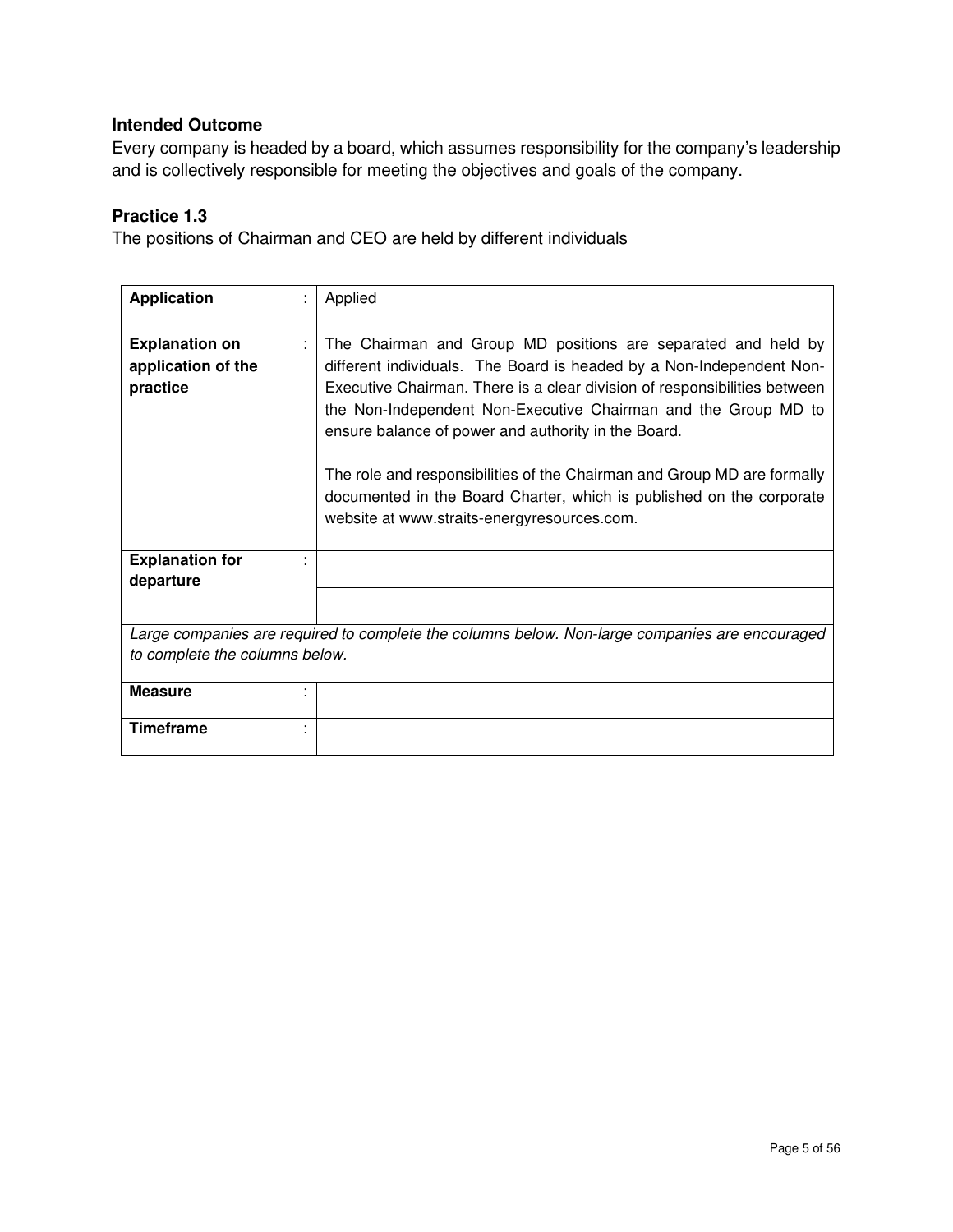Every company is headed by a board, which assumes responsibility for the company's leadership and is collectively responsible for meeting the objectives and goals of the company.

## **Practice 1.4**

The Chairman of the board should not be a member of the Audit Committee, Nomination Committee or Remuneration Committee

| <b>Application</b><br>t                                 | Applied                                                                                                                                                                                                                                                                                                                                                                                                                                                              |
|---------------------------------------------------------|----------------------------------------------------------------------------------------------------------------------------------------------------------------------------------------------------------------------------------------------------------------------------------------------------------------------------------------------------------------------------------------------------------------------------------------------------------------------|
| <b>Explanation on</b><br>application of the<br>practice | In accordance with Practice 1.4 of the MCCG which states that the<br>Chairman of the Board should not be a member of the Audit Committee<br>("AC") and Nomination & Remuneration Committee ("NRC"), the<br>Chairman of the Board is not a member of any of the Board Committees<br>so as to ensure that the objectivity of the Chairman and the Board is not<br>impaired when deliberating on observations and recommendations put<br>forth by the Board Committees. |
| <b>Explanation for</b><br>departure                     |                                                                                                                                                                                                                                                                                                                                                                                                                                                                      |
|                                                         |                                                                                                                                                                                                                                                                                                                                                                                                                                                                      |
|                                                         | Large companies are required to complete the columns below. Non-large companies are encouraged                                                                                                                                                                                                                                                                                                                                                                       |
| to complete the columns below.                          |                                                                                                                                                                                                                                                                                                                                                                                                                                                                      |
| <b>Measure</b>                                          |                                                                                                                                                                                                                                                                                                                                                                                                                                                                      |
| <b>Timeframe</b><br>٠                                   |                                                                                                                                                                                                                                                                                                                                                                                                                                                                      |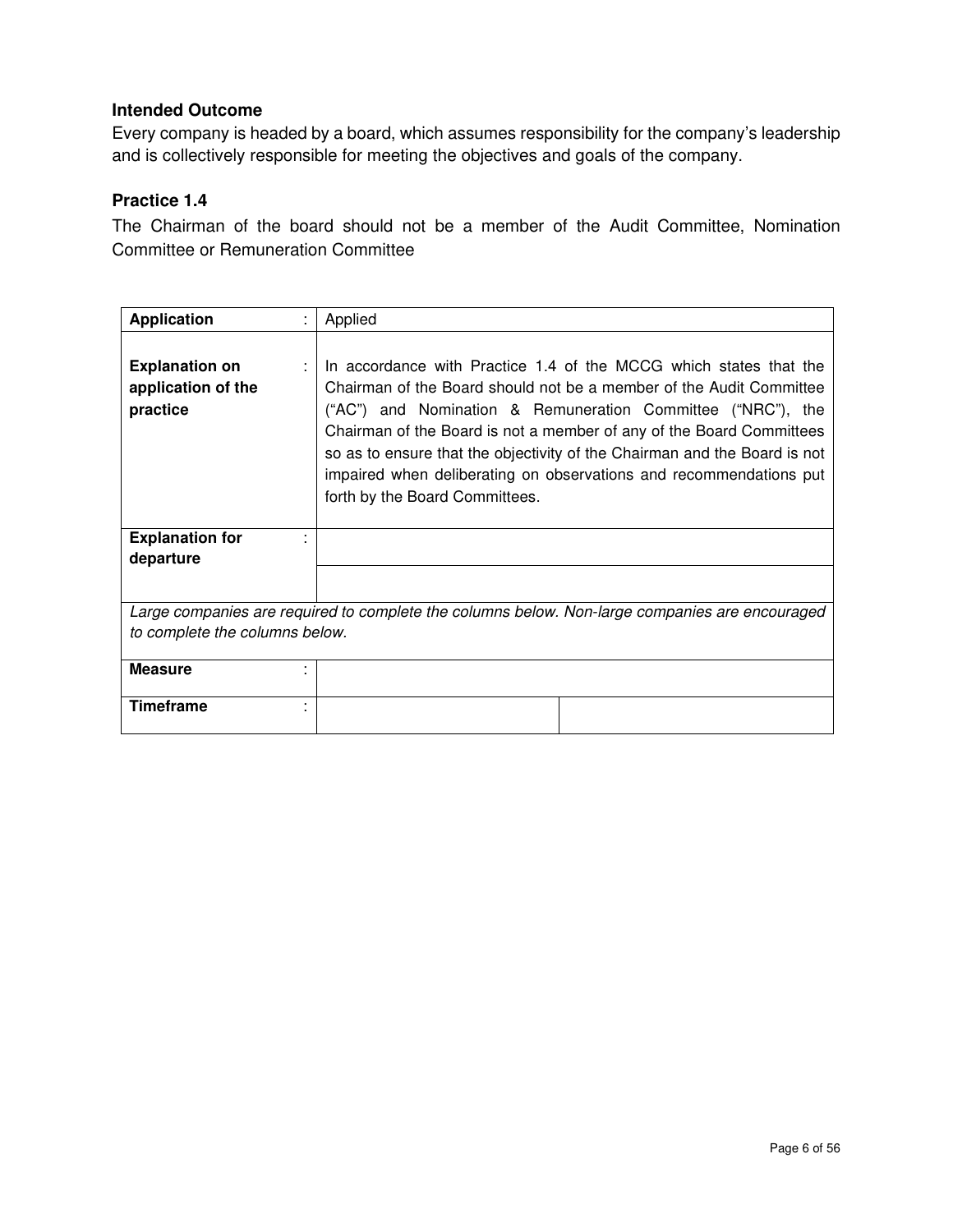Every company is headed by a board, which assumes responsibility for the company's leadership and is collectively responsible for meeting the objectives and goals of the company.

## **Practice 1.5**

The board is supported by a suitably qualified and competent Company Secretary to provide sound governance advice, ensure adherence to rules and procedures, and advocate adoption of corporate governance best practices

| <b>Application</b>                                      | Applied                                                                                                                                                                                                                                                                                                                                                                                                                                  |
|---------------------------------------------------------|------------------------------------------------------------------------------------------------------------------------------------------------------------------------------------------------------------------------------------------------------------------------------------------------------------------------------------------------------------------------------------------------------------------------------------------|
| <b>Explanation on</b><br>application of the<br>practice | The Board is supported by suitably qualified company secretaries who<br>are responsible ensuring the effective functioning of Board and that rules<br>and regulations are complied with. The Company Secretary also act as<br>secretaries of all Board Committees.<br>The Company Secretaries, who is MAICSA and MACS qualified, had and                                                                                                 |
|                                                         | will constantly keep themselves abreast, through continuous training on<br>the regulatory changes and development in corporate governance.                                                                                                                                                                                                                                                                                               |
|                                                         | The Company Secretaries have always supported the Board and played<br>an important role to facilitate the overall compliance with Companies Act<br>2016, Listing Requirements of Bursa Malaysia Securities Berhad ("Bursa<br>Malaysia") and other relevant laws and regulations.                                                                                                                                                         |
|                                                         | The roles and responsibilities of a company secretary include, but are not<br>limited to the following:-                                                                                                                                                                                                                                                                                                                                 |
|                                                         | Advise the board on its roles and responsibilities<br>٠<br>Manage all board and committee meeting logistics, attend and<br>٠<br>record minutes of all board and committee meetings and facilitate<br>board communications<br>Advise the board on corporate disclosures and compliance with<br>$\bullet$<br>company and securities regulations and listing requirements;<br>Manage processes pertaining to the annual shareholder meeting |
|                                                         | The Company Secretary attends all Board and other Board Committees'<br>meetings and ensures that accurate and proper records of the<br>proceedings of Board and other Board Committees' meetings, and their<br>resolutions passed are kept                                                                                                                                                                                               |
| <b>Explanation for</b>                                  |                                                                                                                                                                                                                                                                                                                                                                                                                                          |
| departure                                               |                                                                                                                                                                                                                                                                                                                                                                                                                                          |
|                                                         | Large companies are required to complete the columns below. Non-large companies are encouraged                                                                                                                                                                                                                                                                                                                                           |
| to complete the columns below.                          |                                                                                                                                                                                                                                                                                                                                                                                                                                          |
| <b>Measure</b>                                          |                                                                                                                                                                                                                                                                                                                                                                                                                                          |
| <b>Timeframe</b>                                        |                                                                                                                                                                                                                                                                                                                                                                                                                                          |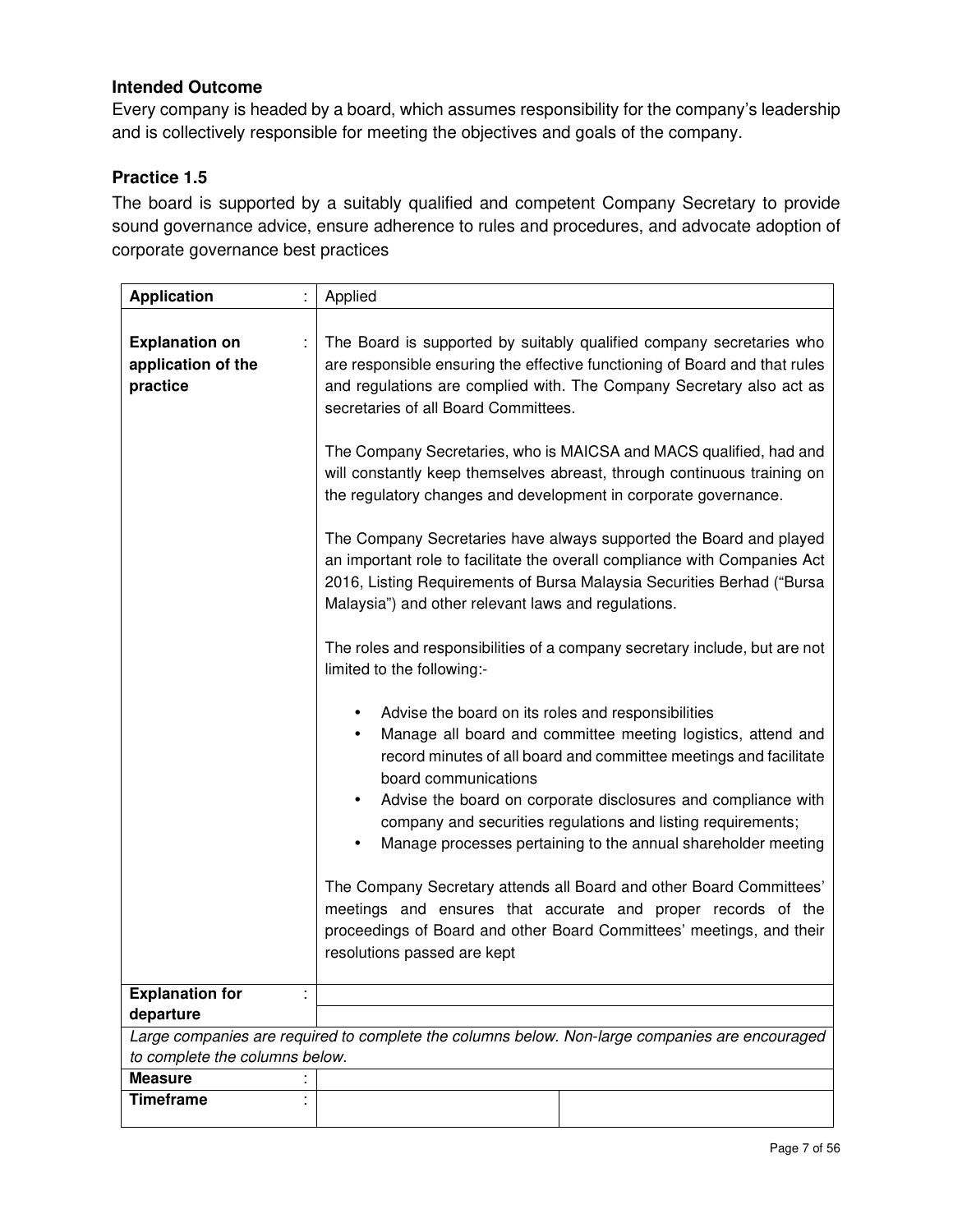Every company is headed by a board, which assumes responsibility for the company's leadership and is collectively responsible for meeting the objectives and goals of the company.

## **Practice 1.6**

Directors receive meeting materials, which are complete and accurate within a reasonable period prior to the meeting. Upon conclusion of the meeting, the minutes are circulated in a timely manner.

| <b>Application</b>                                      | Applied                                                                                                                                                                                                                                                                                                                                                                                                                                                                                                                           |
|---------------------------------------------------------|-----------------------------------------------------------------------------------------------------------------------------------------------------------------------------------------------------------------------------------------------------------------------------------------------------------------------------------------------------------------------------------------------------------------------------------------------------------------------------------------------------------------------------------|
| <b>Explanation on</b><br>application of the<br>practice | In facilitating Board and Board Committee meetings, notices of meetings<br>together with the agenda, minutes of previous meetings, and other<br>relevant supporting papers are provided and circulated to the Board and<br>Board Committees within reasonable periods prior to the meetings.                                                                                                                                                                                                                                      |
|                                                         | This is to accord sufficient time for the Directors to peruse the Board<br>papers and to seek any clarification or further details that they may need<br>from the Management or to consult independent advisers, if they deem<br>necessary. The Board also notes the decisions and salient issues<br>deliberated by the Board Committees through the minutes of these<br>Committees' meetings.                                                                                                                                    |
|                                                         | Board committee meetings were conducted separately from the Board<br>meeting to enable objective and independent discussion during the<br>meeting.                                                                                                                                                                                                                                                                                                                                                                                |
|                                                         | The Management and professional advisers are invited to attend<br>meetings to provide additional insights and professional views, advice<br>and explanation on specific items on the meeting agenda, where<br>necessary. All deliberations and decisions of the Boards are properly<br>recorded and documented by the Company Secretaries including whether<br>any Directors abstained from voting and deliberating on the matter.<br>Minutes of meetings are circulated to the Board and Board Committees<br>in a timely manner. |
| <b>Explanation for</b><br>departure                     |                                                                                                                                                                                                                                                                                                                                                                                                                                                                                                                                   |
|                                                         |                                                                                                                                                                                                                                                                                                                                                                                                                                                                                                                                   |
| to complete the columns below.                          | Large companies are required to complete the columns below. Non-large companies are encouraged                                                                                                                                                                                                                                                                                                                                                                                                                                    |
| <b>Measure</b>                                          |                                                                                                                                                                                                                                                                                                                                                                                                                                                                                                                                   |
| <b>Timeframe</b>                                        |                                                                                                                                                                                                                                                                                                                                                                                                                                                                                                                                   |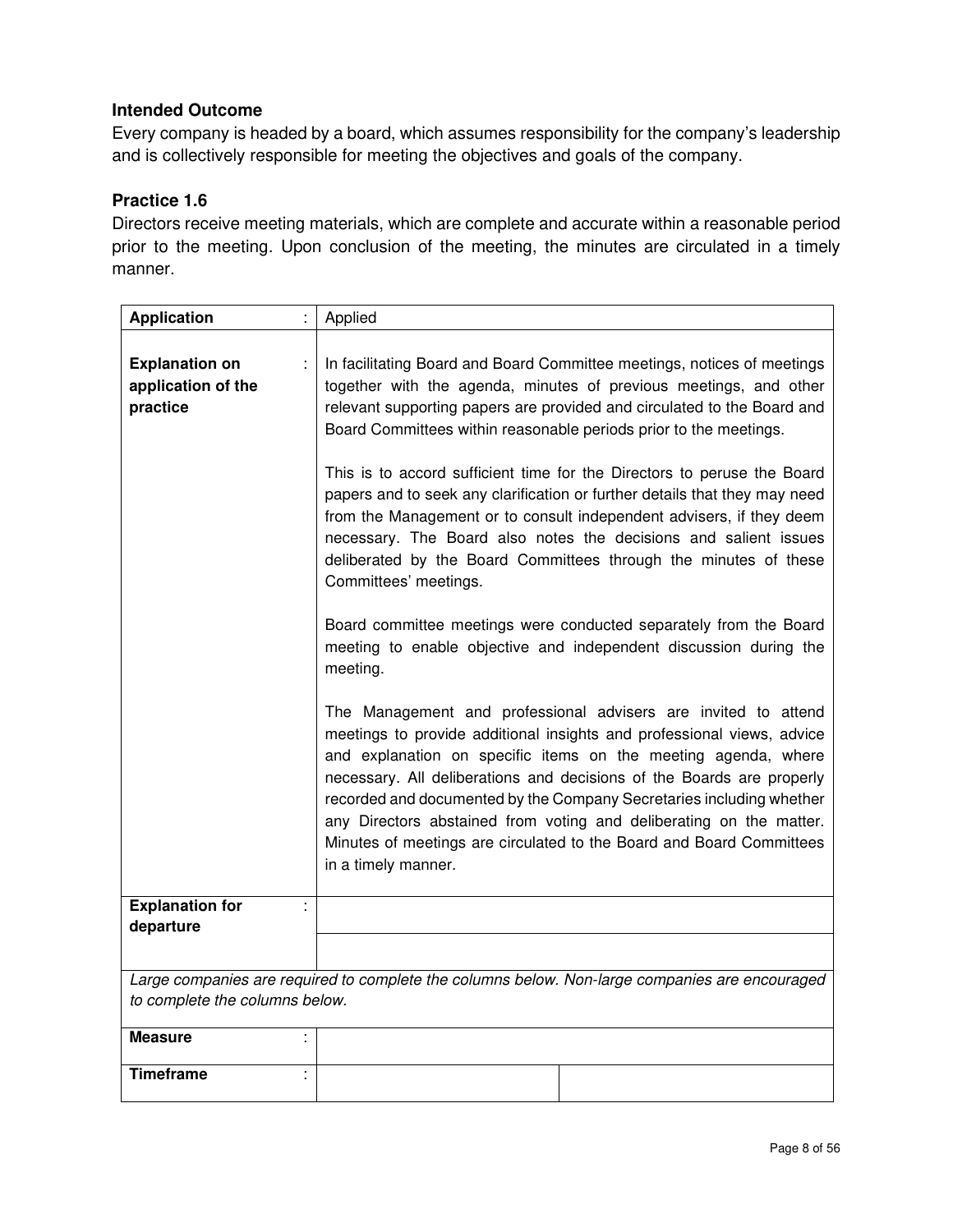There is demarcation of responsibilities between the board, board committees and management.

There is clarity in the authority of the board, its committees and individual directors.

## **Practice 2.1**

The board has a board charter which is periodically reviewed and published on the company's website. The board charter clearly identifies:-

- the respective roles and responsibilities of the board, board committees, individual directors and management; and
- **EXECUTE:** issues and decisions reserved for the board

| <b>Application</b>                                      | Applied                                                                                                                                                                                                                                                                                                                                                                                                                                                              |
|---------------------------------------------------------|----------------------------------------------------------------------------------------------------------------------------------------------------------------------------------------------------------------------------------------------------------------------------------------------------------------------------------------------------------------------------------------------------------------------------------------------------------------------|
| <b>Explanation on</b><br>application of the<br>practice | The Board Charter serves as a source of reference to the Board for<br>matters relating to the Board's organisation. It also provides guidance to<br>the Board members in the performance of their duties, roles and<br>responsibilities as Directors. The Board review and update the Board<br>Charter from time to time in order to ensure it remains consistent with the<br>Board's objectives, current law and practices.                                         |
|                                                         | The Charter provides guidance for directors and Management regarding<br>the responsibilities of the Board, its Committees and management, the<br>requirements of Directors in carrying out their stewardship role and in<br>discharging their duties towards the Company as well as boardroom<br>activities.                                                                                                                                                         |
|                                                         | The Board is committed to take full responsibility for the overall corporate<br>governance of the Group. In performing its duties, the Board is guided by<br>the Board Charter that sets out amongst others its roles, composition,<br>responsibilities, powers, Board Committees and Board meeting. The key<br>elements of governance principles embedded in the Charter regulate the<br>Board's conducts and guide the business strategic initiative of the Group. |
|                                                         | The Board has reserved certain material matters for the collective review<br>and decision by the Board. Matters reserved for the Board include but are<br>not limited to the following:                                                                                                                                                                                                                                                                              |
|                                                         | Group's business strategy and business plan;<br>$\bullet$<br>Annual budgets, including major capital expenditure projects;<br>$\bullet$<br>Material acquisition and disposal of assets; and<br>$\bullet$<br>significant financial matters                                                                                                                                                                                                                            |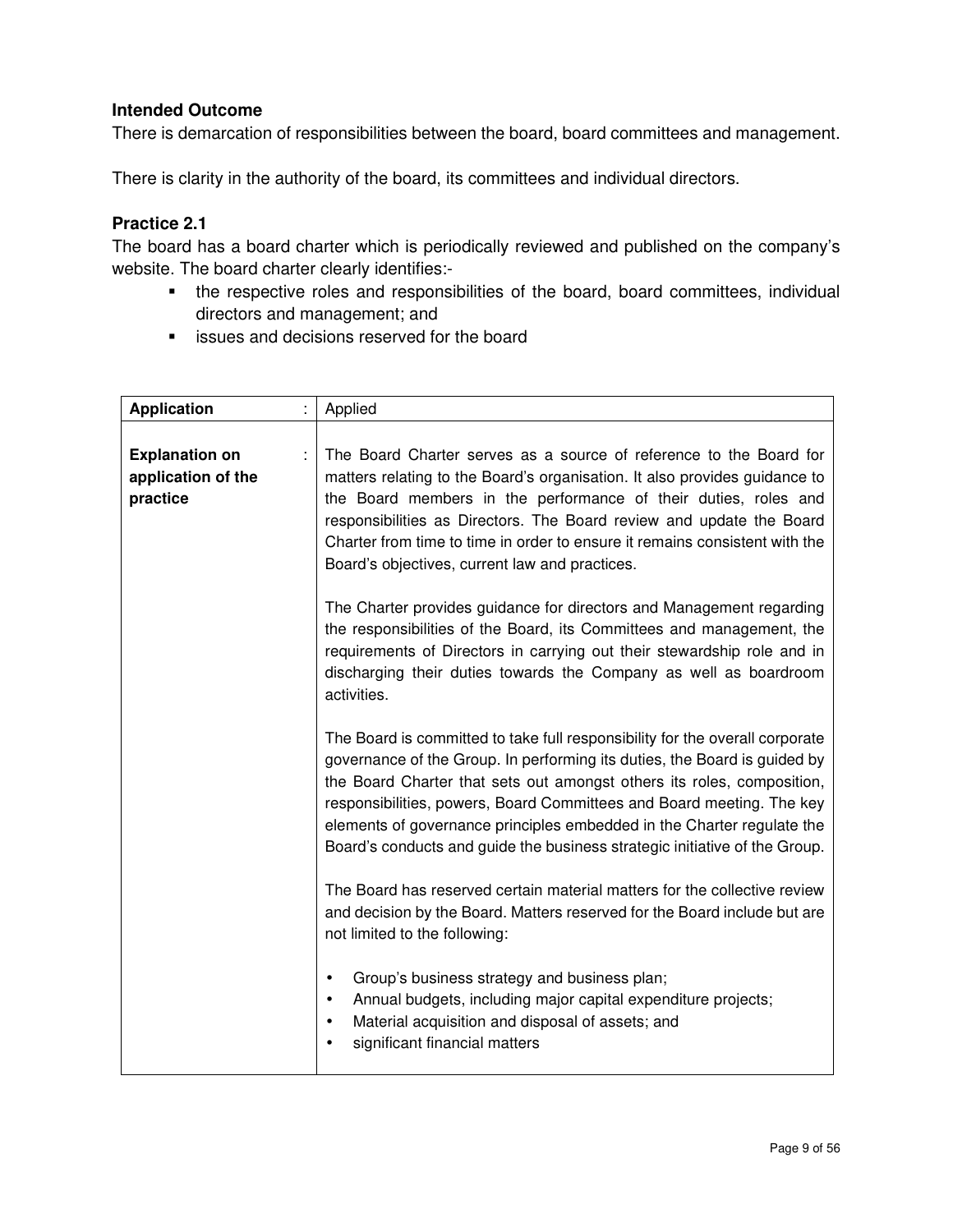|                                | The Board Charter is available on the Company's website at www.straits-<br>energyresources.com |
|--------------------------------|------------------------------------------------------------------------------------------------|
| <b>Explanation for</b>         |                                                                                                |
| departure                      |                                                                                                |
|                                |                                                                                                |
|                                | Large companies are required to complete the columns below. Non-large companies are encouraged |
| to complete the columns below. |                                                                                                |
|                                |                                                                                                |
| <b>Measure</b>                 |                                                                                                |
|                                |                                                                                                |
| <b>Timeframe</b>               |                                                                                                |
|                                |                                                                                                |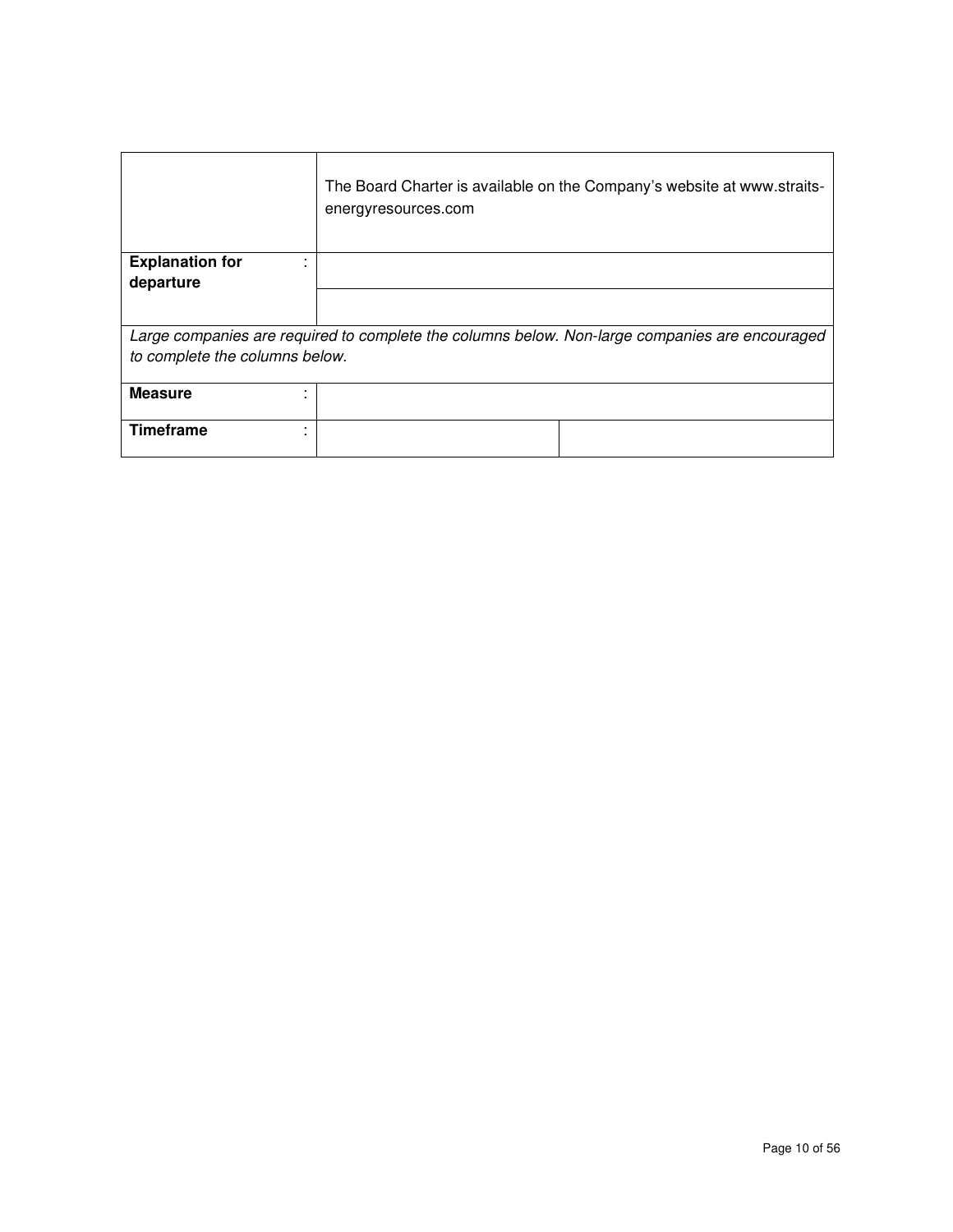The board is committed to promoting good business conduct and maintaining a healthy corporate culture that engenders integrity, transparency and fairness.

The board, management, employees and other stakeholders are clear on what is considered acceptable behaviour and practice in the company.

#### **Practice 3.1**

The board establishes a Code of Conduct and Ethics for the company, and together with management implements its policies and procedures, which include managing conflicts of interest, preventing the abuse of power, corruption, insider trading and money laundering.

The Code of Conduct and Ethics is published on the company's website.

| <b>Application</b>                                      | Applied                                                                                                                                                                                                                                                                                                                                                                                                                                                                                                                                                                                                                                                                                                                                                                                                                                                                                                                                                                                                                                                                                                                                                                                                                                                                                                                                                                                                        |
|---------------------------------------------------------|----------------------------------------------------------------------------------------------------------------------------------------------------------------------------------------------------------------------------------------------------------------------------------------------------------------------------------------------------------------------------------------------------------------------------------------------------------------------------------------------------------------------------------------------------------------------------------------------------------------------------------------------------------------------------------------------------------------------------------------------------------------------------------------------------------------------------------------------------------------------------------------------------------------------------------------------------------------------------------------------------------------------------------------------------------------------------------------------------------------------------------------------------------------------------------------------------------------------------------------------------------------------------------------------------------------------------------------------------------------------------------------------------------------|
| <b>Explanation on</b><br>application of the<br>practice | The Board Charter requires Board members to inform the Board of<br>conflicts or potential conflicts of interest they have in relation to particular<br>items of business; disclose their direct or indirect shareholdings in the<br>Company, other directorships and any potential conflicts of interest; and<br>abstain from deliberation/discussion or decisions on matters in which they<br>have a conflicting interest. Where a material related party transaction or<br>contract is concerned, such Director shall also abstain from deliberation<br>and voting on the matter and leave the meeting room when the decision<br>on the contract or transaction is being deliberated and approved.<br>The Company's Code of Conduct and Ethics for the employees of the<br>Group are comprehensively listed in the Company's Employee Handbook<br>and it provides the ethical framework to guide actions and behaviors of all<br>Directors and its employees while at work. The Employee Handbook is<br>accessible through the corporate intranet.<br>In discharging its functions, the Board also adheres strictly to the<br>Directors' Code of Conduct and Ethics it has in place. The Directors are<br>expected to conduct themselves with the highest ethical standards and<br>corporate governance.<br>The Code of Conduct is available on the Company's website at<br>www.straits-energyresources.com. |
| <b>Explanation for</b>                                  |                                                                                                                                                                                                                                                                                                                                                                                                                                                                                                                                                                                                                                                                                                                                                                                                                                                                                                                                                                                                                                                                                                                                                                                                                                                                                                                                                                                                                |
| departure                                               |                                                                                                                                                                                                                                                                                                                                                                                                                                                                                                                                                                                                                                                                                                                                                                                                                                                                                                                                                                                                                                                                                                                                                                                                                                                                                                                                                                                                                |
|                                                         | Large companies are required to complete the columns below. Non-large companies are encouraged                                                                                                                                                                                                                                                                                                                                                                                                                                                                                                                                                                                                                                                                                                                                                                                                                                                                                                                                                                                                                                                                                                                                                                                                                                                                                                                 |
| to complete the columns below.                          |                                                                                                                                                                                                                                                                                                                                                                                                                                                                                                                                                                                                                                                                                                                                                                                                                                                                                                                                                                                                                                                                                                                                                                                                                                                                                                                                                                                                                |
| <b>Measure</b>                                          |                                                                                                                                                                                                                                                                                                                                                                                                                                                                                                                                                                                                                                                                                                                                                                                                                                                                                                                                                                                                                                                                                                                                                                                                                                                                                                                                                                                                                |
| <b>Timeframe</b>                                        |                                                                                                                                                                                                                                                                                                                                                                                                                                                                                                                                                                                                                                                                                                                                                                                                                                                                                                                                                                                                                                                                                                                                                                                                                                                                                                                                                                                                                |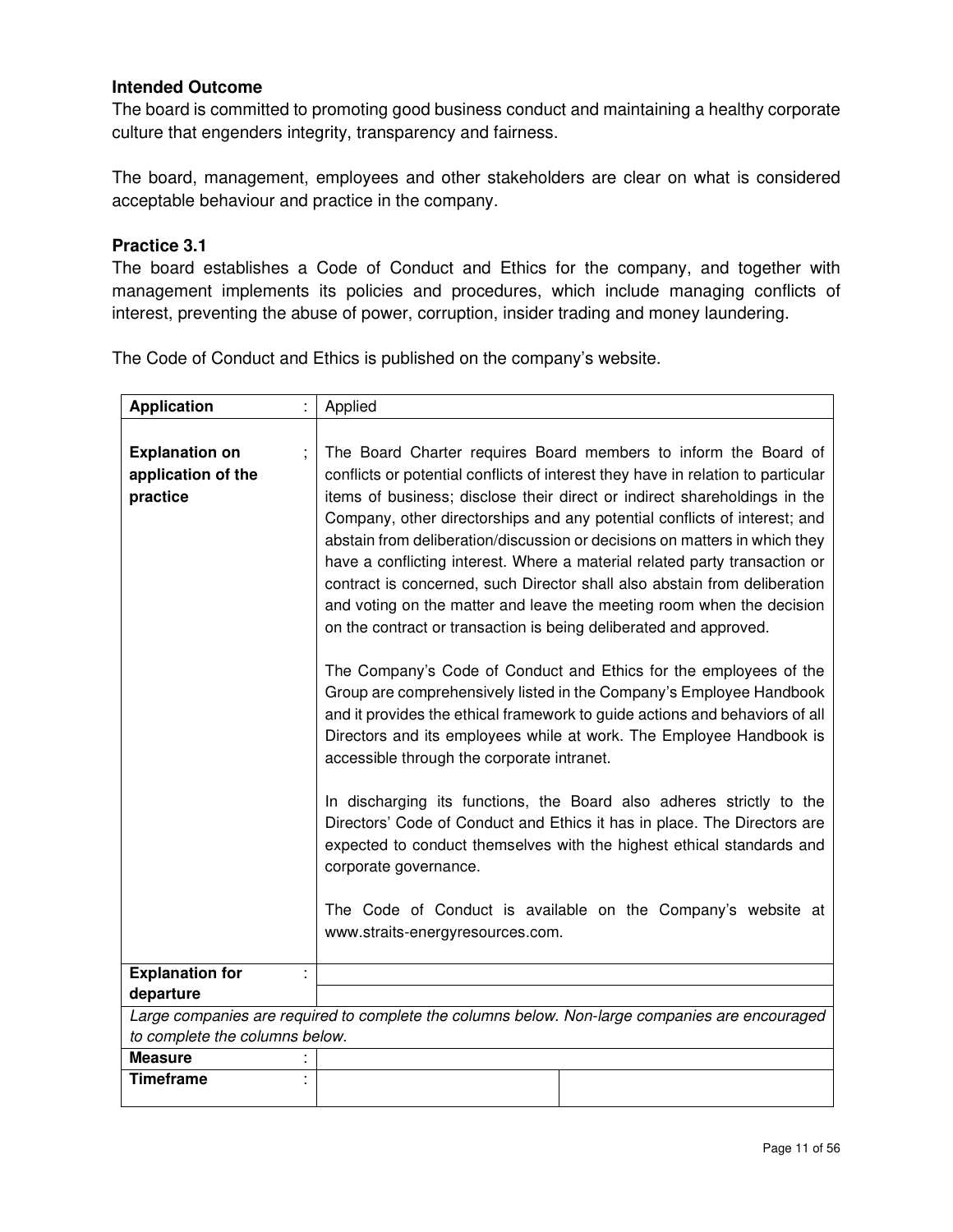The board is committed to promoting good business conduct and maintaining a healthy corporate culture that engenders integrity, transparency and fairness.

The board, management, employees and other stakeholders are clear on what is considered acceptable behaviour and practice in the company.

### **Practice 3.2**

The board establishes, reviews and together with management implements policies and procedures on whistleblowing

| <b>Application</b>                                      | Applied                                                                                                                                                                                                                                                                                                                                                                                                                                                                                                                                                                                                                                                                                                                                                                                                                                                     |
|---------------------------------------------------------|-------------------------------------------------------------------------------------------------------------------------------------------------------------------------------------------------------------------------------------------------------------------------------------------------------------------------------------------------------------------------------------------------------------------------------------------------------------------------------------------------------------------------------------------------------------------------------------------------------------------------------------------------------------------------------------------------------------------------------------------------------------------------------------------------------------------------------------------------------------|
| <b>Explanation on</b><br>application of the<br>practice | The Group has in place a Whistleblowing Policy to enable employees and<br>associates within the Group to report any genuine concerns about<br>misconduct, wrongdoings, corruption and instances of fraud, and/or<br>abuse that they encounter involving the interests of the Company and to<br>provide protection for its employees and associates who report such<br>allegations.<br>Confidentiality of the matters raised and the identity of the whistle blowers<br>are protected under the policy.<br>Employees and stakeholders are encouraged to raise any serious<br>concerns they have on any suspected misconduct or malpractices without<br>fear of victimisation in a responsible manner rather than avoiding or<br>overlooking them.<br>The Whistle-Blowing Policy is available on the Company's website at<br>www.straits-energyresources.com. |
| <b>Explanation for</b>                                  |                                                                                                                                                                                                                                                                                                                                                                                                                                                                                                                                                                                                                                                                                                                                                                                                                                                             |
| departure                                               |                                                                                                                                                                                                                                                                                                                                                                                                                                                                                                                                                                                                                                                                                                                                                                                                                                                             |
|                                                         | Large companies are required to complete the columns below. Non-large companies are encouraged                                                                                                                                                                                                                                                                                                                                                                                                                                                                                                                                                                                                                                                                                                                                                              |
| to complete the columns below.                          |                                                                                                                                                                                                                                                                                                                                                                                                                                                                                                                                                                                                                                                                                                                                                                                                                                                             |
| <b>Measure</b>                                          |                                                                                                                                                                                                                                                                                                                                                                                                                                                                                                                                                                                                                                                                                                                                                                                                                                                             |
| <b>Timeframe</b>                                        |                                                                                                                                                                                                                                                                                                                                                                                                                                                                                                                                                                                                                                                                                                                                                                                                                                                             |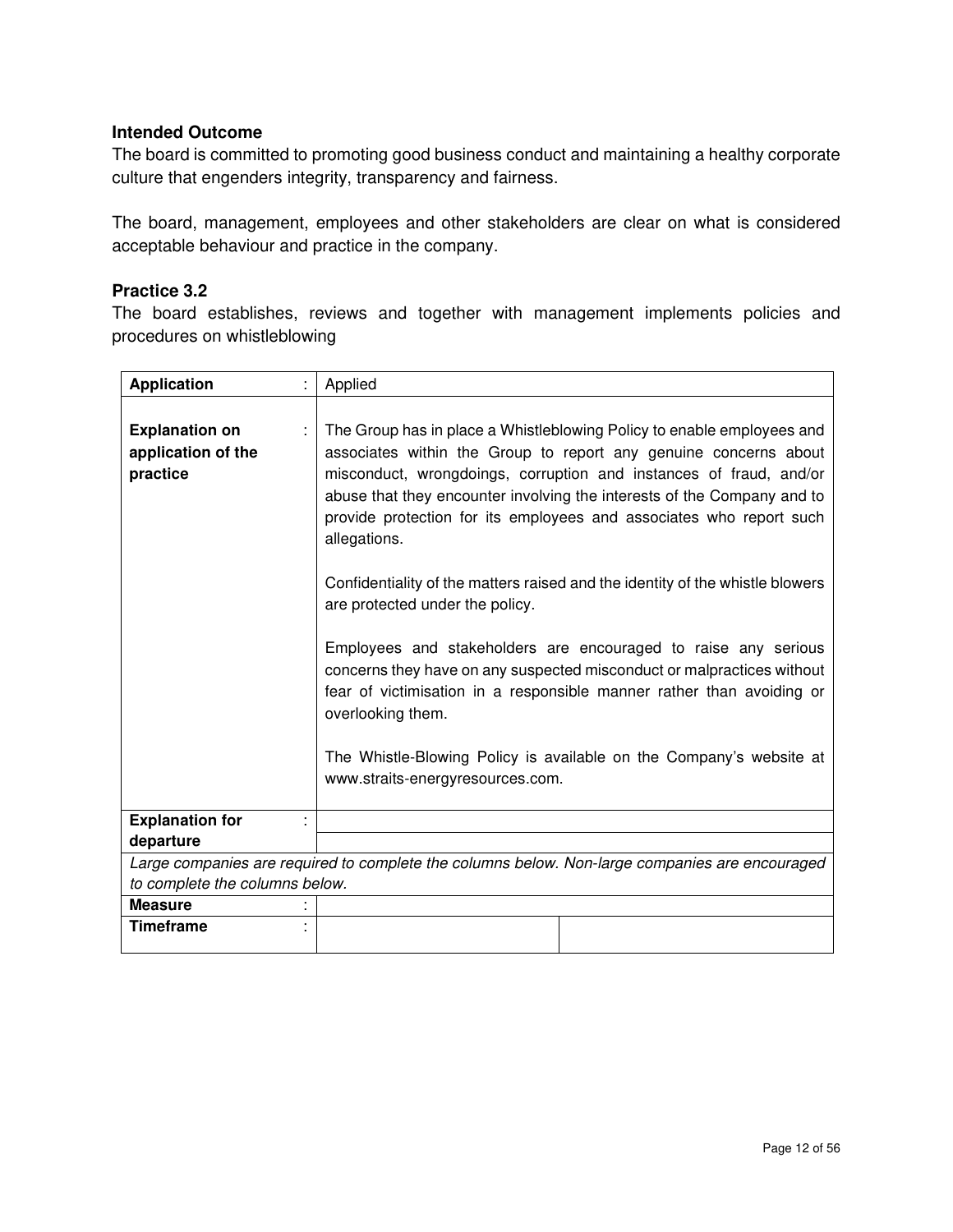The company addresses sustainability risks and opportunities in an integrated and strategic manner to support its long-term strategy and success.

## **Practice 4.1**

The board together with management takes responsibility for the governance of sustainability in the company including setting the company's sustainability strategies, priorities and targets.

The board takes into account sustainability considerations when exercising its duties including among others the development and implementation of company strategies, business plans, major plans of action and risk management.

Strategic management of material sustainability matters should be driven by senior management.

| <b>Application</b>                                      | Applied                                                                                                                                                                                                                                                                                                                                                                                                                                                                                                                                                                                                                                                                                                                                  |
|---------------------------------------------------------|------------------------------------------------------------------------------------------------------------------------------------------------------------------------------------------------------------------------------------------------------------------------------------------------------------------------------------------------------------------------------------------------------------------------------------------------------------------------------------------------------------------------------------------------------------------------------------------------------------------------------------------------------------------------------------------------------------------------------------------|
| <b>Explanation on</b><br>application of the<br>practice | The Board believes that sustainable business practices are essential to<br>the creation of long-term value, and that running the business in a<br>responsible manner is intrinsically tied to achieving operational<br>excellence; accordingly, the Board exercises oversight over the<br>company's performance with respect to Environmental, Social and<br>Governance ("ESG") factors as a part of our duty to directly oversee the<br>Group's corporate strategy.<br>The Board conducts a review of the Group's overall strategy to ensure<br>that the Company's strategies promote sustainability with attention given<br>particularly to environmental, social and governance aspects of business<br>which underpin sustainability. |
| <b>Explanation for</b>                                  |                                                                                                                                                                                                                                                                                                                                                                                                                                                                                                                                                                                                                                                                                                                                          |
| departure                                               |                                                                                                                                                                                                                                                                                                                                                                                                                                                                                                                                                                                                                                                                                                                                          |
|                                                         | Large companies are required to complete the columns below. Non-large companies are encouraged                                                                                                                                                                                                                                                                                                                                                                                                                                                                                                                                                                                                                                           |
| to complete the columns below.                          |                                                                                                                                                                                                                                                                                                                                                                                                                                                                                                                                                                                                                                                                                                                                          |
| <b>Measure</b>                                          |                                                                                                                                                                                                                                                                                                                                                                                                                                                                                                                                                                                                                                                                                                                                          |
| <b>Timeframe</b>                                        |                                                                                                                                                                                                                                                                                                                                                                                                                                                                                                                                                                                                                                                                                                                                          |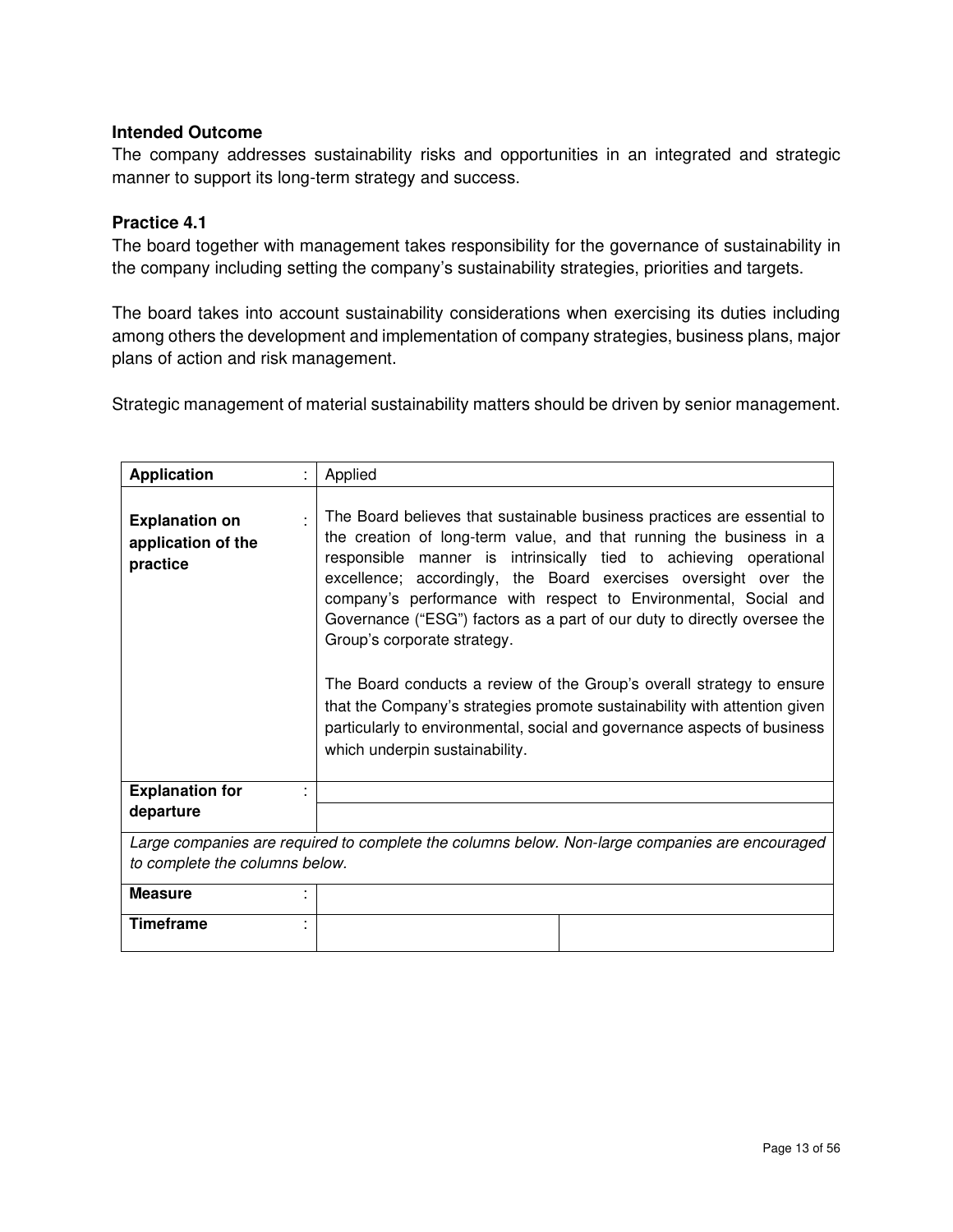The company addresses sustainability risks and opportunities in an integrated and strategic manner to support its long-term strategy and success.

## **Practice 4.2**

The board ensures that the company's sustainability strategies, priorities and targets as well as performance against these targets are communicated to its internal and external stakeholders.

| <b>Application</b>                                      |                                                                                                | Applied                                                                                                                                                                                                                                                                                                                                                                                                                                                                                                                                                                                                                                                                                                                                                                                                                                                                                                                                                                                                                            |
|---------------------------------------------------------|------------------------------------------------------------------------------------------------|------------------------------------------------------------------------------------------------------------------------------------------------------------------------------------------------------------------------------------------------------------------------------------------------------------------------------------------------------------------------------------------------------------------------------------------------------------------------------------------------------------------------------------------------------------------------------------------------------------------------------------------------------------------------------------------------------------------------------------------------------------------------------------------------------------------------------------------------------------------------------------------------------------------------------------------------------------------------------------------------------------------------------------|
| <b>Explanation on</b><br>application of the<br>practice |                                                                                                | Straits had in January 2020 established our Sustainability Management<br>Committee ("SMC") which comprises key management personnel with<br>direct reporting to the Group Managing Director ("Group MD"). SMC is to<br>provide leadership and direction for the implementation of sustainability<br>initiatives and reporting throughout the Group and all our subsidiaries.<br>SMC is responsible for the development of management action plans<br>towards achieving the Group's goal of being a sustainable organisation<br>and drives various initiatives to identify and improve pertinent economic,<br>environmental and social matters and other areas of concerns with the<br>ultimate aim of achieving the goals of the Group.<br>The Group has always been working closely with various stakeholders,<br>which allows Straits to fully comprehend and complement various<br>expectations and requirements from the stakeholders and enables us to<br>better manage matters pertaining to sustainability and materiality. |
| <b>Explanation for</b>                                  |                                                                                                |                                                                                                                                                                                                                                                                                                                                                                                                                                                                                                                                                                                                                                                                                                                                                                                                                                                                                                                                                                                                                                    |
| departure                                               |                                                                                                |                                                                                                                                                                                                                                                                                                                                                                                                                                                                                                                                                                                                                                                                                                                                                                                                                                                                                                                                                                                                                                    |
|                                                         | Large companies are required to complete the columns below. Non-large companies are encouraged |                                                                                                                                                                                                                                                                                                                                                                                                                                                                                                                                                                                                                                                                                                                                                                                                                                                                                                                                                                                                                                    |
| to complete the columns below.                          |                                                                                                |                                                                                                                                                                                                                                                                                                                                                                                                                                                                                                                                                                                                                                                                                                                                                                                                                                                                                                                                                                                                                                    |
| <b>Measure</b>                                          |                                                                                                |                                                                                                                                                                                                                                                                                                                                                                                                                                                                                                                                                                                                                                                                                                                                                                                                                                                                                                                                                                                                                                    |
| <b>Timeframe</b>                                        |                                                                                                |                                                                                                                                                                                                                                                                                                                                                                                                                                                                                                                                                                                                                                                                                                                                                                                                                                                                                                                                                                                                                                    |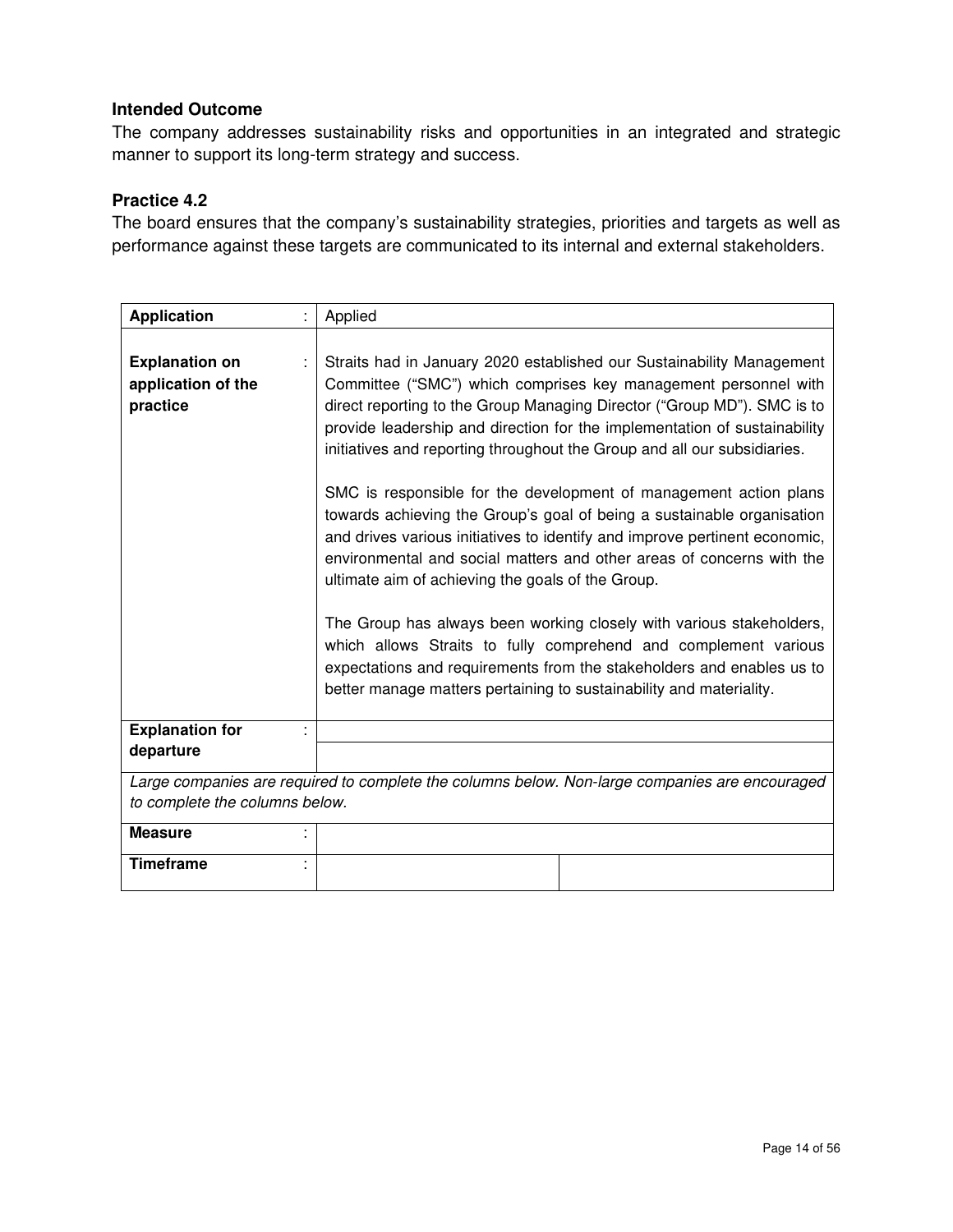The company addresses sustainability risks and opportunities in an integrated and strategic manner to support its long-term strategy and success.

#### **Practice 4.3**

The board takes appropriate action to ensure they stay abreast with and understand the sustainability issues relevant to the company and its business, including climate-related risks and opportunities

| <b>Application</b>                                                                             | ٠ | Applied                                                                                                                                                                                                                                                                                                                                                                                |
|------------------------------------------------------------------------------------------------|---|----------------------------------------------------------------------------------------------------------------------------------------------------------------------------------------------------------------------------------------------------------------------------------------------------------------------------------------------------------------------------------------|
| <b>Explanation on</b><br>application of the<br>practice                                        | ÷ | The Board has undertaken an assessment of the training needs of each<br>of its Directors and ensured that all its members undergo the necessary<br>training programmes as prescribed and other training programmes to<br>enable the discharge of duties effectively.<br>The Board will ensure its members undergo training programmes on<br>sustainability issues in the current year. |
| <b>Explanation for</b>                                                                         |   |                                                                                                                                                                                                                                                                                                                                                                                        |
| departure                                                                                      |   |                                                                                                                                                                                                                                                                                                                                                                                        |
| Large companies are required to complete the columns below. Non-large companies are encouraged |   |                                                                                                                                                                                                                                                                                                                                                                                        |
| to complete the columns below.                                                                 |   |                                                                                                                                                                                                                                                                                                                                                                                        |
| <b>Measure</b>                                                                                 |   |                                                                                                                                                                                                                                                                                                                                                                                        |
| Timeframe                                                                                      |   |                                                                                                                                                                                                                                                                                                                                                                                        |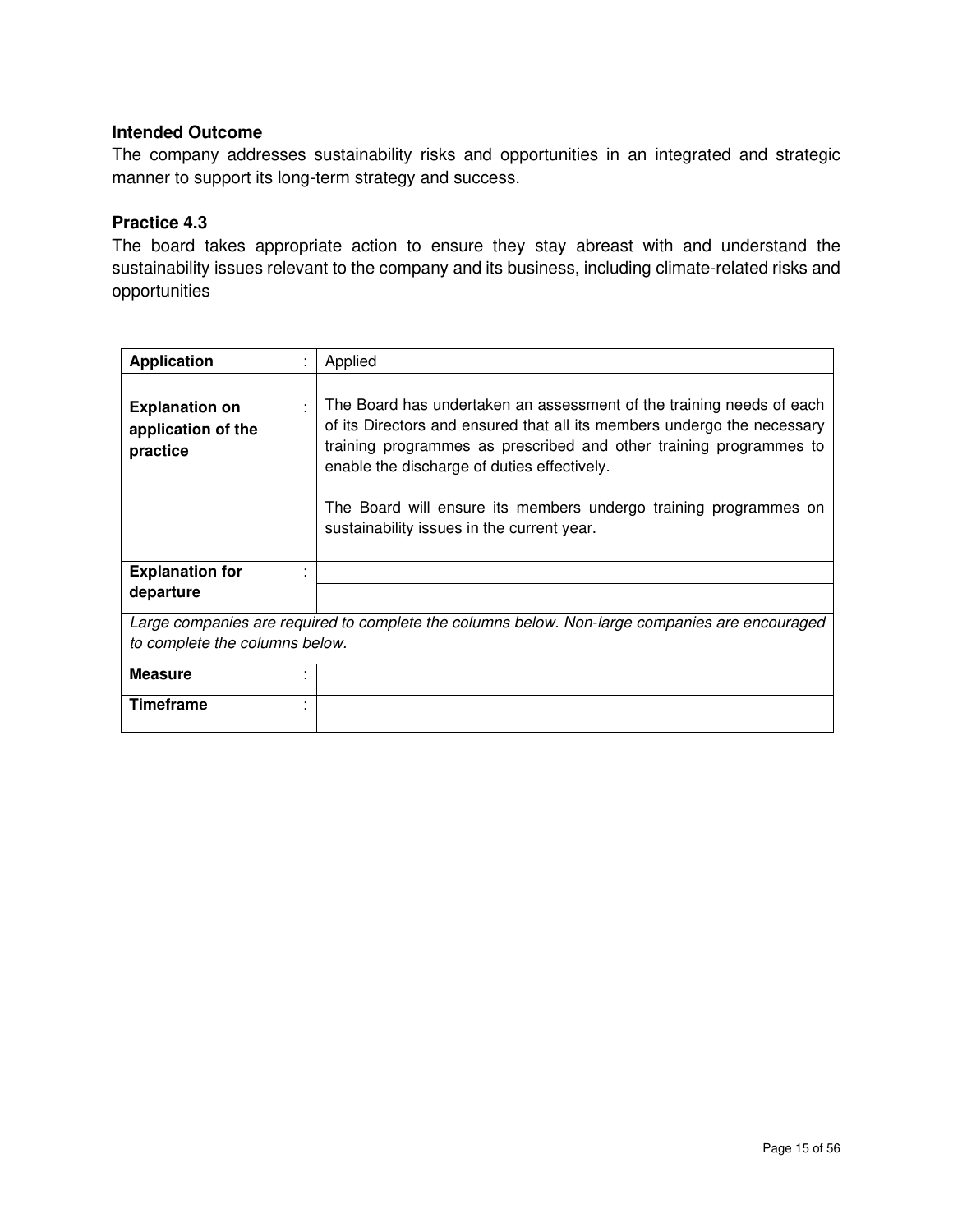The company addresses sustainability risks and opportunities in an integrated and strategic manner to support its long-term strategy and success.

#### **Practice 4.4**

Performance evaluations of the board and senior management include a review of the performance of the board and senior management in addressing the company's material sustainability risks and opportunities

| <b>Application</b><br>٠                                                                        | Applied                                                                                                                                                                                                           |  |
|------------------------------------------------------------------------------------------------|-------------------------------------------------------------------------------------------------------------------------------------------------------------------------------------------------------------------|--|
| <b>Explanation on</b><br>application of the<br>practice                                        | An evaluation of the performance of the Board members was carried out<br>during the year by the Board. An assessment of the performance of the<br>senior management was conducted by the Group Managing Director. |  |
| <b>Explanation for</b>                                                                         |                                                                                                                                                                                                                   |  |
| departure                                                                                      |                                                                                                                                                                                                                   |  |
| Large companies are required to complete the columns below. Non-large companies are encouraged |                                                                                                                                                                                                                   |  |
| to complete the columns below.                                                                 |                                                                                                                                                                                                                   |  |
| <b>Measure</b>                                                                                 |                                                                                                                                                                                                                   |  |
| Timeframe<br>٠                                                                                 |                                                                                                                                                                                                                   |  |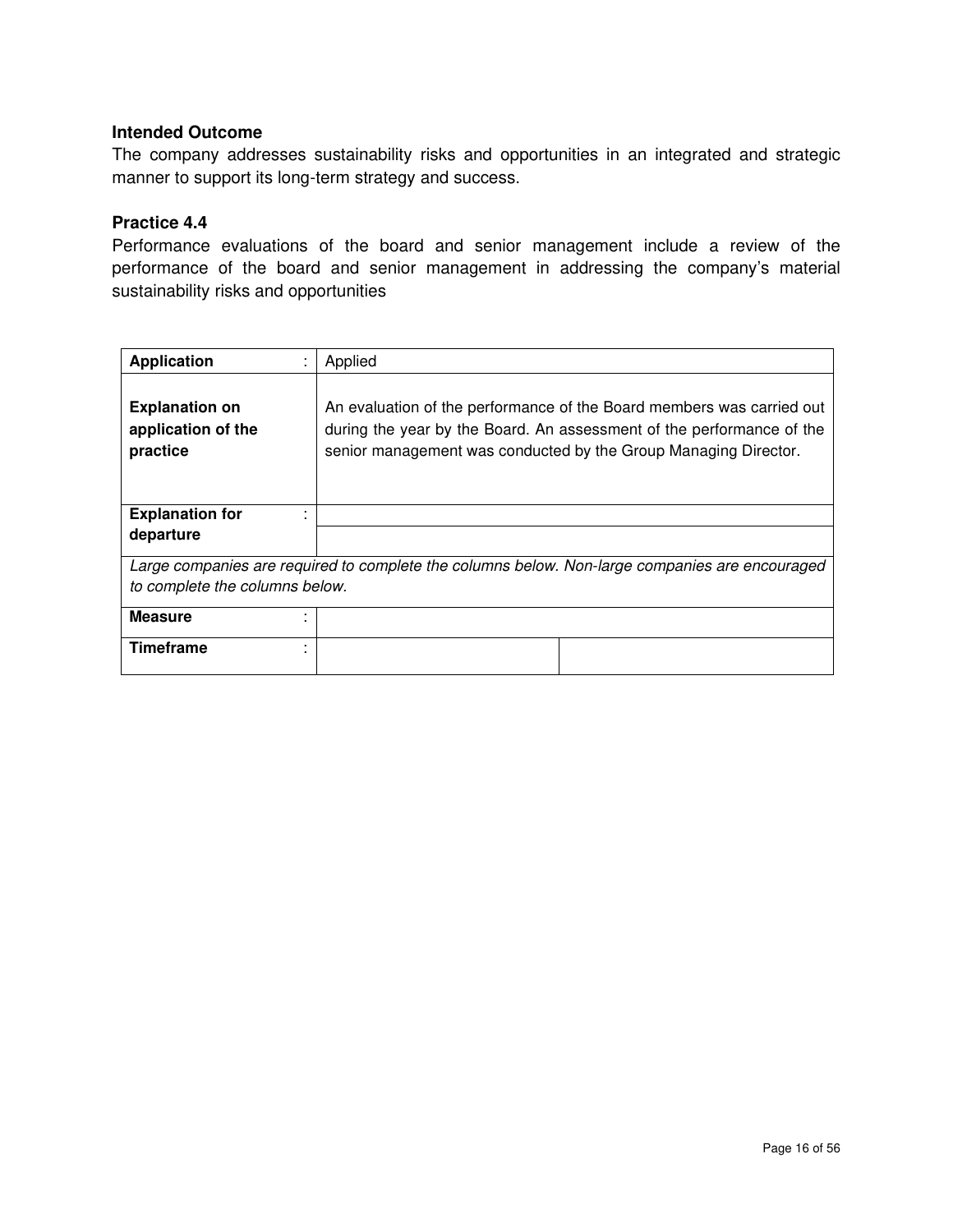The company addresses sustainability risks and opportunities in an integrated and strategic manner to support its long-term strategy and success.

#### **Practice 4.5- Step Up**

The board identifies a designated person within management, to provide dedicated focus to manage sustainability strategically, including the integration of sustainability considerations in the operations of the company.

*Note: The explanation on adoption of this practice should include a brief description of the responsibilities of the designated person and actions or measures undertaken pursuant to the role in the financial year.* 

| <b>Application</b>                                      | Not Adopted |
|---------------------------------------------------------|-------------|
| <b>Explanation on</b><br>application of the<br>practice |             |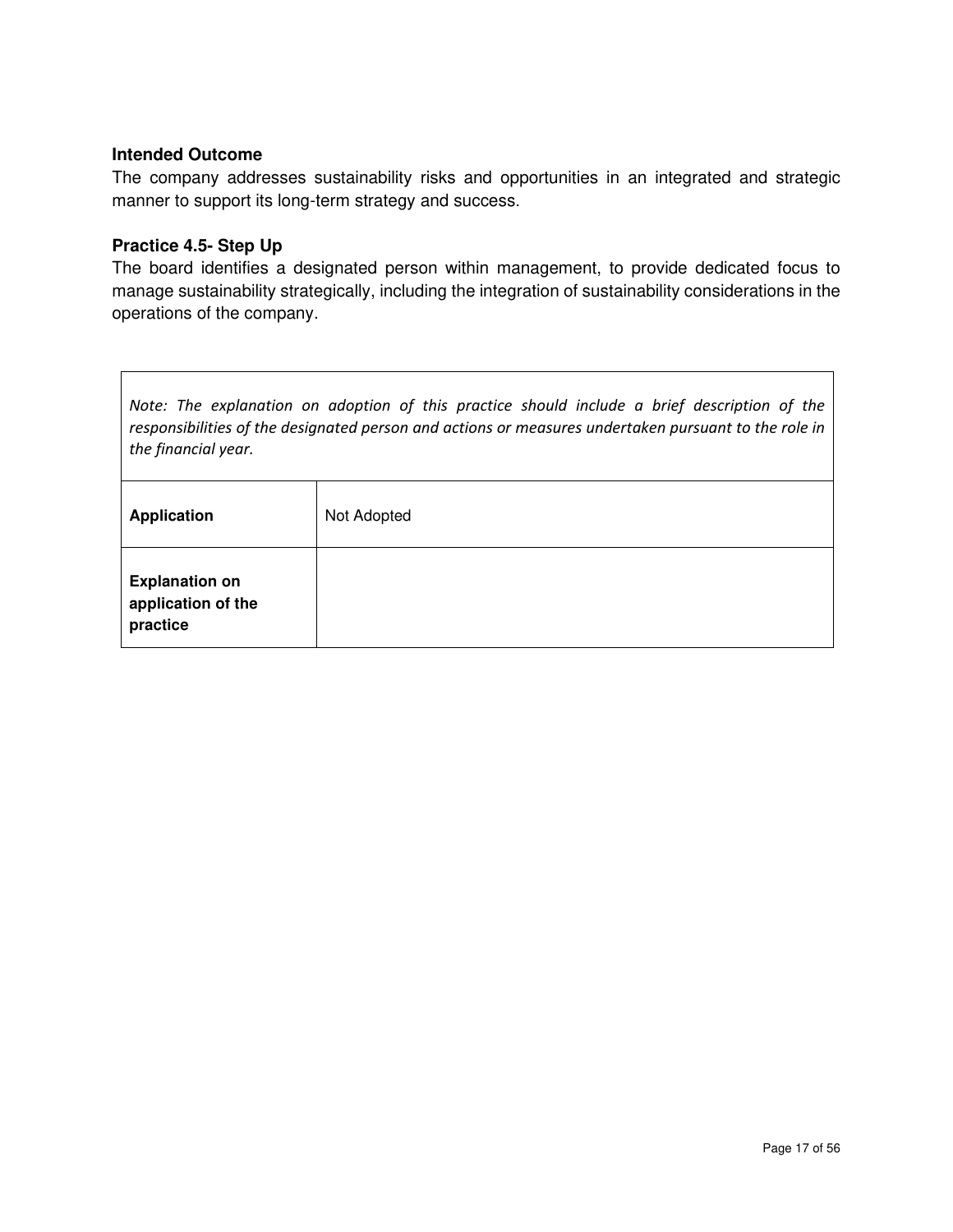Board decisions are made objectively in the best interests of the company taking into account diverse perspectives and insights.

#### **Practice 5.1**

The Nomination Committee should ensure that the composition of the board is refreshed periodically. The tenure of each director should be reviewed by the Nomination Committee and annual re-election of a director should be contingent on satisfactory evaluation of the director's performance and contribution to the board.

| <b>Application</b>                                      | Applied                                                                                                                                                                                                                                                                                                                                                                                                                                                                                                                                                                                                                                                                                                                                                              |
|---------------------------------------------------------|----------------------------------------------------------------------------------------------------------------------------------------------------------------------------------------------------------------------------------------------------------------------------------------------------------------------------------------------------------------------------------------------------------------------------------------------------------------------------------------------------------------------------------------------------------------------------------------------------------------------------------------------------------------------------------------------------------------------------------------------------------------------|
| <b>Explanation on</b><br>application of the<br>practice | The Nomination and Remuneration Committee ("NRC") conducted<br>annual assessment on the effectiveness of the Board and reviewed the<br>required mix of skills, experience and other qualities which the Directors<br>could bring to the Board and confirmed the composition of the Board was<br>appropriate and suitable, with a good mix of skills and core competencies<br>to discharge their duties and responsibilities and to meet the business<br>needs of the Group.<br>The NRC reviewed the tenure of services of directors and was of the view<br>that continued tenure of directorship could bring considerable stability to<br>the Board and the Company would be benefited from Directors who have,<br>over time, gained valuable insight into the Group |
| <b>Explanation for</b>                                  |                                                                                                                                                                                                                                                                                                                                                                                                                                                                                                                                                                                                                                                                                                                                                                      |
| departure                                               |                                                                                                                                                                                                                                                                                                                                                                                                                                                                                                                                                                                                                                                                                                                                                                      |
|                                                         |                                                                                                                                                                                                                                                                                                                                                                                                                                                                                                                                                                                                                                                                                                                                                                      |
|                                                         | Large companies are required to complete the columns below. Non-large companies are encouraged                                                                                                                                                                                                                                                                                                                                                                                                                                                                                                                                                                                                                                                                       |
| to complete the columns below.                          |                                                                                                                                                                                                                                                                                                                                                                                                                                                                                                                                                                                                                                                                                                                                                                      |
| <b>Measure</b>                                          |                                                                                                                                                                                                                                                                                                                                                                                                                                                                                                                                                                                                                                                                                                                                                                      |
| <b>Timeframe</b>                                        |                                                                                                                                                                                                                                                                                                                                                                                                                                                                                                                                                                                                                                                                                                                                                                      |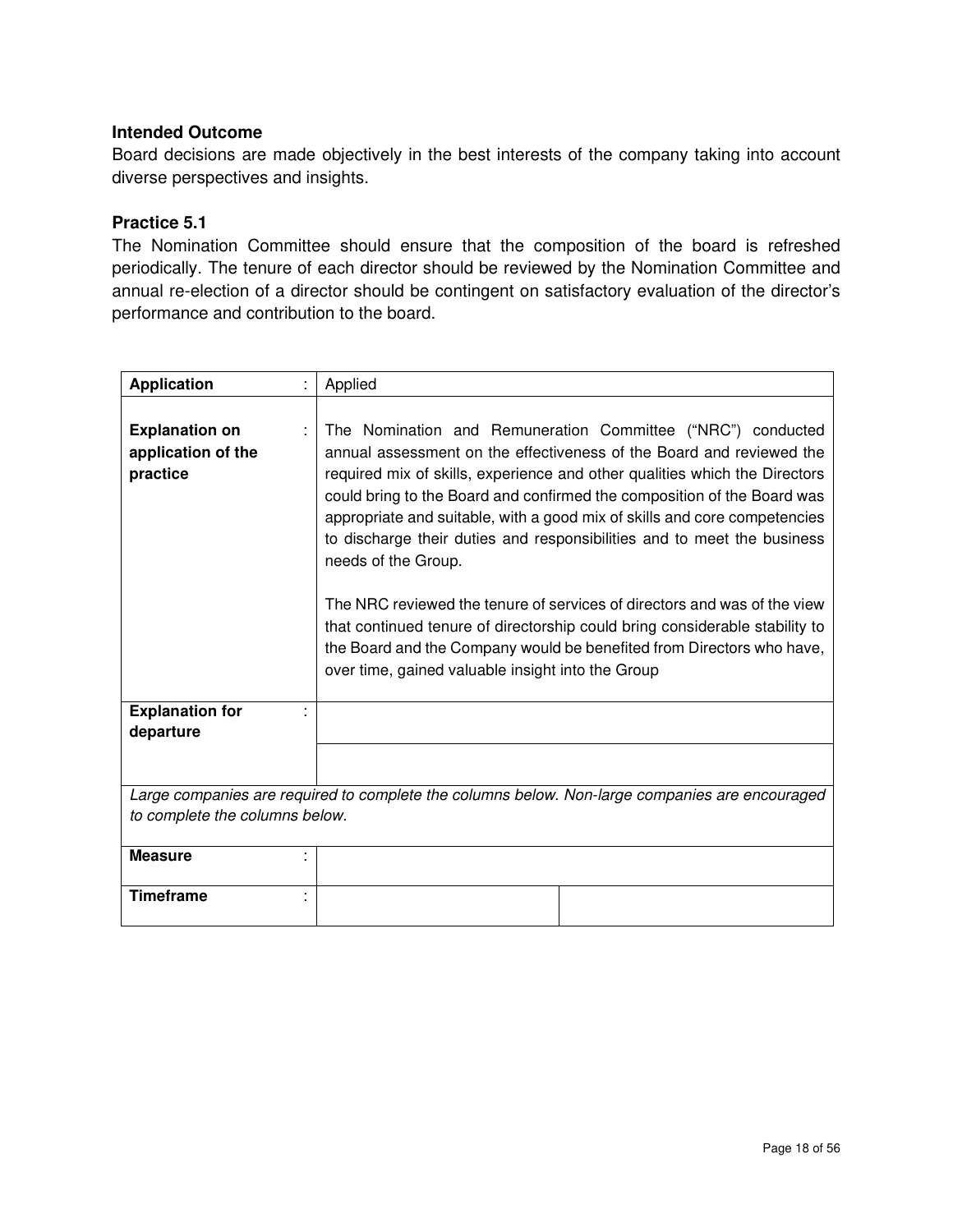Board decisions are made objectively in the best interests of the company taking into account diverse perspectives and insights.

## **Practice 5.2**

At least half of the board comprises independent directors. For Large Companies, the board comprises a majority independent directors

| <b>Application</b>                                   |   | Departure                                                                                                                                                                                                                                                                                                                                   |
|------------------------------------------------------|---|---------------------------------------------------------------------------------------------------------------------------------------------------------------------------------------------------------------------------------------------------------------------------------------------------------------------------------------------|
| <b>Explanation on application</b><br>of the practice |   |                                                                                                                                                                                                                                                                                                                                             |
| <b>Explanation for departure</b>                     |   | The Board viewed that with the existing Board structure of having<br>two (2) Independent Non-Executive Directors out of seven (7)<br>Board members is sufficient to provide the necessary checks and<br>balances on the decision-making process of the Board in the<br>meantime.                                                            |
|                                                      |   | The Independent Directors provide independent and objective<br>judgement as well as impartial opinion on Board deliberations and<br>decision making and significant contributions of the Independent<br>Directors is evidenced on their participation as members of the<br>committees of the Board.                                         |
|                                                      |   | Although less than half of the Board comprises Independent<br>Non-Executive Directors, the Board views the number of its<br>Independent Non-Executive Directors as adequate to provide the<br>necessary check and balance to the Board's decision-making<br>process.                                                                        |
|                                                      |   | The lack of the necessary number of Independent Non-Executive<br>Directors does not jeopardise the independence of Board<br>deliberations as all decisions have been made in the best interest<br>of the Company and the Group. However, the Board will<br>endeavour to look for suitable candidates to fill more independent<br>positions. |
|                                                      |   |                                                                                                                                                                                                                                                                                                                                             |
| to complete the columns below.                       |   | Large companies are required to complete the columns below. Non-large companies are encouraged                                                                                                                                                                                                                                              |
| <b>Measure</b>                                       | t |                                                                                                                                                                                                                                                                                                                                             |
| Timeframe                                            |   |                                                                                                                                                                                                                                                                                                                                             |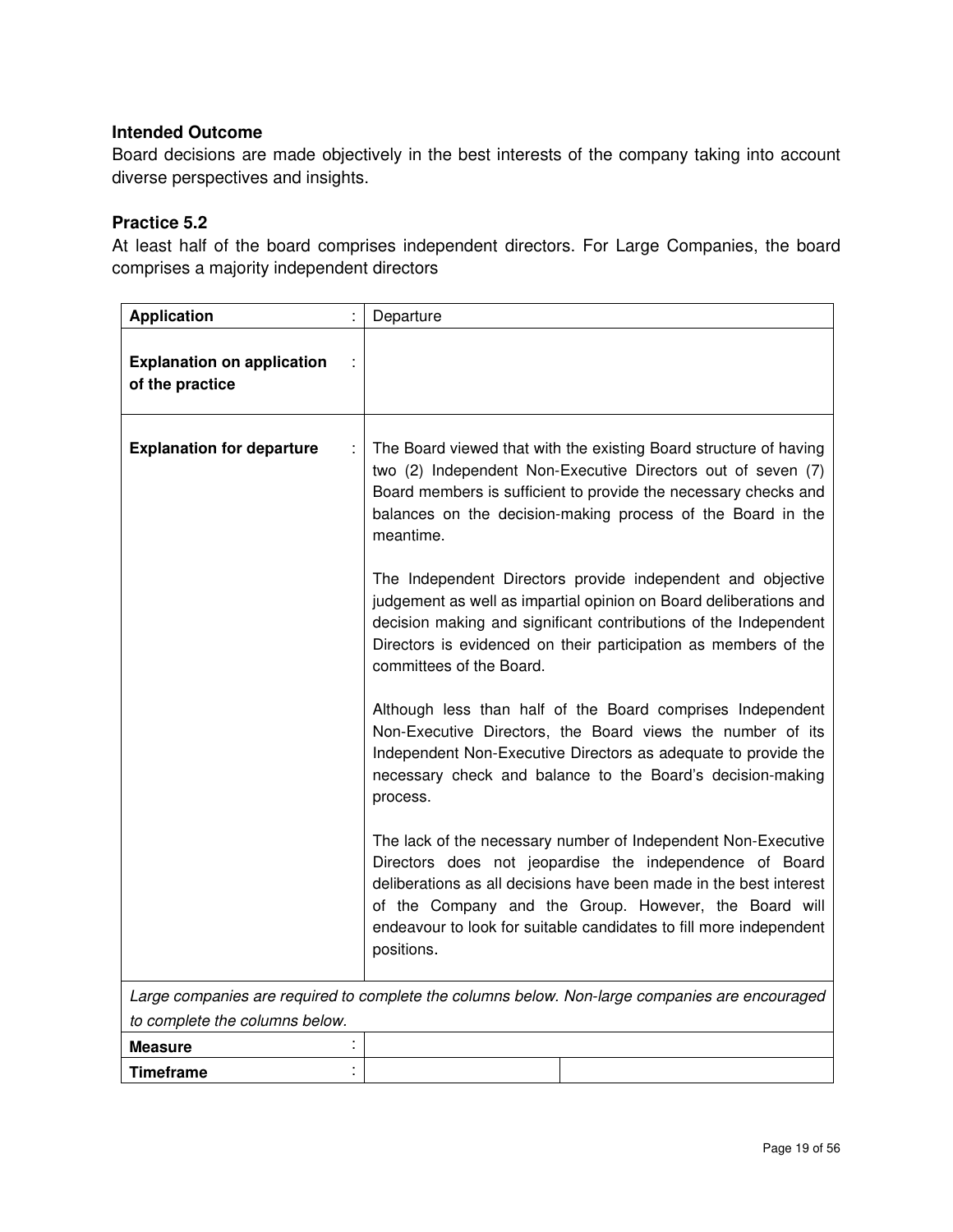Board decisions are made objectively in the best interests of the company taking into account diverse perspectives and insights.

#### **Practice 5.3**

The tenure of an independent director does not exceed a cumulative term limit of nine years. Upon completion of the nine years, an independent director may continue to serve on the board as a non-independent director.

If the board intends to retain an independent director beyond nine years, it should provide justification and seek annual shareholders' approval through a two-tier voting process.

| <b>Application</b>                                                                             | Applied                                                                                      |  |
|------------------------------------------------------------------------------------------------|----------------------------------------------------------------------------------------------|--|
| <b>Explanation on</b><br>application of the<br>practice                                        | As at to-date, the tenure of all our Independent Directors does not exceed<br>nine (9) years |  |
| <b>Explanation for</b><br>departure                                                            |                                                                                              |  |
|                                                                                                |                                                                                              |  |
| Large companies are required to complete the columns below. Non-large companies are encouraged |                                                                                              |  |
| to complete the columns below.                                                                 |                                                                                              |  |
| <b>Measure</b>                                                                                 |                                                                                              |  |
| <b>Timeframe</b>                                                                               |                                                                                              |  |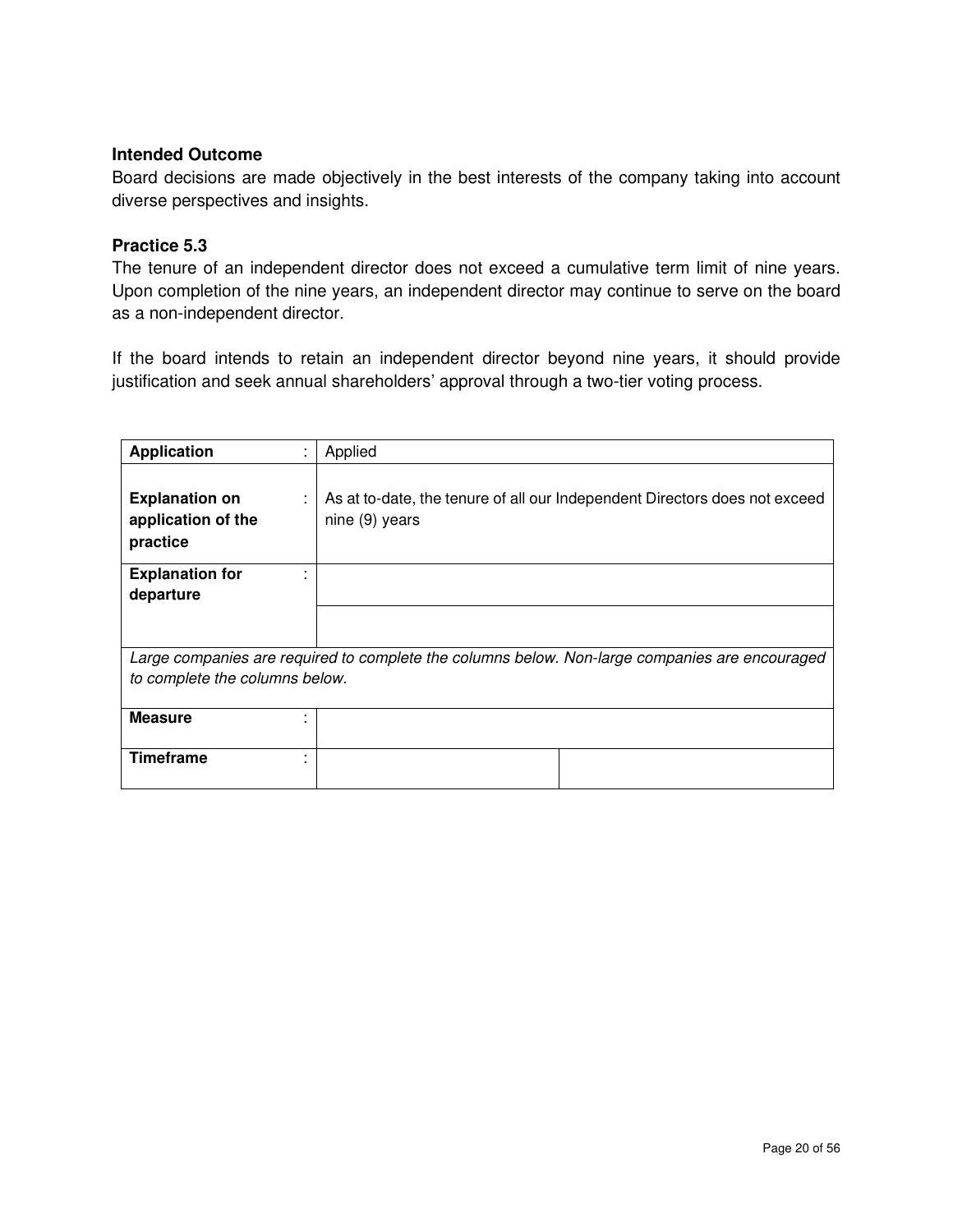Board decisions are made objectively in the best interests of the company taking into account diverse perspectives and insights.

#### **Practice 5.4 - Step Up**

The board has a policy which limits the tenure of its independent directors to nine years without further extension.

*Note: The explanation on adoption of this practice should include a brief description of the responsibilities of the designated person and actions or measures undertaken pursuant to the role in the financial year.* 

| <b>Application</b>                                      | Not Adopted |
|---------------------------------------------------------|-------------|
| <b>Explanation on</b><br>application of the<br>practice |             |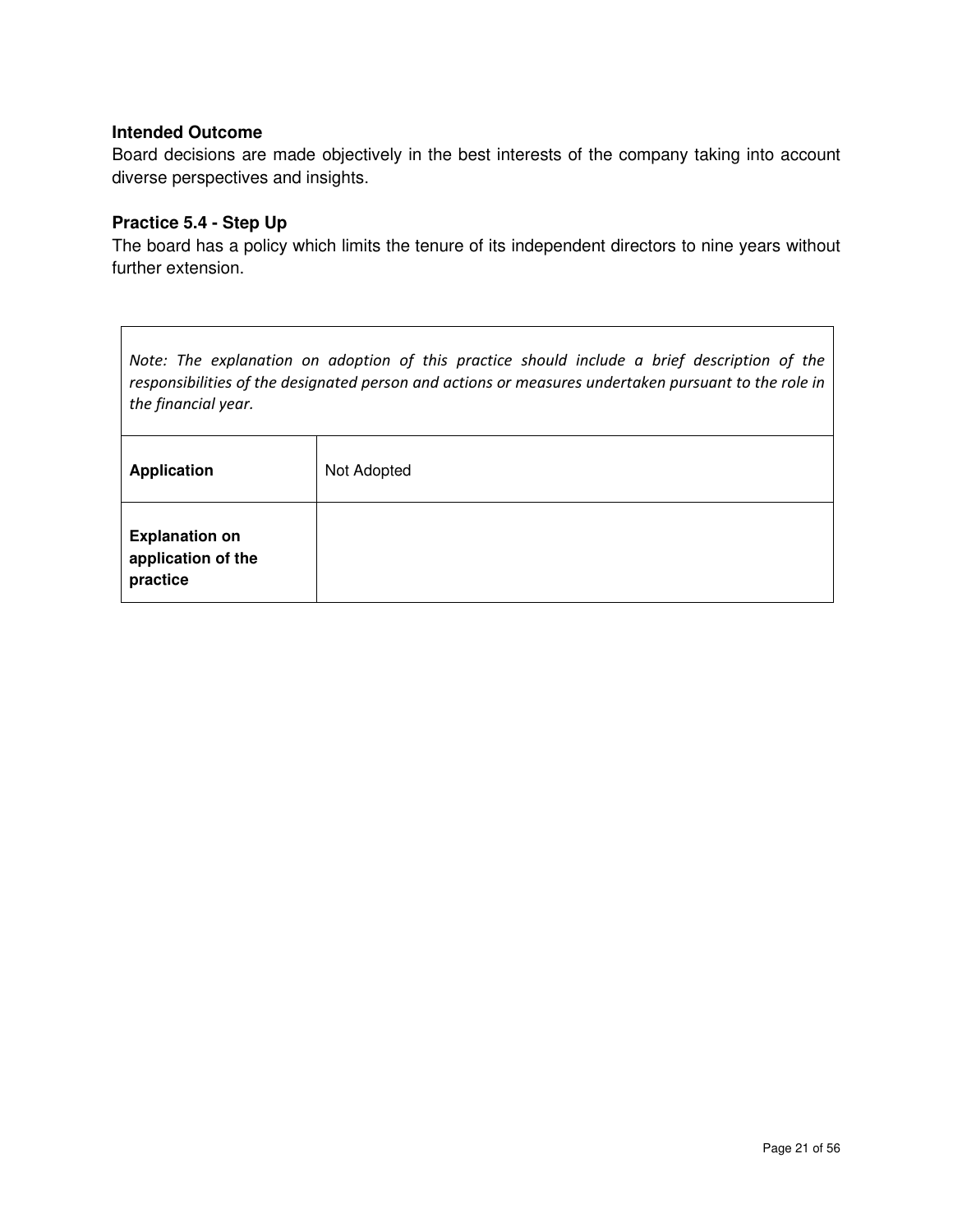Board decisions are made objectively in the best interests of the company taking into account diverse perspectives and insights.

## **Practice 5.5**

Appointment of board and senior management are based on objective criteria, merit and with due regard for diversity in skills, experience, age, cultural background and gender.

Directors appointed should be able to devote the required time to serve the board effectively. The board should consider the existing board positions held by a director, including on boards of nonlisted companies. Any appointment that may cast doubt on the integrity and governance of the company should be avoided

| <b>Application</b>                                      |  | Applied                                                                                                                                                                                                                                                                                                                  |
|---------------------------------------------------------|--|--------------------------------------------------------------------------------------------------------------------------------------------------------------------------------------------------------------------------------------------------------------------------------------------------------------------------|
| <b>Explanation on</b><br>application of the<br>practice |  | The Board is of the view that it has the right mix of individual qualities to<br>fulfil its role. Taken as a whole, the Board represents many years'<br>experience in financial, business management, legal, insurance and<br>corporate affairs and is therefore suited to the oversight of the Company.                 |
|                                                         |  | The current Board is drawn from different ethnic, cultural and socio-<br>economic background with their age difference to ensure that different<br>viewpoints are considered in the decision making process.                                                                                                             |
|                                                         |  | The Board acknowledges the importance of diversity to ensure the mix<br>and profiles of the Board members, in terms of age, ethnicity and gender,<br>ability to provide the necessary range of perspectives, experiences and<br>expertise required are well balanced in order to achieve effective board<br>stewardship. |
|                                                         |  | The NRC is responsible to lead the process for the nomination of new<br>Board appointments and making the necessary recommendations. In<br>making its recommendations to the Board, the NRC considers and assess<br>the suitability of a new appointment based on objective criteria, including:                         |
|                                                         |  | · Qualification;<br>• Required competencies, skills, expertise and experience;<br>• Specialist knowledge or technical skills;<br>• Professionalism and integrity; and<br>• Time commitment.                                                                                                                              |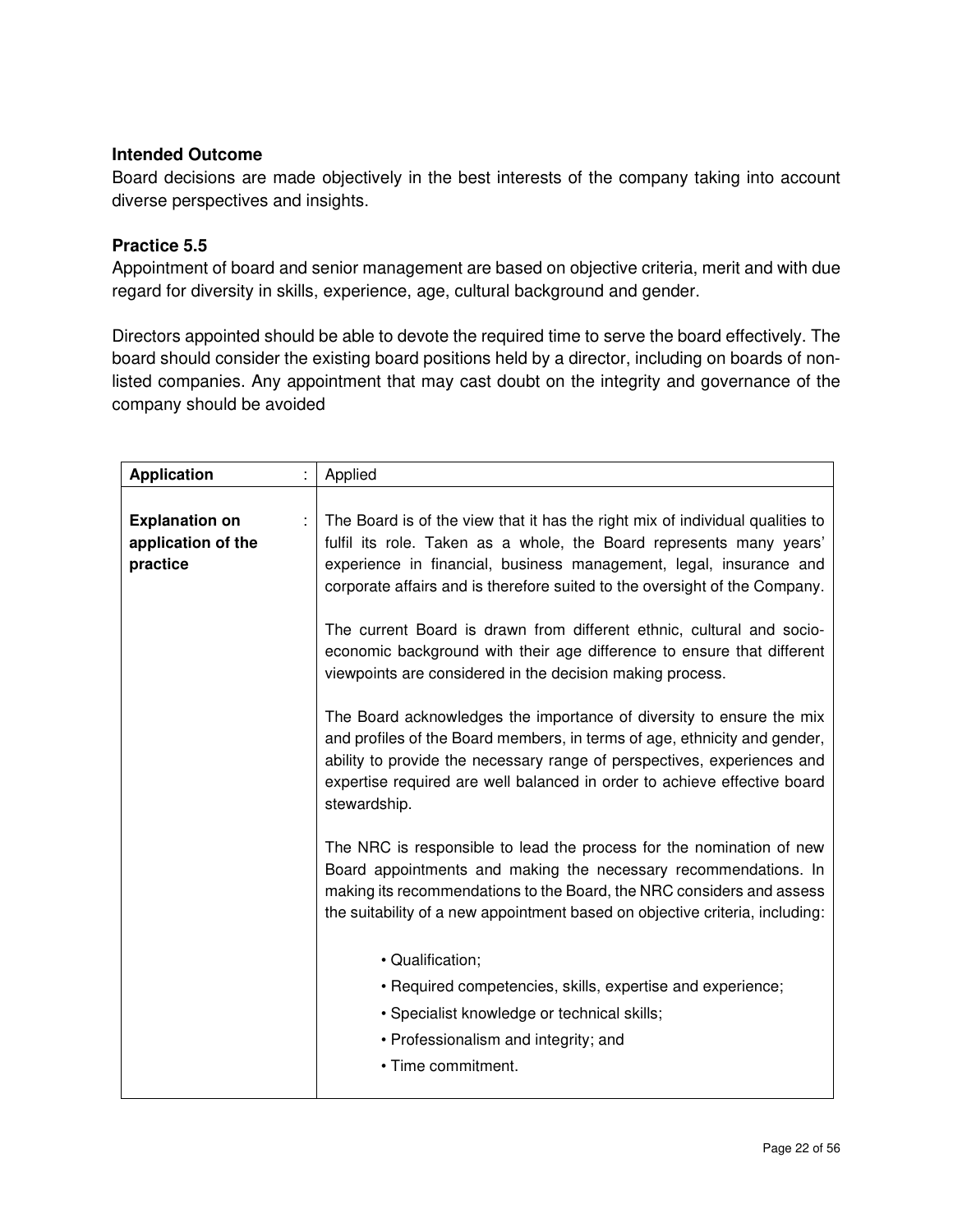|                                                                                                | In the case of candidates for the position of Independent Non-Executive<br>Director, the NRC would also evaluate the candidate's ability to discharge<br>such responsibilities/functions as expected from an Independent Non-<br>Executive Director.                                                                                   |  |
|------------------------------------------------------------------------------------------------|----------------------------------------------------------------------------------------------------------------------------------------------------------------------------------------------------------------------------------------------------------------------------------------------------------------------------------------|--|
|                                                                                                | The appointment of Key Senior Management is based on character,<br>experience, integrity, competency and time to discharge their role. Best<br>suited candidates are shortlisted for appointment based on their skills,<br>experience and track record, in addition to being assessed through a<br>broad range of interview questions. |  |
| <b>Explanation for</b><br>departure                                                            |                                                                                                                                                                                                                                                                                                                                        |  |
|                                                                                                |                                                                                                                                                                                                                                                                                                                                        |  |
| Large companies are required to complete the columns below. Non-large companies are encouraged |                                                                                                                                                                                                                                                                                                                                        |  |
| to complete the columns below.                                                                 |                                                                                                                                                                                                                                                                                                                                        |  |
| <b>Measure</b>                                                                                 |                                                                                                                                                                                                                                                                                                                                        |  |
| <b>Timeframe</b>                                                                               |                                                                                                                                                                                                                                                                                                                                        |  |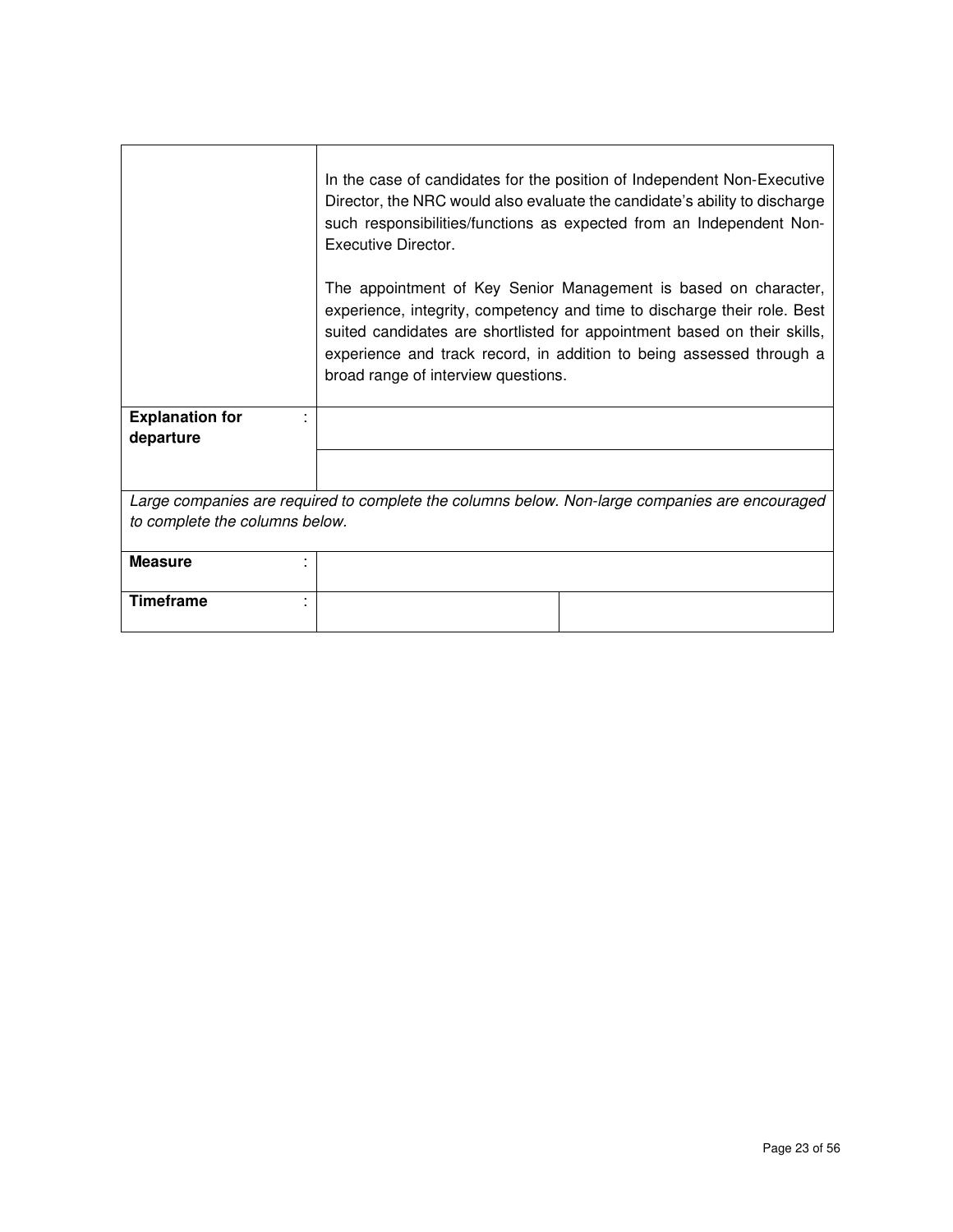Board decisions are made objectively in the best interests of the company taking into account diverse perspectives and insights.

#### **Practice 5.6**

In identifying candidates for appointment of directors, the board does not solely rely on recommendations from existing board members, management or major shareholders. The board utilises independent sources to identify suitably qualified candidates.

If the selection of candidates was based on recommendations made by existing directors, management or major shareholders, the Nominating Committee should explain why these source(s) suffice and other sources were not used.

| <b>Application</b>                                                                             |  | Applied                                                                                                                                                                                                                                                                                                                                                                                                                                                                                                                                                                                                                                                                                                                                                                                                           |  |
|------------------------------------------------------------------------------------------------|--|-------------------------------------------------------------------------------------------------------------------------------------------------------------------------------------------------------------------------------------------------------------------------------------------------------------------------------------------------------------------------------------------------------------------------------------------------------------------------------------------------------------------------------------------------------------------------------------------------------------------------------------------------------------------------------------------------------------------------------------------------------------------------------------------------------------------|--|
| <b>Explanation on</b><br>application of the<br>practice<br><b>Explanation for</b><br>departure |  | The Board is responsible to determine the appropriate size of the Board<br>and the appointment of new director is a matter for consideration and<br>decision by the Board, upon the recommendation of the NRC. The NRC<br>has been tasked to review the recruitment and selection process of new<br>director and will consider the required mix of skills, experience, other<br>qualities and diversity, including gender, amongst other attributes needed<br>to ensure an effective Board in the review and selection of potential Board<br>member.<br>Although there was no appointment of a new Director during FYE 2021,<br>the Board takes cognisance of the importance of utilising independent<br>sources to identify qualified candidates as recommended by the<br>Malaysian Code on Corporate Governance |  |
|                                                                                                |  |                                                                                                                                                                                                                                                                                                                                                                                                                                                                                                                                                                                                                                                                                                                                                                                                                   |  |
| Large companies are required to complete the columns below. Non-large companies are encouraged |  |                                                                                                                                                                                                                                                                                                                                                                                                                                                                                                                                                                                                                                                                                                                                                                                                                   |  |
| to complete the columns below.                                                                 |  |                                                                                                                                                                                                                                                                                                                                                                                                                                                                                                                                                                                                                                                                                                                                                                                                                   |  |
| <b>Measure</b>                                                                                 |  |                                                                                                                                                                                                                                                                                                                                                                                                                                                                                                                                                                                                                                                                                                                                                                                                                   |  |
| <b>Timeframe</b>                                                                               |  |                                                                                                                                                                                                                                                                                                                                                                                                                                                                                                                                                                                                                                                                                                                                                                                                                   |  |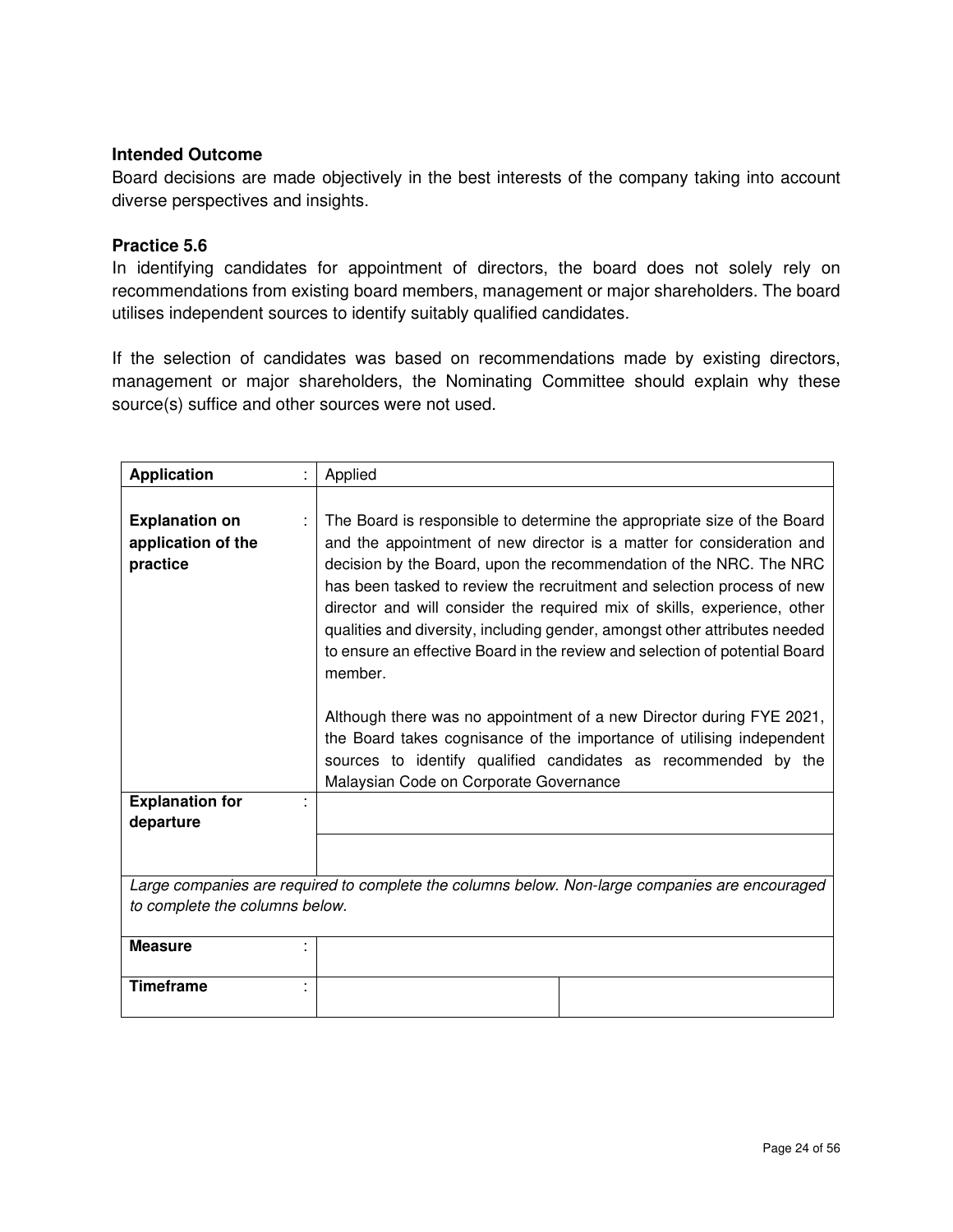Board decisions are made objectively in the best interests of the company taking into account diverse perspectives and insights.

#### **Practice 5.7**

The board should ensure shareholders have the information they require to make an informed decision on the appointment and reappointment of a director. This includes details of any interest, position or relationship that might influence, or reasonably be perceived to influence, in a material respect their capacity to bring an independent judgement to bear on issues before the board and to act in the best interests of the listed company as a whole. The board should also provide a statement as to whether it supports the appointment or reappointment of the candidate and the reasons why.

| <b>Application</b>                                      | Applied                                                                                                                                                                                                                                                                                                                                                                                                                                                                                                                                                    |
|---------------------------------------------------------|------------------------------------------------------------------------------------------------------------------------------------------------------------------------------------------------------------------------------------------------------------------------------------------------------------------------------------------------------------------------------------------------------------------------------------------------------------------------------------------------------------------------------------------------------------|
| <b>Explanation on</b><br>application of the<br>practice | Shareholders are kept informed on the Board's decision in respect of<br>appointment of directors via announcements to Bursa Securities and<br>updates on the Company's website. The profiles of Directors are<br>published in the Annual Report include their age, gender, date of<br>appointment and last re-election, directorships in other companies,<br>working experience and any conflict of interest with the Company, if any.<br>The details of directors who are standing for re-election is set out in page<br>19 and 20 of Annual Report 2021. |
| <b>Explanation for</b><br>departure                     |                                                                                                                                                                                                                                                                                                                                                                                                                                                                                                                                                            |
|                                                         |                                                                                                                                                                                                                                                                                                                                                                                                                                                                                                                                                            |
| to complete the columns below.                          | Large companies are required to complete the columns below. Non-large companies are encouraged                                                                                                                                                                                                                                                                                                                                                                                                                                                             |
|                                                         |                                                                                                                                                                                                                                                                                                                                                                                                                                                                                                                                                            |
| <b>Measure</b>                                          |                                                                                                                                                                                                                                                                                                                                                                                                                                                                                                                                                            |
| <b>Timeframe</b>                                        |                                                                                                                                                                                                                                                                                                                                                                                                                                                                                                                                                            |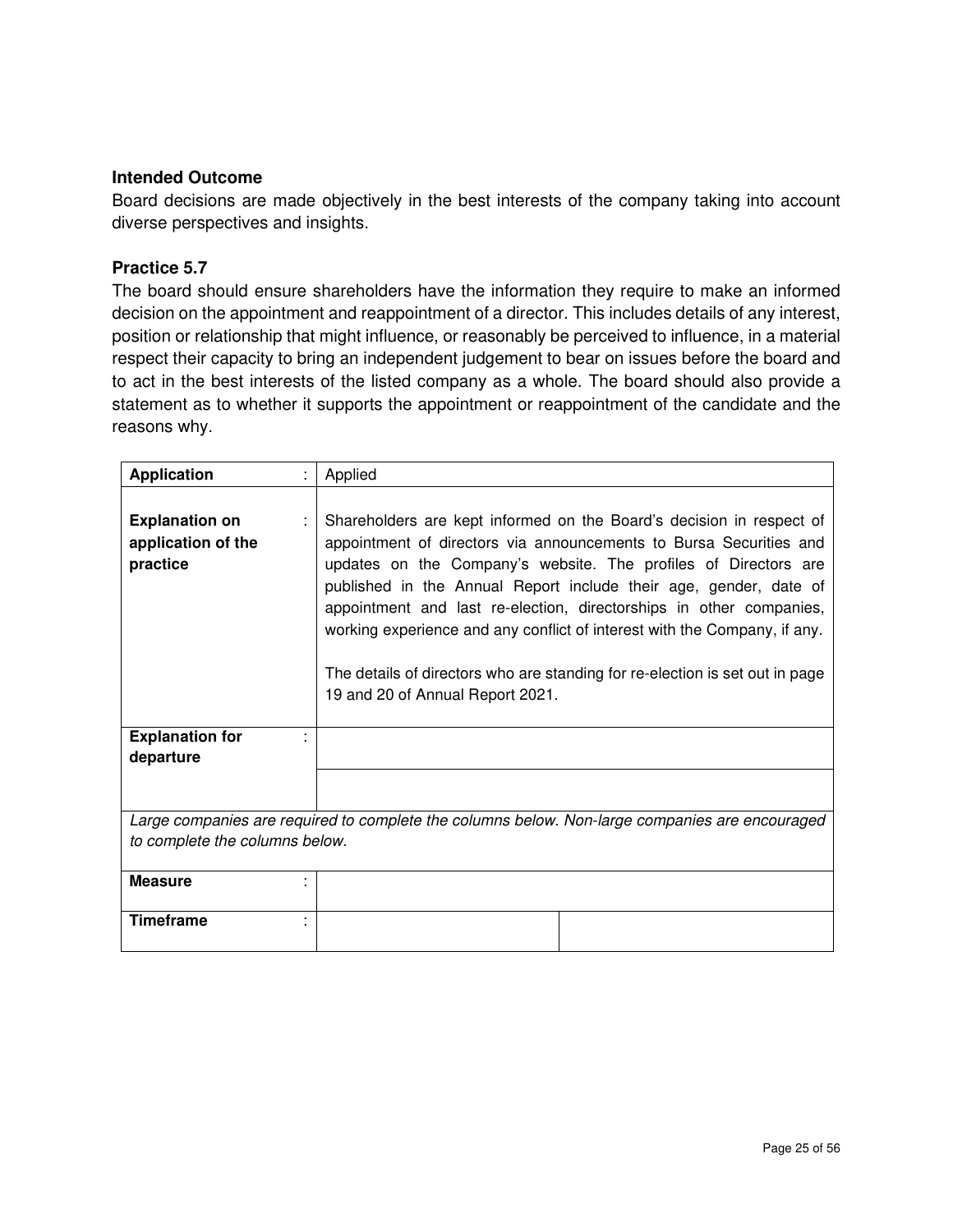Board decisions are made objectively in the best interests of the company taking into account diverse perspectives and insights.

## **Practice 5.8**

The Nominating Committee is chaired by an Independent Director or the Senior Independent Director.

| <b>Application</b>                                           | Applied                                                                                                                                              |
|--------------------------------------------------------------|------------------------------------------------------------------------------------------------------------------------------------------------------|
| <b>Explanation on</b><br>÷<br>application of the<br>practice | The Nomination and Remuneration Committee ("NRC") was chaired by<br>Mr Ho Fook Meng, who is an Independent Non-Executive Director of the<br>Company. |
| <b>Explanation for</b><br>departure                          |                                                                                                                                                      |
|                                                              |                                                                                                                                                      |
|                                                              | Large companies are required to complete the columns below. Non-large companies are encouraged                                                       |
| to complete the columns below.                               |                                                                                                                                                      |
| <b>Measure</b>                                               |                                                                                                                                                      |
| <b>Timeframe</b>                                             |                                                                                                                                                      |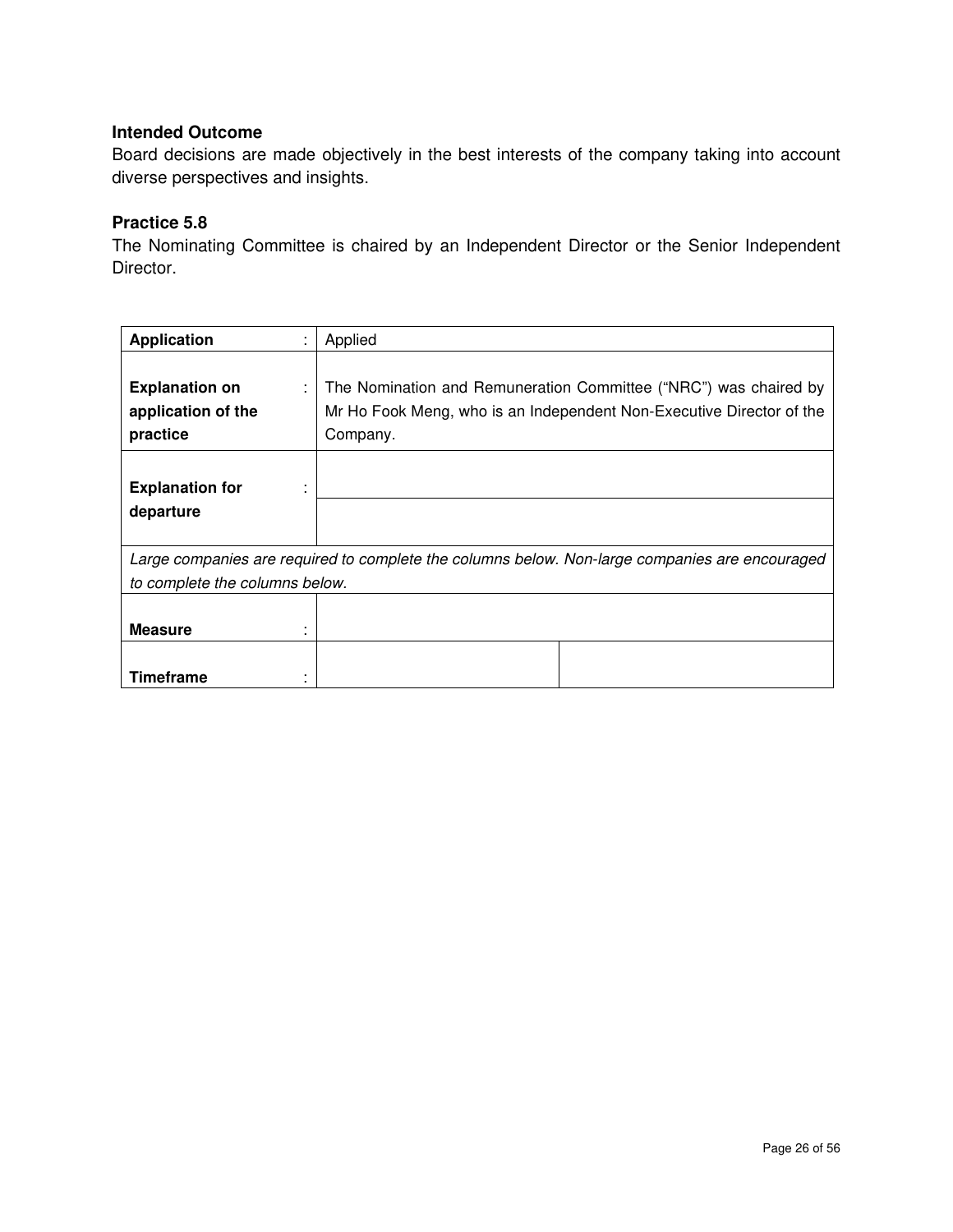Board decisions are made objectively in the best interests of the company taking into account diverse perspectives and insights.

## **Practice 5.9**

The board comprises at least 30% women directors.

| <b>Application</b>                                   | Departure                                                                                                                                                                                                                                                                                                                                                                                                                                                                                     |
|------------------------------------------------------|-----------------------------------------------------------------------------------------------------------------------------------------------------------------------------------------------------------------------------------------------------------------------------------------------------------------------------------------------------------------------------------------------------------------------------------------------------------------------------------------------|
| <b>Explanation on application</b><br>of the practice |                                                                                                                                                                                                                                                                                                                                                                                                                                                                                               |
| <b>Explanation for departure</b>                     | Diversity at the Board and Senior Management level is one of the<br>essential elements to support a balance and sustainable growth of<br>the Group. Appointment of Board and Senior Management are<br>based on merit basis with due regard for diversity in skills, attribute,<br>experience, cultural and educational background, age and gender.<br>In selecting the potential candidates for Key Senior Management,<br>consideration was given to the attributes, merit, experience, skill |
|                                                      | and contribution that the candidate will bring to the Group. The Key<br>Senior Management is of sufficient calibre to ensure effective<br>functioning of the business operations                                                                                                                                                                                                                                                                                                              |
|                                                      | The Group adopts non-discriminatory policy in employing talents to<br>fulfil its human resource needs at all levels including Board<br>especially in ensuring gender diversity.<br>The Board does not set any specific target for female Directors on<br>the Board but will actively work towards having more female<br>Directors on the Board. This similarly applies to Senior<br>Management Team.                                                                                          |
|                                                      | The Group has, at all times, practices non-discrimination on the<br>basis of, but not limited to, age, gender, ethnicity or religion,<br>educational and cultural background or geographic region when<br>selecting Board member and Senior Management Team.                                                                                                                                                                                                                                  |
|                                                      | The Group currently has two (2) female Directors on the Board i.e<br>one in the Company and one in the subsidiary                                                                                                                                                                                                                                                                                                                                                                             |
| to complete the columns below.                       | Large companies are required to complete the columns below. Non-large companies are encouraged                                                                                                                                                                                                                                                                                                                                                                                                |
|                                                      |                                                                                                                                                                                                                                                                                                                                                                                                                                                                                               |
| <b>Measure</b>                                       |                                                                                                                                                                                                                                                                                                                                                                                                                                                                                               |
| <b>Timeframe</b>                                     |                                                                                                                                                                                                                                                                                                                                                                                                                                                                                               |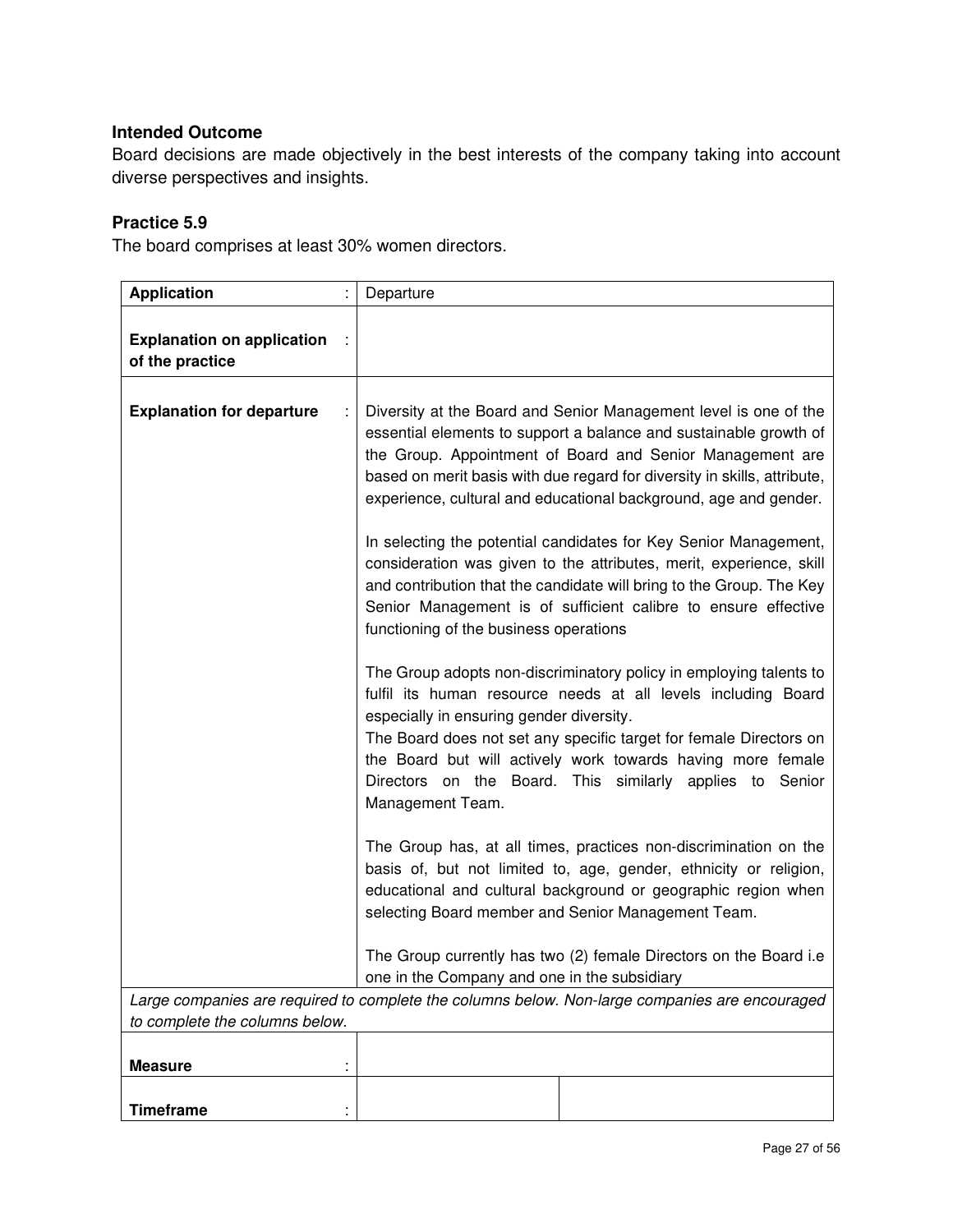Board decisions are made objectively in the best interests of the company taking into account diverse perspectives and insights.

## **Practice 5.10**

The board discloses in its annual report the company's policy on gender diversity for the board and senior management.

| <b>Application</b>                                   | Departure                                                                                                                                                                                                                                                                                                                                                                                                                                                                                                                                                                                                                                                                                                                        |
|------------------------------------------------------|----------------------------------------------------------------------------------------------------------------------------------------------------------------------------------------------------------------------------------------------------------------------------------------------------------------------------------------------------------------------------------------------------------------------------------------------------------------------------------------------------------------------------------------------------------------------------------------------------------------------------------------------------------------------------------------------------------------------------------|
| <b>Explanation on application</b><br>of the practice |                                                                                                                                                                                                                                                                                                                                                                                                                                                                                                                                                                                                                                                                                                                                  |
| <b>Explanation for departure</b>                     | The Board is of the view that it is important to recruit and retain the<br>best available talent regardless of gender, ethnicity and age to<br>maximize the effectiveness of the Board.<br>Board acknowledge the importance of Boardroom diversity and will<br>commit to diversity at the leadership and employee levels. In<br>tandem with the heightened emphasis on the dimension of gender,<br>the Board ensures there is clear commitment to develop a corporate<br>culture that also embraces the aspect of gender diversity.<br>Though the Company does not have a policy on Gender Diversity,<br>Board had always been in support of a policy of<br>the<br>non-discrimination on the basis of race, religion and gender. |
| to complete the columns below.                       | Large companies are required to complete the columns below. Non-large companies are encouraged                                                                                                                                                                                                                                                                                                                                                                                                                                                                                                                                                                                                                                   |
|                                                      |                                                                                                                                                                                                                                                                                                                                                                                                                                                                                                                                                                                                                                                                                                                                  |
| <b>Measure</b>                                       |                                                                                                                                                                                                                                                                                                                                                                                                                                                                                                                                                                                                                                                                                                                                  |
|                                                      |                                                                                                                                                                                                                                                                                                                                                                                                                                                                                                                                                                                                                                                                                                                                  |
| <b>Timeframe</b>                                     |                                                                                                                                                                                                                                                                                                                                                                                                                                                                                                                                                                                                                                                                                                                                  |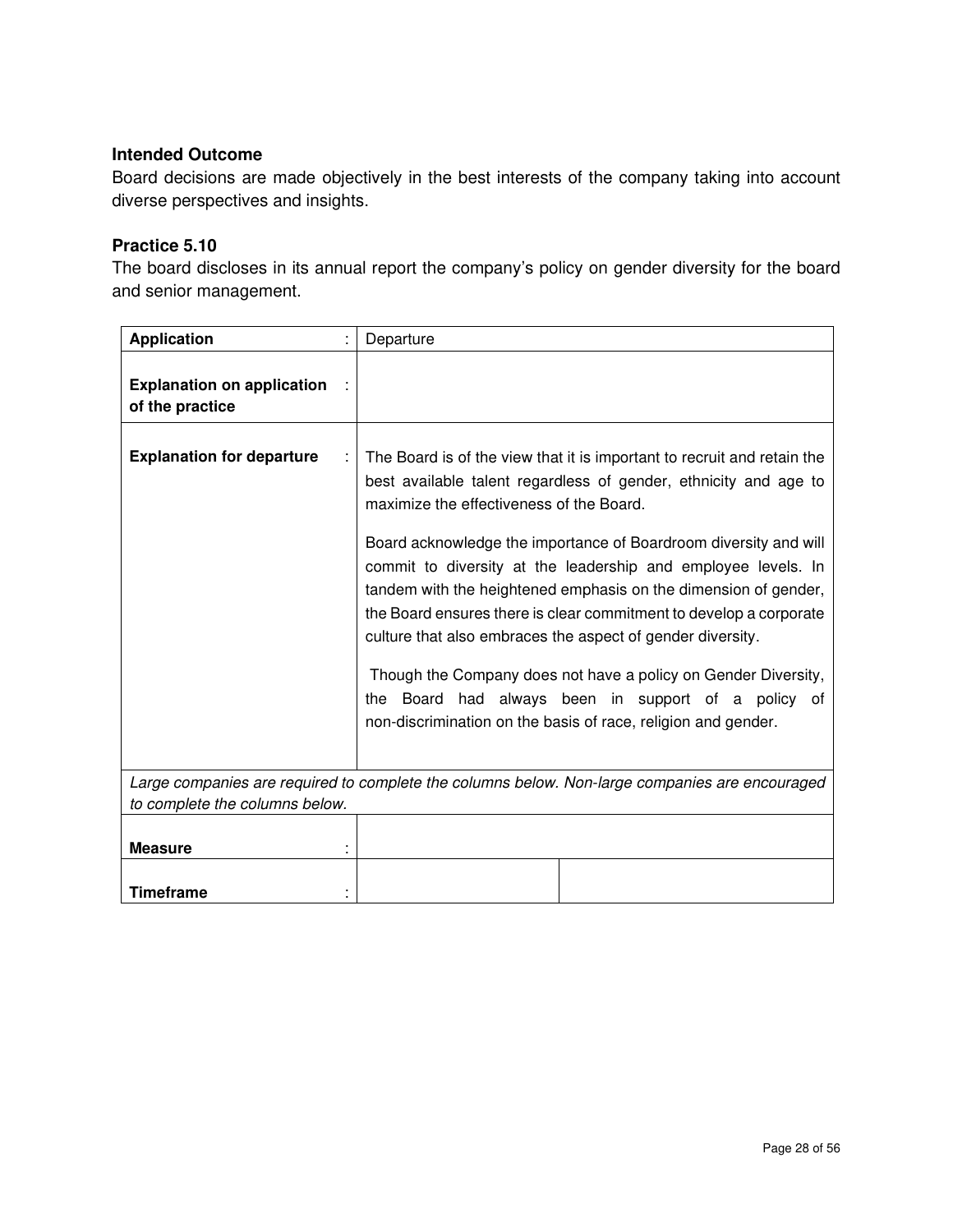Stakeholders are able to form an opinion on the overall effectiveness of the board and individual directors.

## **Practice 6.1**

The board should undertake a formal and objective annual evaluation to determine the effectiveness of the board, its committees and each individual director. The board should disclose how the assessment was carried out its outcome, actions taken and how it has or will influence board composition.

For Large Companies, the board engages an independent expert at least every three years, to facilitate objective and candid board evaluation

| <b>Application</b>                                      | Applied                                                                                                                                                                                                                                                                                                                                                                                                                                                                                                                                                                                                                                                                                                                                                      |
|---------------------------------------------------------|--------------------------------------------------------------------------------------------------------------------------------------------------------------------------------------------------------------------------------------------------------------------------------------------------------------------------------------------------------------------------------------------------------------------------------------------------------------------------------------------------------------------------------------------------------------------------------------------------------------------------------------------------------------------------------------------------------------------------------------------------------------|
| <b>Explanation on</b><br>application of the<br>practice | The NRC evaluates and assesses the effectiveness of the Board and its<br>committees. The evaluation exercise is undertaken after the end of each<br>financial year. The Executive and Non-Executive Directors are assessed<br>by peer and via self-evaluation on how he/she performed against set<br>parameters, contribution of the director to the Board's strategic thinking,<br>leadership and commitment of the director, participation in Board and<br>Committee meetings and communication and inter-personal skills of the<br>director.<br>The company did not engage any external independent experts or<br>consultants as advisors to facilitate the board evaluation process.<br>During the year under review, the assessment and evaluation were |
|                                                         | conducted in-house.                                                                                                                                                                                                                                                                                                                                                                                                                                                                                                                                                                                                                                                                                                                                          |
| <b>Explanation for</b><br>departure                     |                                                                                                                                                                                                                                                                                                                                                                                                                                                                                                                                                                                                                                                                                                                                                              |
|                                                         | Large companies are required to complete the columns below. Non-large companies are encouraged                                                                                                                                                                                                                                                                                                                                                                                                                                                                                                                                                                                                                                                               |
| to complete the columns below.                          |                                                                                                                                                                                                                                                                                                                                                                                                                                                                                                                                                                                                                                                                                                                                                              |
| <b>Measure</b>                                          |                                                                                                                                                                                                                                                                                                                                                                                                                                                                                                                                                                                                                                                                                                                                                              |
| <b>Timeframe</b>                                        |                                                                                                                                                                                                                                                                                                                                                                                                                                                                                                                                                                                                                                                                                                                                                              |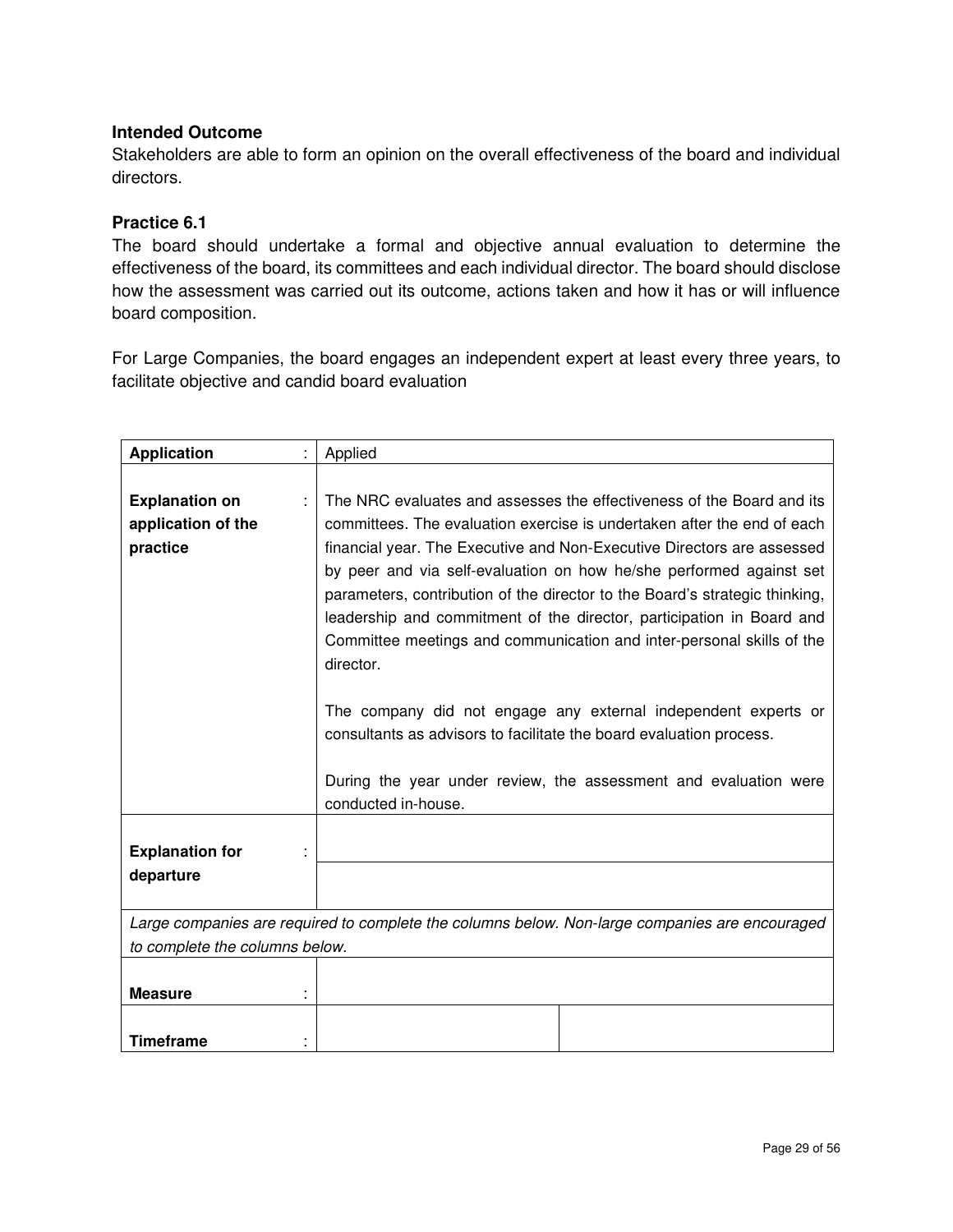The level and composition of remuneration of directors and senior management take into account the company's desire to attract and retain the right talent in the board and senior management to drive the company's long-term objectives.

Remuneration policies and decisions are made through a transparent and independent process.

#### **Practice 7.1**

The board has remuneration policies and procedures to determine the remuneration of directors and senior management, which takes into account the demands, complexities and performance of the company as well as skills and experience required. The remuneration policies and practices should appropriately reflect the different roles and responsibilities of non-executive directors, executive directors and senior management. The policies and procedures are periodically reviewed and made available on the company's website.

| <b>Application</b>                                      | Applied                                                                                                                                                                                                                                                                                                                                                                                                                                                                                                                                                                                                                                                                                                |
|---------------------------------------------------------|--------------------------------------------------------------------------------------------------------------------------------------------------------------------------------------------------------------------------------------------------------------------------------------------------------------------------------------------------------------------------------------------------------------------------------------------------------------------------------------------------------------------------------------------------------------------------------------------------------------------------------------------------------------------------------------------------------|
| <b>Explanation on</b><br>application of the<br>practice | The Board adopted the Board Remuneration Policy to determine the<br>remuneration of Directors and Senior Management during the financial<br>year ended 31 December 2021.                                                                                                                                                                                                                                                                                                                                                                                                                                                                                                                               |
|                                                         | The Board believes that competitive remuneration is important to attract,<br>retain and motivate Directors with necessary calibre, expertise and<br>experience to lead the Group in the long term. The Board had adopted<br>policies and procedures to determine the remuneration of Directors and<br>senior management which takes into account the demands, complexities<br>and performance of the Company as well as skills and experience<br>required to determine the remuneration of Directors and senior<br>management.<br>The policies and procedures are periodically reviewed and made<br>available<br>the<br>Company's<br>website<br>on<br>at<br>http://www.straits-<br>energyresources.com |
| <b>Explanation for</b><br>departure                     |                                                                                                                                                                                                                                                                                                                                                                                                                                                                                                                                                                                                                                                                                                        |
|                                                         |                                                                                                                                                                                                                                                                                                                                                                                                                                                                                                                                                                                                                                                                                                        |
| to complete the columns below.                          | Large companies are required to complete the columns below. Non-large companies are encouraged                                                                                                                                                                                                                                                                                                                                                                                                                                                                                                                                                                                                         |
|                                                         |                                                                                                                                                                                                                                                                                                                                                                                                                                                                                                                                                                                                                                                                                                        |
| <b>Measure</b>                                          |                                                                                                                                                                                                                                                                                                                                                                                                                                                                                                                                                                                                                                                                                                        |
| <b>Timeframe</b>                                        |                                                                                                                                                                                                                                                                                                                                                                                                                                                                                                                                                                                                                                                                                                        |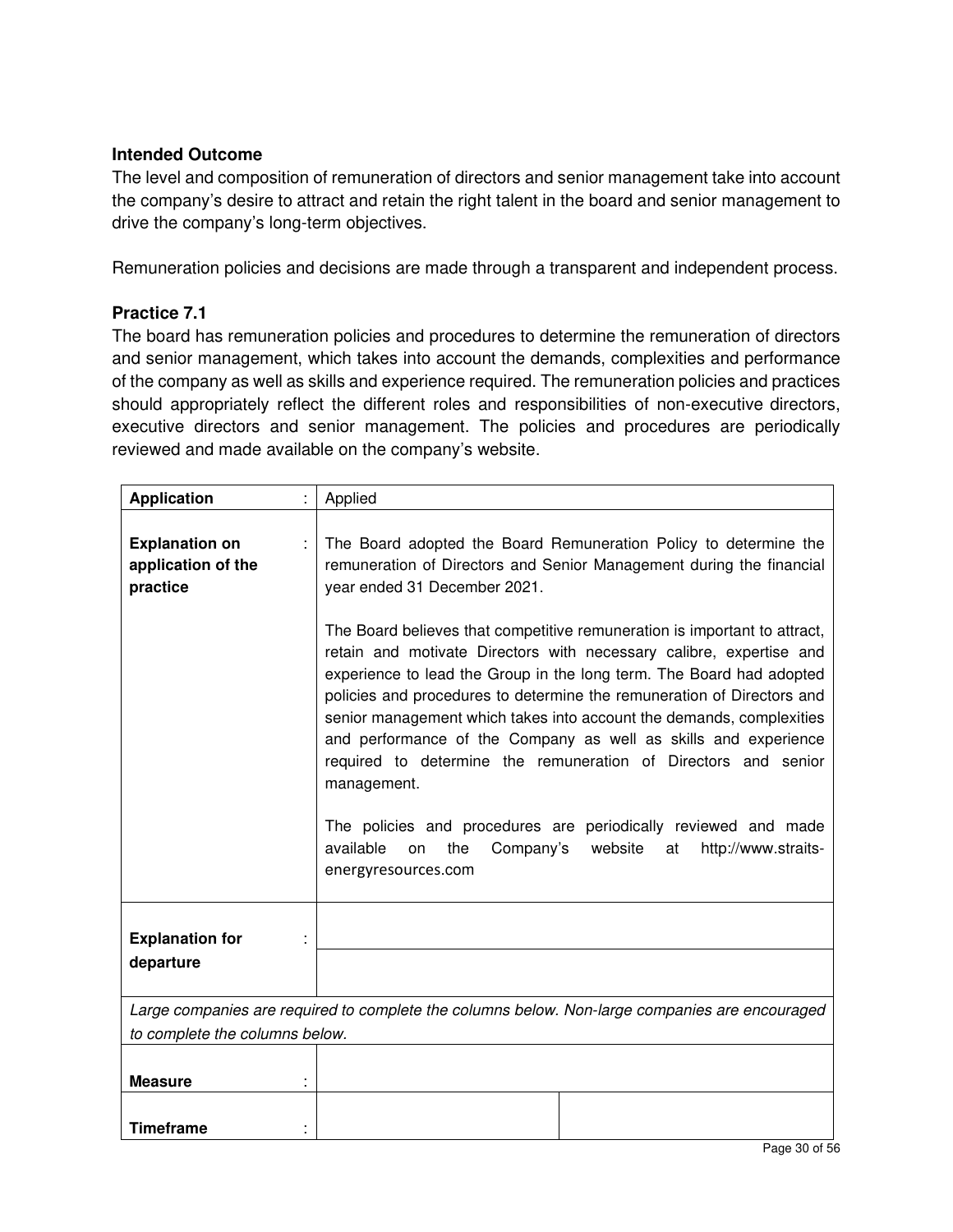The level and composition of remuneration of directors and senior management take into account the company's desire to attract and retain the right talent in the board and senior management to drive the company's long-term objectives.

Remuneration policies and decisions are made through a transparent and independent process.

#### **Practice 7.2**

The board has a Remuneration Committee to implement its policies and procedures on remuneration including reviewing and recommending matters relating to the remuneration of board and senior management.

The Committee has written Terms of Reference which deals with its authority and duties and these Terms are disclosed on the company's website.

| <b>Application</b>                                      | Applied                                                                                                                                                                                                                                                                                                                                                                                                                                                                                                                                                                                                                                                                                                                                                             |  |  |  |  |  |
|---------------------------------------------------------|---------------------------------------------------------------------------------------------------------------------------------------------------------------------------------------------------------------------------------------------------------------------------------------------------------------------------------------------------------------------------------------------------------------------------------------------------------------------------------------------------------------------------------------------------------------------------------------------------------------------------------------------------------------------------------------------------------------------------------------------------------------------|--|--|--|--|--|
| <b>Explanation on</b><br>application of the<br>practice | The Board has an NRC to assist on matters relating to the remuneration<br>of Directors and Senior Management personnel in the C-Suite category.<br>The NRC is charged with the duties for developing, establishing and<br>implementing competitive remuneration policies and packages for<br>Directors and C-Suite Management personnel. The composition and<br>activities of the NRC during the year under review are set out in the<br>Corporate Governance Overview Statement on page 34 to 49 of the<br>Annual Report 2021.<br>The NRC has written Terms of Reference ("TOR") to set out the authority,<br>roles and responsibilities of the NRC.<br>The TOR of the NRC is made available in the Company's website at<br>http://www.straits-energyresources.com |  |  |  |  |  |
| <b>Explanation for</b><br>departure                     |                                                                                                                                                                                                                                                                                                                                                                                                                                                                                                                                                                                                                                                                                                                                                                     |  |  |  |  |  |
| to complete the columns below.                          | Large companies are required to complete the columns below. Non-large companies are encouraged                                                                                                                                                                                                                                                                                                                                                                                                                                                                                                                                                                                                                                                                      |  |  |  |  |  |
| <b>Measure</b>                                          |                                                                                                                                                                                                                                                                                                                                                                                                                                                                                                                                                                                                                                                                                                                                                                     |  |  |  |  |  |
| <b>Timeframe</b>                                        |                                                                                                                                                                                                                                                                                                                                                                                                                                                                                                                                                                                                                                                                                                                                                                     |  |  |  |  |  |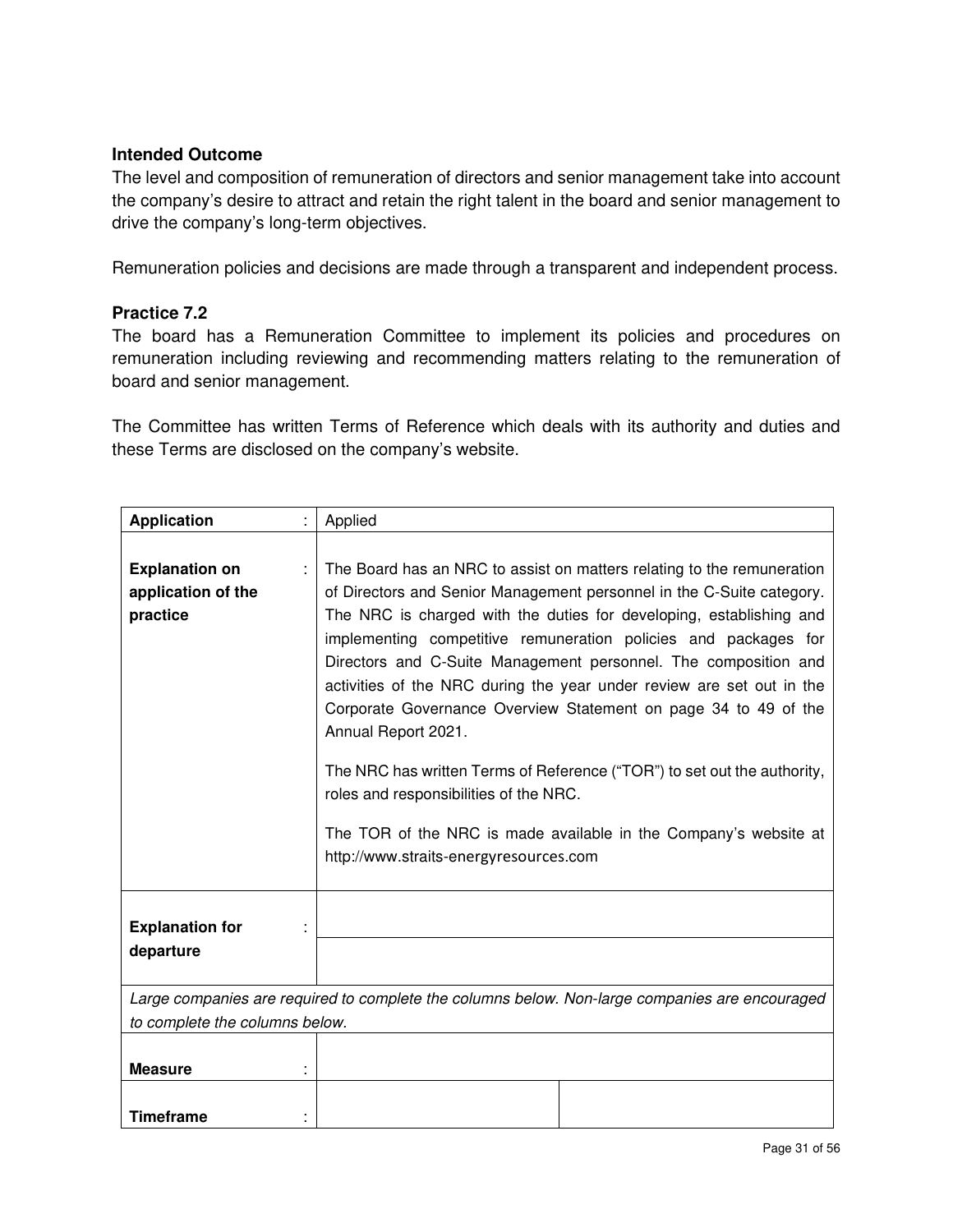Stakeholders are able to assess whether the remuneration of directors and senior management is commensurate with their individual performance, taking into consideration the company's performance.

#### **Practice 8.1**

There is detailed disclosure on named basis for the remuneration of individual directors. The remuneration breakdown of individual directors includes fees, salary, bonus, benefits in-kind and other emoluments.

| <b>Application</b>                                      | Applied                                                                                                                                                                                                                                                 |
|---------------------------------------------------------|---------------------------------------------------------------------------------------------------------------------------------------------------------------------------------------------------------------------------------------------------------|
| <b>Explanation on</b><br>application of the<br>practice | Details of the remuneration of individual Directors of the Company are<br>disclosed on named basis as stated below. The remuneration breakdown<br>of individual Directors is also set out on Page 44 to 45 of the Annual<br>Report 2021 of the Company. |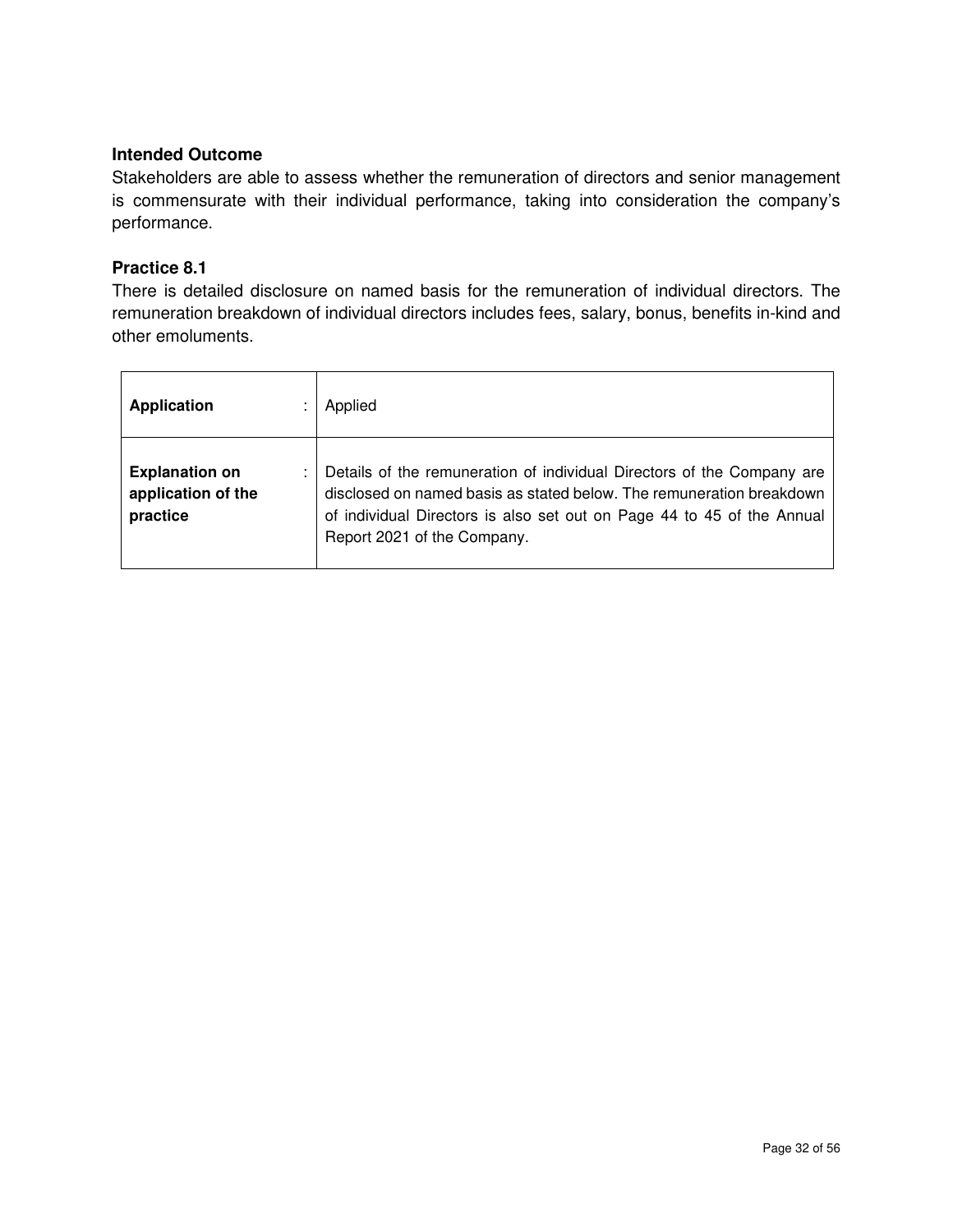|                         | Company (RM '000)                                                |                                                  |                    |                          |                          |                          |                          |                          |                    |                    |                    |                    | Group (RM '000)    |                      |                     |                    |
|-------------------------|------------------------------------------------------------------|--------------------------------------------------|--------------------|--------------------------|--------------------------|--------------------------|--------------------------|--------------------------|--------------------|--------------------|--------------------|--------------------|--------------------|----------------------|---------------------|--------------------|
| <b>No</b>               | <b>Name</b>                                                      | <b>Directorate</b>                               | Fee                | Allowance                | Salary                   | <b>Bonus</b>             | Benefits-in-<br>kind     | emoluments<br>Other      | Total              | Fee                | Allowance          | Salary             | <b>Bonus</b>       | Benefits-in-<br>kind | emoluments<br>Other | Total              |
| $\mathbf{1}$            | Y.A.M Dato' Seri<br>Tengku Baharuddin                            | Non-Executive<br>Non-<br>Independent<br>Director | 54                 | $\overline{4}$           | ÷,                       | $\overline{\phantom{a}}$ | $\blacksquare$           | $\overline{\phantom{a}}$ | 58                 | 294                | 11                 | $\sim$             | $\sim$             | ÷,                   |                     | 305                |
| $\overline{\mathbf{c}}$ | Tan Sri Mohd Bakri                                               | Non-Executive<br>Non-<br>Independent<br>Director | 48                 | 21.6                     | $\overline{\phantom{a}}$ | $\blacksquare$           | $\blacksquare$           | $\sim$                   | 69.6               | 288                | 28.8               | $\sim$             |                    |                      |                     | 316.8              |
| 3                       | Leong Fook Heng                                                  | Independent<br>Director                          | 48                 | 20.8                     | $\overline{\phantom{a}}$ | $\overline{\phantom{a}}$ | $\blacksquare$           | $\overline{\phantom{a}}$ | 68.8               | 48                 | 20.8               | $\blacksquare$     | $\blacksquare$     | $\blacksquare$       | $\sim$              | 68.8               |
| 4                       | Ho Fook Meng                                                     | Independent<br>Director                          | 48                 | 21.6                     | ÷,                       | ÷.                       | $\overline{\phantom{a}}$ | $\sim$                   | 69.6               | 48                 | 21.6               | $\sim$             | $\overline{a}$     | ÷,                   | $\sim$              | 69.6               |
| 5                       | Harison Binti Yusoff                                             | Non-Executive<br>Non-<br>Independent<br>Director | 48                 | 6.4                      | ÷,                       | ÷.                       | $\overline{\phantom{a}}$ | $\sim$                   | 54.4               | 48                 | 6.4                | $\sim$             |                    |                      |                     | 54.4               |
| 6                       | Dato' Sri Ho Kam<br>Choy                                         | Executive<br>Director                            |                    | $\sim$                   | 360                      | 30                       | 0.9                      | 46.8                     | 437.7              | 36                 | $\sim$             | 720                | 60                 | 2.1                  | 93.6                | 911.7              |
| $\overline{7}$          | Capt Tony Tan Han<br>(Chen Han)                                  | Executive<br>Director                            | $\sim$             | $\overline{\phantom{a}}$ | $\sim$                   | ÷.                       | $\overline{\phantom{a}}$ | $\sim$                   | $\sim$             | $\sim$             | $\blacksquare$     | 591                | $\blacksquare$     | $\mathbf{r}$         | 50.2                | 641.2              |
| 8                       | Ho Hung Ming<br>(Alternate Director<br>to Tan Sri Mohd<br>Bakri) | Non-Executive<br>Non-<br>Independent<br>Director | ٠                  |                          | ٠                        | $\overline{\phantom{a}}$ | $\blacksquare$           | $\overline{\phantom{a}}$ | $\sim$             | $\sim$             | $\sim$             | 192                | 16                 | 1.2                  | 24.8                | 234.0              |
| 9                       | Input info here                                                  | Choose an item.                                  | Input<br>info here | Input<br>info here       | Input<br>info here       | Input<br>info here       | Input<br>info here       | Input<br>info here       | Input<br>info here | Input<br>info here | Input<br>info here | Input<br>info here | Input<br>info here | Input<br>info here   | Input<br>info here  | Input<br>info here |
| 10                      | Input info here                                                  | Choose an item.                                  | Input<br>info here | Input<br>info here       | Input<br>info here       | Input<br>info here       | Input<br>info here       | Input<br>info here       | Input<br>info here | Input<br>info here | Input<br>info here | Input<br>info here | Input<br>info here | Input<br>info here   | Input<br>info here  | Input<br>info here |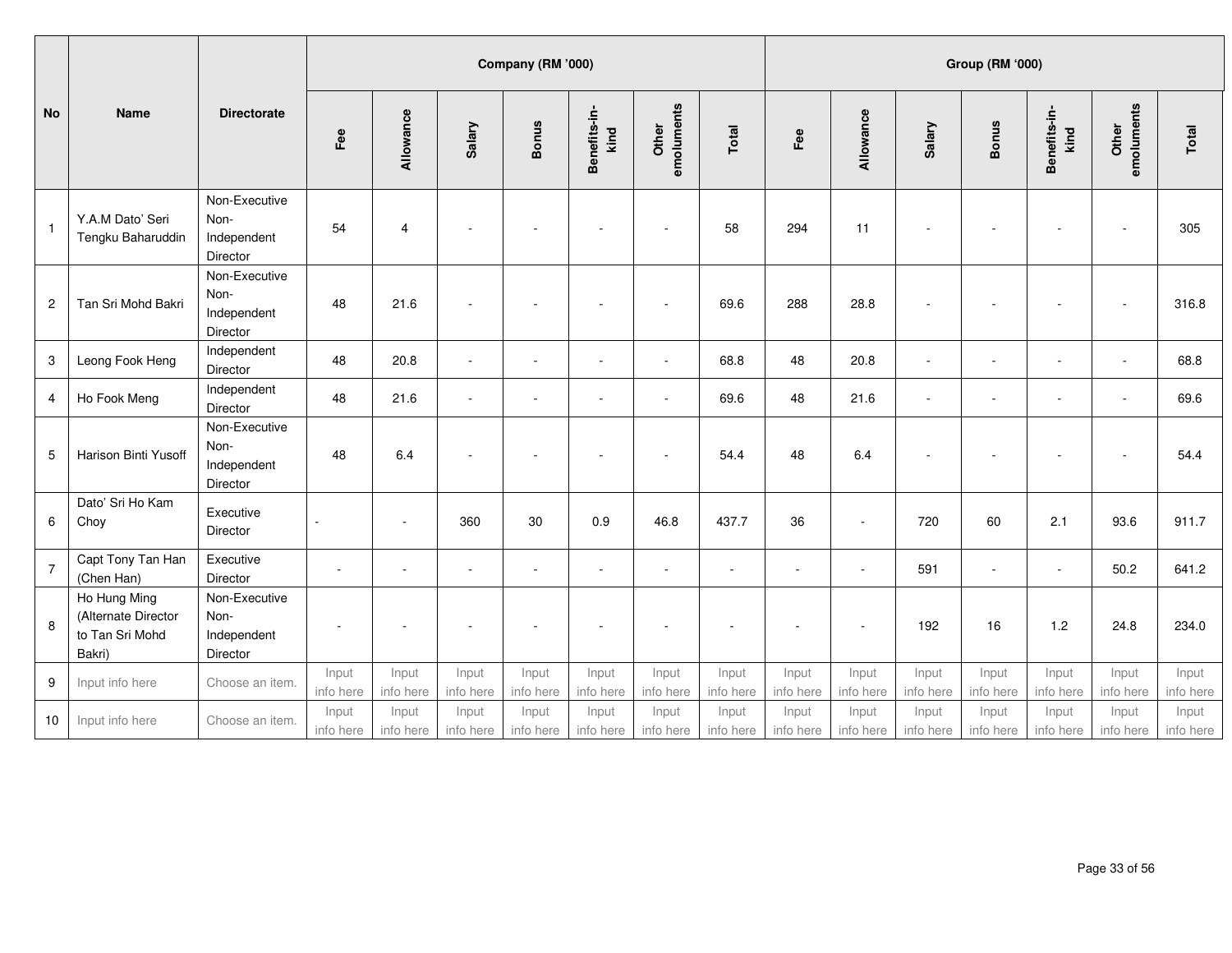Stakeholders are able to assess whether the remuneration of directors and senior management is commensurate with their individual performance, taking into consideration the company's performance.

#### **Practice 8.2**

The board discloses on a named basis the top five senior management's remuneration component including salary, bonus, benefits in-kind and other emoluments in bands of RM50,000.

| <b>Application</b>                                                                                                               | Departure                                                                                                                                                                                                                                                                                                                                                                                                                                                                                                                                                                                                                                                                                                                                       |                                 |            |
|----------------------------------------------------------------------------------------------------------------------------------|-------------------------------------------------------------------------------------------------------------------------------------------------------------------------------------------------------------------------------------------------------------------------------------------------------------------------------------------------------------------------------------------------------------------------------------------------------------------------------------------------------------------------------------------------------------------------------------------------------------------------------------------------------------------------------------------------------------------------------------------------|---------------------------------|------------|
| <b>Explanation on application</b><br>of the practice                                                                             |                                                                                                                                                                                                                                                                                                                                                                                                                                                                                                                                                                                                                                                                                                                                                 |                                 |            |
| <b>Explanation for departure</b>                                                                                                 | The remuneration of the top five Key Senior Management Team<br>of the Company for FYE 2021 is as follows:-.                                                                                                                                                                                                                                                                                                                                                                                                                                                                                                                                                                                                                                     |                                 |            |
|                                                                                                                                  | <b>Range of Remuneration</b><br>per annum (RM)                                                                                                                                                                                                                                                                                                                                                                                                                                                                                                                                                                                                                                                                                                  | <b>Key Senior</b><br>Management |            |
|                                                                                                                                  | RM 50,000 and below                                                                                                                                                                                                                                                                                                                                                                                                                                                                                                                                                                                                                                                                                                                             | $\overline{a}$                  |            |
|                                                                                                                                  | RM 50,001 - RM 100,000                                                                                                                                                                                                                                                                                                                                                                                                                                                                                                                                                                                                                                                                                                                          |                                 |            |
|                                                                                                                                  | RM 100,001 - RM 200,000                                                                                                                                                                                                                                                                                                                                                                                                                                                                                                                                                                                                                                                                                                                         | 3                               |            |
|                                                                                                                                  | RM 200,001 - RM 300,000                                                                                                                                                                                                                                                                                                                                                                                                                                                                                                                                                                                                                                                                                                                         |                                 |            |
|                                                                                                                                  | RM 300,001 - RM 400,000                                                                                                                                                                                                                                                                                                                                                                                                                                                                                                                                                                                                                                                                                                                         | $\overline{2}$                  |            |
|                                                                                                                                  | More than RM 400,000                                                                                                                                                                                                                                                                                                                                                                                                                                                                                                                                                                                                                                                                                                                            | $\qquad \qquad \blacksquare$    |            |
|                                                                                                                                  | The Company has not disclosed on a named basis the top five<br>senior management's remuneration component, including salary,<br>bonus, benefits in-kind and other emoluments in bands of<br>RM50,000 as the Board believes that such disclosure on a named<br>basis may be detrimental to the Company's interests as this may<br>cause unnecessary unease among senior<br>personnel should they compare their remuneration against those<br>listed in the Annual Report.<br>Moreover, our caliber employees may be subject to poaching by<br>rival companies. As an alternative, the Board is of the view that<br>the disclosure of the remuneration paid to the top five (5) Key<br>Senior Management for the FYE 2021 on unnamed basis in the |                                 | management |
|                                                                                                                                  | bands of RM50,000.00 is adequate.                                                                                                                                                                                                                                                                                                                                                                                                                                                                                                                                                                                                                                                                                                               |                                 |            |
| Large companies are required to complete the columns below. Non-large companies are encouraged<br>to complete the columns below. |                                                                                                                                                                                                                                                                                                                                                                                                                                                                                                                                                                                                                                                                                                                                                 |                                 |            |
| <b>Measure</b>                                                                                                                   |                                                                                                                                                                                                                                                                                                                                                                                                                                                                                                                                                                                                                                                                                                                                                 |                                 |            |
| Timeframe                                                                                                                        |                                                                                                                                                                                                                                                                                                                                                                                                                                                                                                                                                                                                                                                                                                                                                 |                                 |            |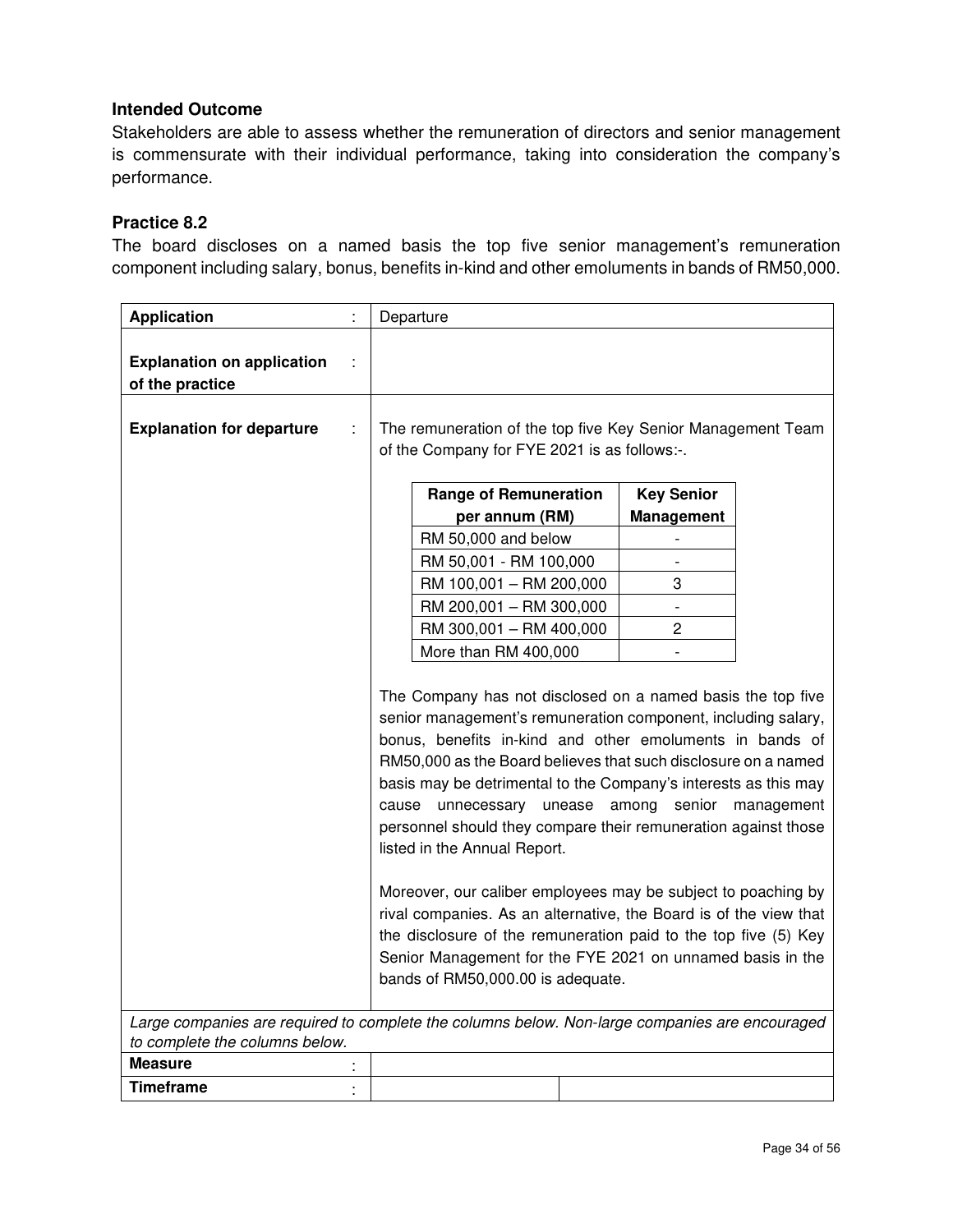|                |                 |                 | Company            |                 |                 |                 |                     |                 |  |  |  |
|----------------|-----------------|-----------------|--------------------|-----------------|-----------------|-----------------|---------------------|-----------------|--|--|--|
| <b>No</b>      | <b>Name</b>     | <b>Position</b> | <b>Salary</b>      | Allowance       | <b>Bonus</b>    | <b>Benefits</b> | Other<br>emoluments | <b>Total</b>    |  |  |  |
|                | Input info here | Input info here | Choose an<br>item. | Choose an item. | Choose an item. | Choose an item. | Choose an item.     | Choose an item. |  |  |  |
| $\overline{2}$ | Input info here | Input info here | Choose an item.    | Choose an item. | Choose an item. | Choose an item. | Choose an item.     | Choose an item. |  |  |  |
| 3              | Input info here | Input info here | Choose an item.    | Choose an item. | Choose an item. | Choose an item. | Choose an item.     | Choose an item. |  |  |  |
| 4              | Input info here | Input info here | Choose an item.    | Choose an item. | Choose an item. | Choose an item. | Choose an item.     | Choose an item. |  |  |  |
| 5              | Input info here | Input info here | Choose an item.    | Choose an item. | Choose an item. | Choose an item. | Choose an item.     | Choose an item. |  |  |  |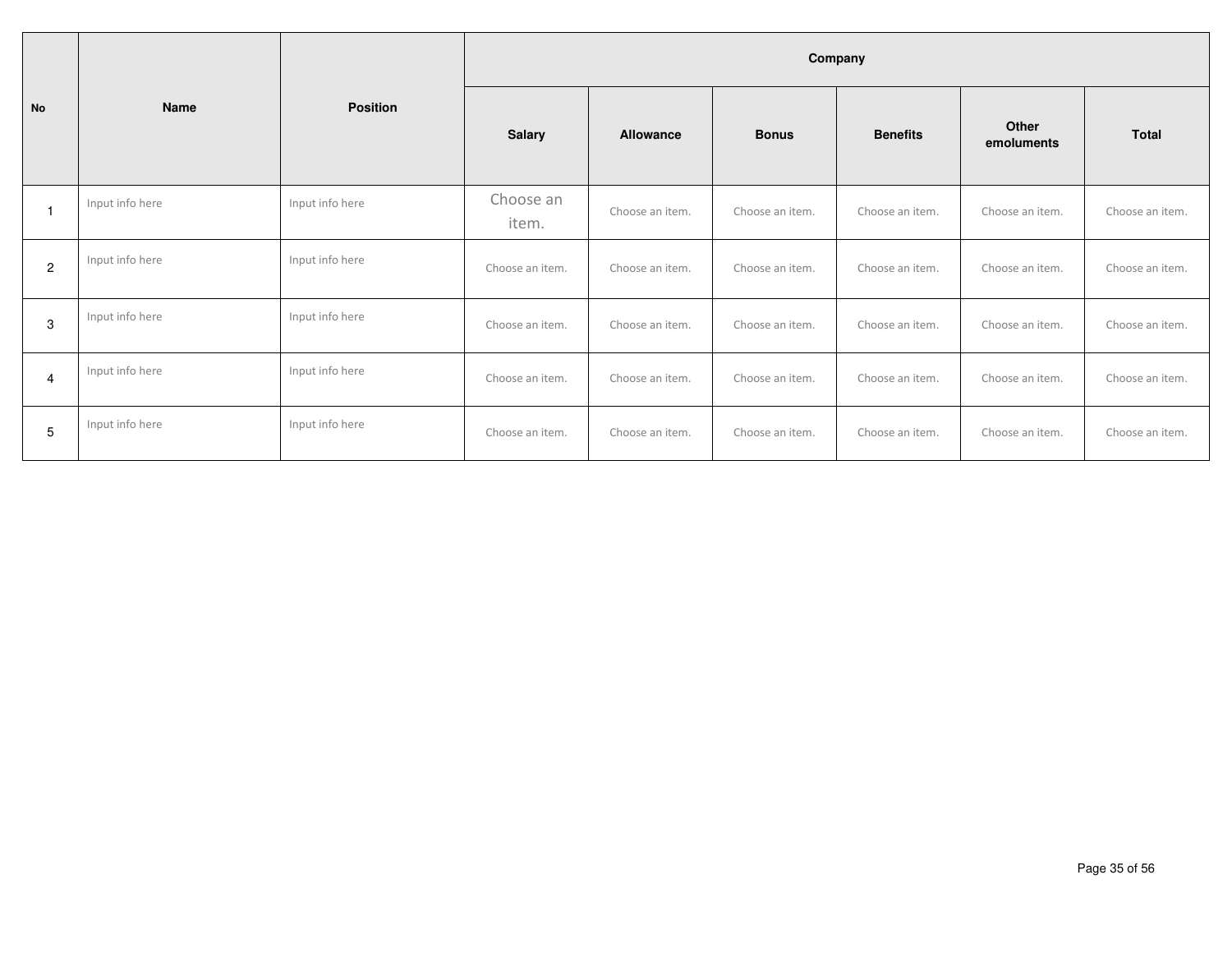Stakeholders are able to assess whether the remuneration of directors and senior management is commensurate with their individual performance, taking into consideration the company's performance.

#### **Practice 8.3 - Step Up**

Companies are encouraged to fully disclose the detailed remuneration of each member of senior management on a named basis.

*Note: The explanation on adoption of this practice should include a brief description of the responsibilities of the designated person and actions or measures undertaken pursuant to the role in the financial year.* 

| Application<br>$\blacksquare$<br>$\mathbf{r}$           | Not Adopted |
|---------------------------------------------------------|-------------|
| <b>Explanation on</b><br>application of the<br>practice |             |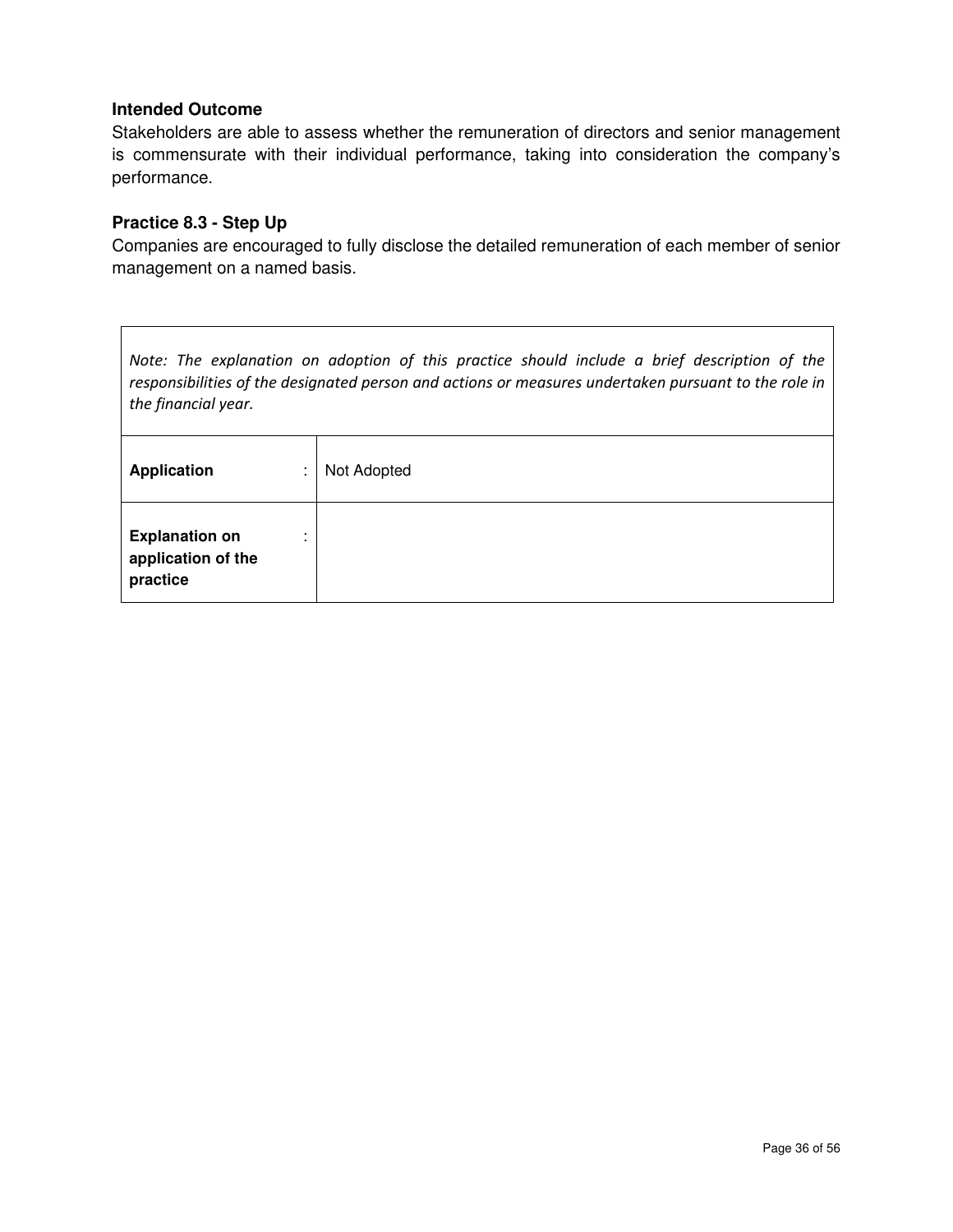|                   |                 |                 | Company ('000)  |                 |                 |                 |                     |                 |
|-------------------|-----------------|-----------------|-----------------|-----------------|-----------------|-----------------|---------------------|-----------------|
| <b>No</b><br>Name |                 | <b>Position</b> | Salary          | Allowance       | <b>Bonus</b>    | <b>Benefits</b> | emoluments<br>Other | Total           |
|                   | Input info here | Input info here | Input info here | Input info here | Input info here | Input info here | Input info here     | Input info here |
| $\overline{2}$    | Input info here | Input info here | Input info here | Input info here | Input info here | Input info here | Input info here     | Input info here |
| 3                 | Input info here | Input info here | Input info here | Input info here | Input info here | Input info here | Input info here     | Input info here |
| $\overline{4}$    | Input info here | Input info here | Input info here | Input info here | Input info here | Input info here | Input info here     | Input info here |
| 5                 | Input info here | Input info here | Input info here | Input info here | Input info here | Input info here | Input info here     | Input info here |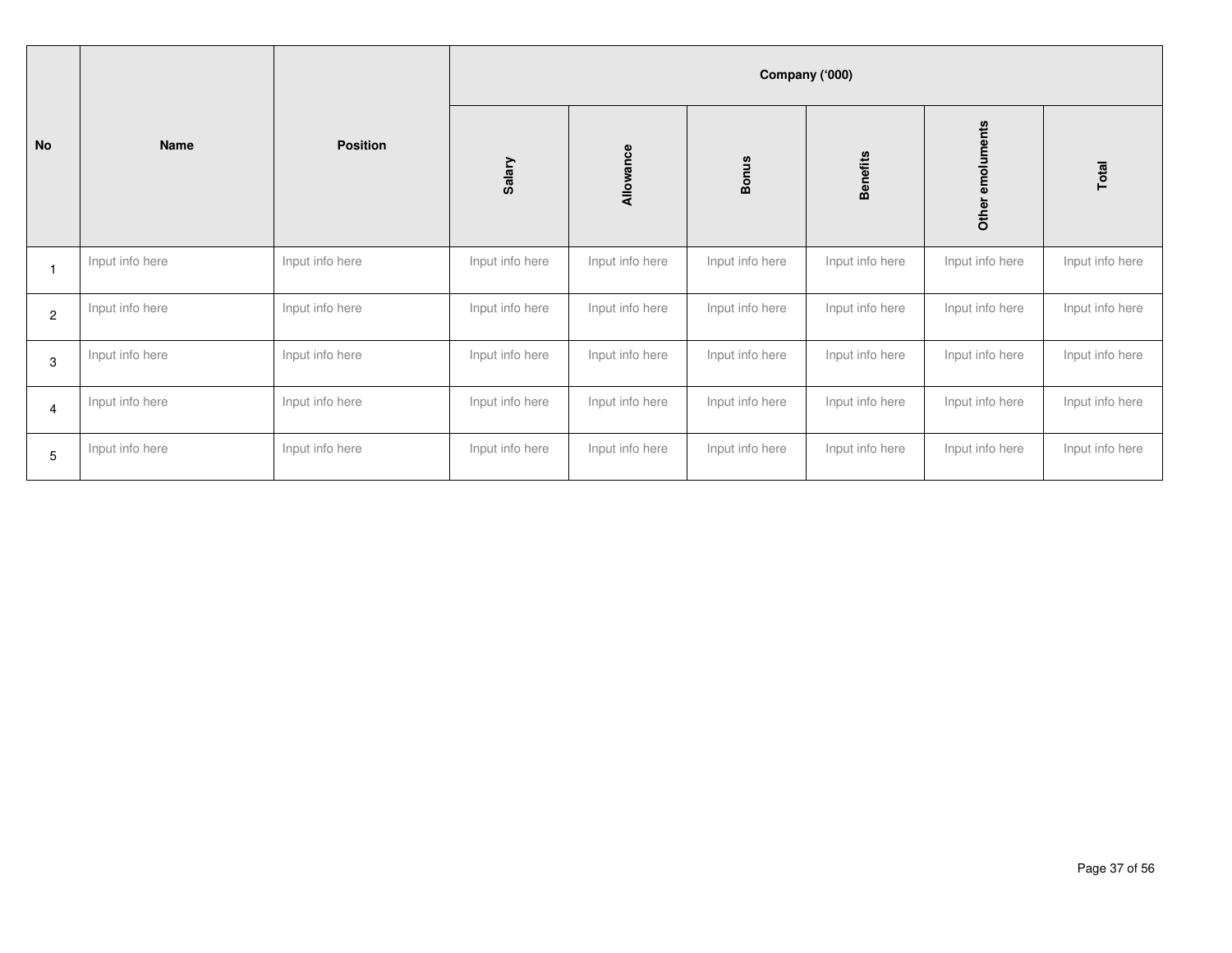There is an effective and independent Audit Committee.

The board is able to objectively review the Audit Committee's findings and recommendations. The company's financial statement is a reliable source of information.

## **Practice 9.1**

The Chairman of the Audit Committee is not the Chairman of the board.

| <b>Application</b>                                      |   | Applied                                                                                                                                                                                                                                                                                                                  |
|---------------------------------------------------------|---|--------------------------------------------------------------------------------------------------------------------------------------------------------------------------------------------------------------------------------------------------------------------------------------------------------------------------|
| <b>Explanation on</b><br>application of the<br>practice | ÷ | The Chairman of the AC is not the Chairman of the Board. The Company<br>complied with Practice 9.1 of the Code which stipulated that the Chairman<br>of the AC is not the Chairman of the Board. The AC is chaired by an<br>Independent Non-Executive Director, Leong Fook Heng who is not the<br>Chairman of the Board. |
| <b>Explanation for</b><br>departure                     |   |                                                                                                                                                                                                                                                                                                                          |
|                                                         |   | Large companies are required to complete the columns below. Non-large companies are encouraged                                                                                                                                                                                                                           |
| to complete the columns below.                          |   |                                                                                                                                                                                                                                                                                                                          |
| <b>Measure</b>                                          |   |                                                                                                                                                                                                                                                                                                                          |
| Timeframe                                               |   |                                                                                                                                                                                                                                                                                                                          |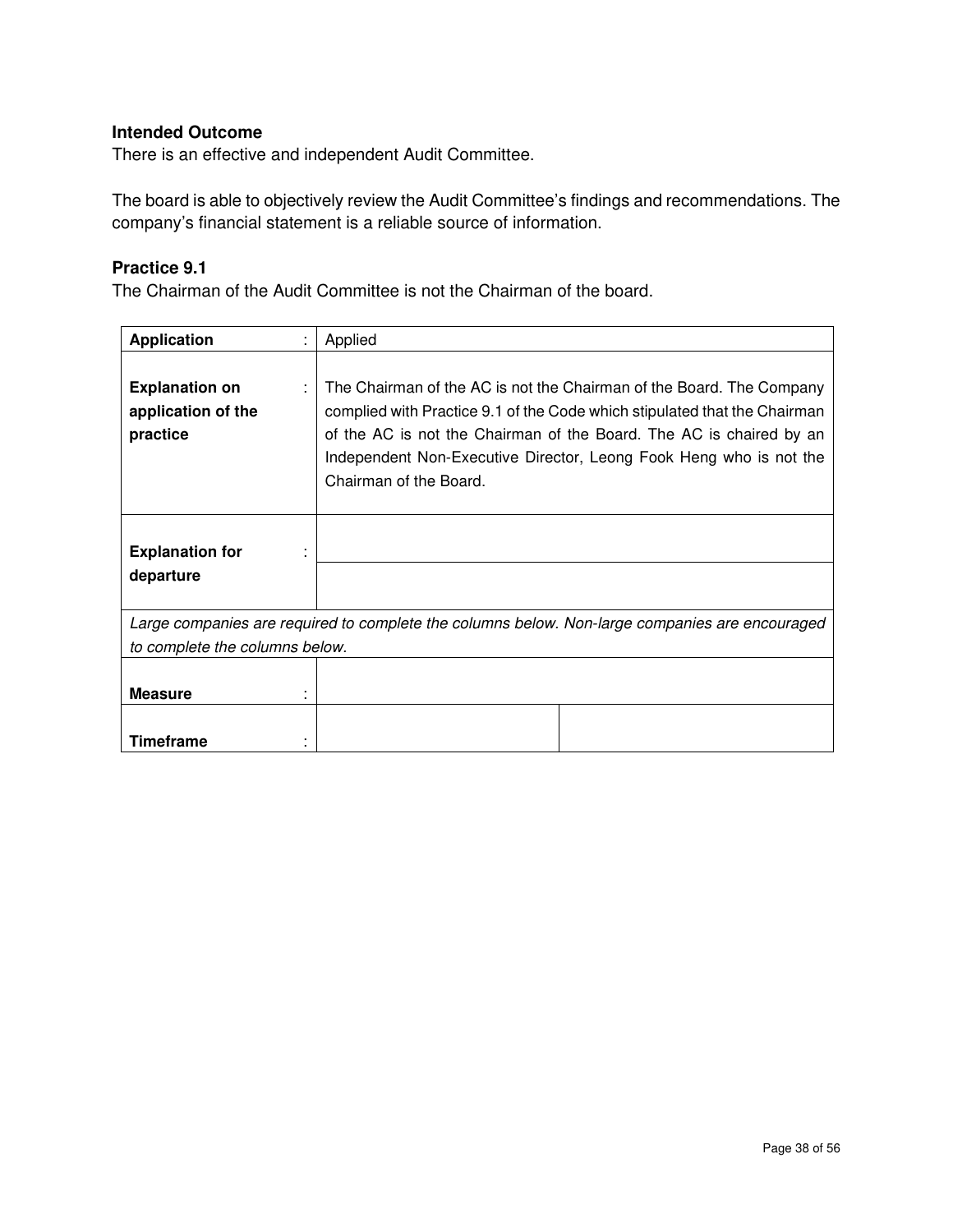There is an effective and independent Audit Committee.

The board is able to objectively review the Audit Committee's findings and recommendations. The company's financial statement is a reliable source of information.

## **Practice 9.2**

The Audit Committee has a policy that requires a former partner of the external audit firm of the listed company to observe a cooling-off period of at least three years before being appointed as a member of the Audit Committee.

| <b>Application</b>                                      | Applied                                                                                                                                                                                                                                |  |
|---------------------------------------------------------|----------------------------------------------------------------------------------------------------------------------------------------------------------------------------------------------------------------------------------------|--|
| <b>Explanation on</b><br>application of the<br>practice | The Company had adopted an External Auditor's Assessment Policy<br>which stated that a former key audit partner to observe a cooling-off<br>period of at least two years before being appointed as a member of the<br>Audit Committee. |  |
| <b>Explanation for</b><br>departure                     |                                                                                                                                                                                                                                        |  |
|                                                         | Large companies are required to complete the columns below. Non-large companies are encouraged                                                                                                                                         |  |
| to complete the columns below.                          |                                                                                                                                                                                                                                        |  |
| <b>Measure</b>                                          |                                                                                                                                                                                                                                        |  |
| Timeframe                                               |                                                                                                                                                                                                                                        |  |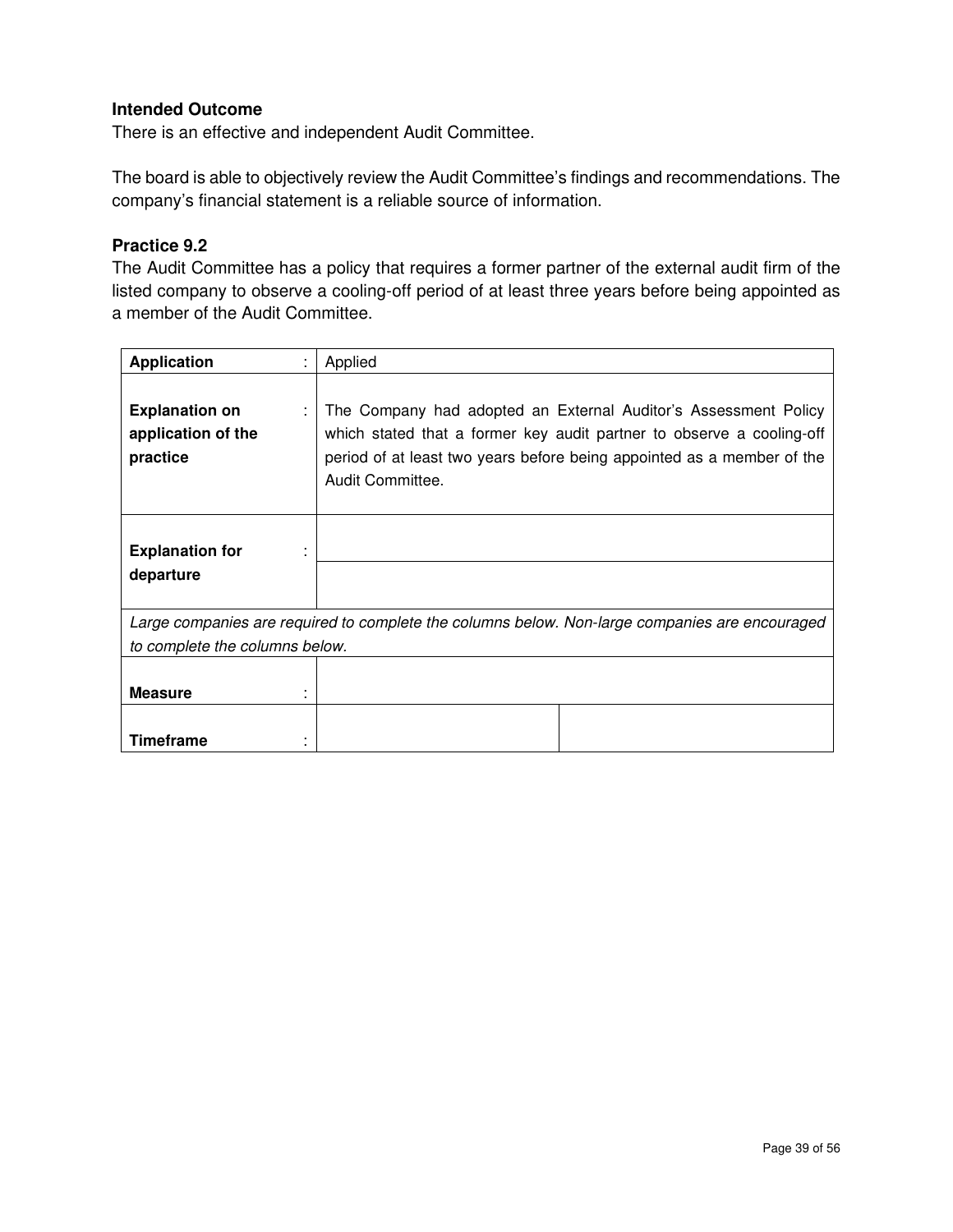There is an effective and independent Audit Committee.

The board is able to objectively review the Audit Committee's findings and recommendations. The company's financial statement is a reliable source of information.

#### **Practice 9.3**

The Audit Committee has policies and procedures to assess the suitability, objectivity and independence of the external auditor to safeguard the quality and reliability of audited financial

| <b>Application</b>                                                                                                               |  | Applied                                                                                                                                                                                                                                                                                                                                                                                                                                                                                                                                                                                                                                                                                                                                                                                                                                                                                                                                              |  |
|----------------------------------------------------------------------------------------------------------------------------------|--|------------------------------------------------------------------------------------------------------------------------------------------------------------------------------------------------------------------------------------------------------------------------------------------------------------------------------------------------------------------------------------------------------------------------------------------------------------------------------------------------------------------------------------------------------------------------------------------------------------------------------------------------------------------------------------------------------------------------------------------------------------------------------------------------------------------------------------------------------------------------------------------------------------------------------------------------------|--|
| <b>Explanation on</b><br>application of the<br>practice                                                                          |  | The Audit Committee conducted a formal annual assessment of the<br>external auditors in terms of performance, calibre, quality of processes,<br>independence and objectively, scope and planning and fees.<br>The External Auditors were also assessed in pursuance to the criteria as<br>prescribed by the Listing Requirements. Every year, before and after the<br>final year end audit, the External Auditors, Meesrs. Moore Stephen<br>Associates PLT, represented to the Audit Committee, their independence<br>in accordance with their firm's requirements and with the provisions of the<br>Bye-Laws on Professional Independence of the Malaysian Institute of<br>Accountants and that they have reviewed their non-audit services<br>provided in accordance with the independence requirements and they<br>were not aware not any non-audit services that might have compromised<br>their independence as External Auditors of the Group. |  |
| <b>Explanation for</b><br>departure                                                                                              |  |                                                                                                                                                                                                                                                                                                                                                                                                                                                                                                                                                                                                                                                                                                                                                                                                                                                                                                                                                      |  |
| Large companies are required to complete the columns below. Non-large companies are encouraged<br>to complete the columns below. |  |                                                                                                                                                                                                                                                                                                                                                                                                                                                                                                                                                                                                                                                                                                                                                                                                                                                                                                                                                      |  |
|                                                                                                                                  |  |                                                                                                                                                                                                                                                                                                                                                                                                                                                                                                                                                                                                                                                                                                                                                                                                                                                                                                                                                      |  |
| <b>Measure</b>                                                                                                                   |  |                                                                                                                                                                                                                                                                                                                                                                                                                                                                                                                                                                                                                                                                                                                                                                                                                                                                                                                                                      |  |
| <b>Timeframe</b>                                                                                                                 |  |                                                                                                                                                                                                                                                                                                                                                                                                                                                                                                                                                                                                                                                                                                                                                                                                                                                                                                                                                      |  |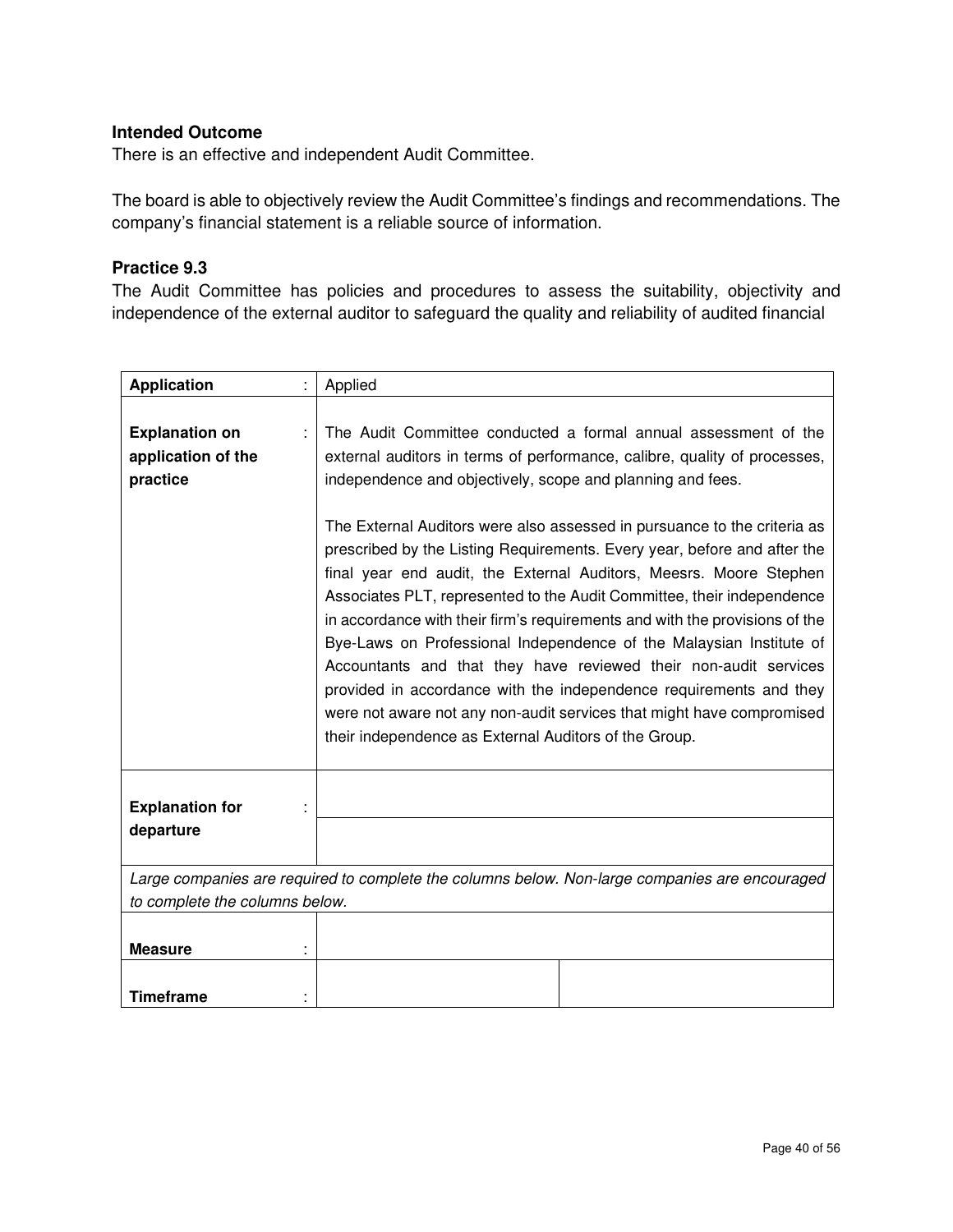There is an effective and independent Audit Committee.

The board is able to objectively review the Audit Committee's findings and recommendations. The company's financial statement is a reliable source of information.

## **Practice 9.4 - Step Up**

The Audit Committee should comprise solely of Independent Directors

*Note: The explanation on adoption of this practice should include a brief description of the responsibilities of the designated person and actions or measures undertaken pursuant to the role in the financial year.* 

| <b>Application</b><br>٠<br>$\mathbf{r}$                                 | Not Adopted |
|-------------------------------------------------------------------------|-------------|
| <b>Explanation on</b><br>$\mathbf{r}$<br>application of the<br>practice |             |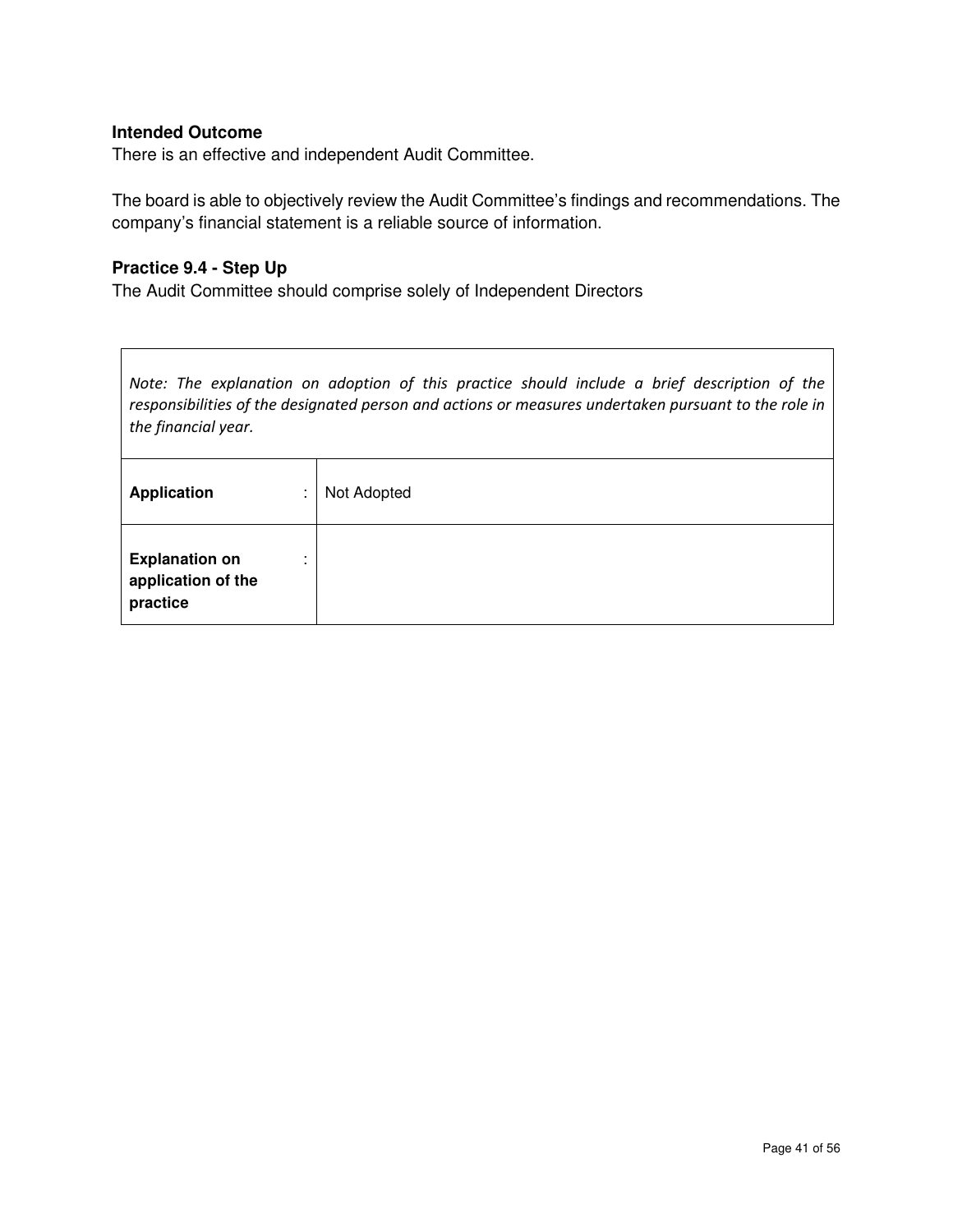There is an effective and independent Audit Committee.

The board is able to objectively review the Audit Committee's findings and recommendations. The company's financial statement is a reliable source of information.

#### **Practice 9.5**

Collectively, the Audit Committee should possess a wide range of necessary skills to discharge its duties. All members should be financially literate, competent and are able to understand matters under the purview of the Audit Committee including the financial reporting process.

All members of the Audit Committee should undertake continuous professional development to keep themselves abreast of relevant developments in accounting and auditing standards, practices and rules.

| <b>Application</b>                                      | Applied                                                                                                                                                                                                                                                                                                                                                                                                                                                                                                                                                                                                                                                                                                                        |
|---------------------------------------------------------|--------------------------------------------------------------------------------------------------------------------------------------------------------------------------------------------------------------------------------------------------------------------------------------------------------------------------------------------------------------------------------------------------------------------------------------------------------------------------------------------------------------------------------------------------------------------------------------------------------------------------------------------------------------------------------------------------------------------------------|
| <b>Explanation on</b><br>application of the<br>practice | The AC conducts evaluation annually to assess the performance and<br>skillsets of the AC members. During FYE 2021, the AC members<br>completed the assessment on individual basis and the results were<br>compiled by the company secretaries and tabled for the NRC's review.<br>Based on the results of the assessment for FYE 2021, the NRC concluded<br>that the AC members were financially literate and understood the Group's<br>business. The AC as a whole, possesses necessary skills and knowledge<br>to discharge their duties. The members of the AC had attended various<br>continuous trainings and development programmes as detailed in<br>Corporate Governance Overview Statement in the 2021 Annual Report. |
| <b>Explanation for</b><br>departure                     |                                                                                                                                                                                                                                                                                                                                                                                                                                                                                                                                                                                                                                                                                                                                |
|                                                         | Large companies are required to complete the columns below. Non-large companies are encouraged                                                                                                                                                                                                                                                                                                                                                                                                                                                                                                                                                                                                                                 |
| to complete the columns below.                          |                                                                                                                                                                                                                                                                                                                                                                                                                                                                                                                                                                                                                                                                                                                                |
| <b>Measure</b>                                          |                                                                                                                                                                                                                                                                                                                                                                                                                                                                                                                                                                                                                                                                                                                                |
| <b>Timeframe</b>                                        |                                                                                                                                                                                                                                                                                                                                                                                                                                                                                                                                                                                                                                                                                                                                |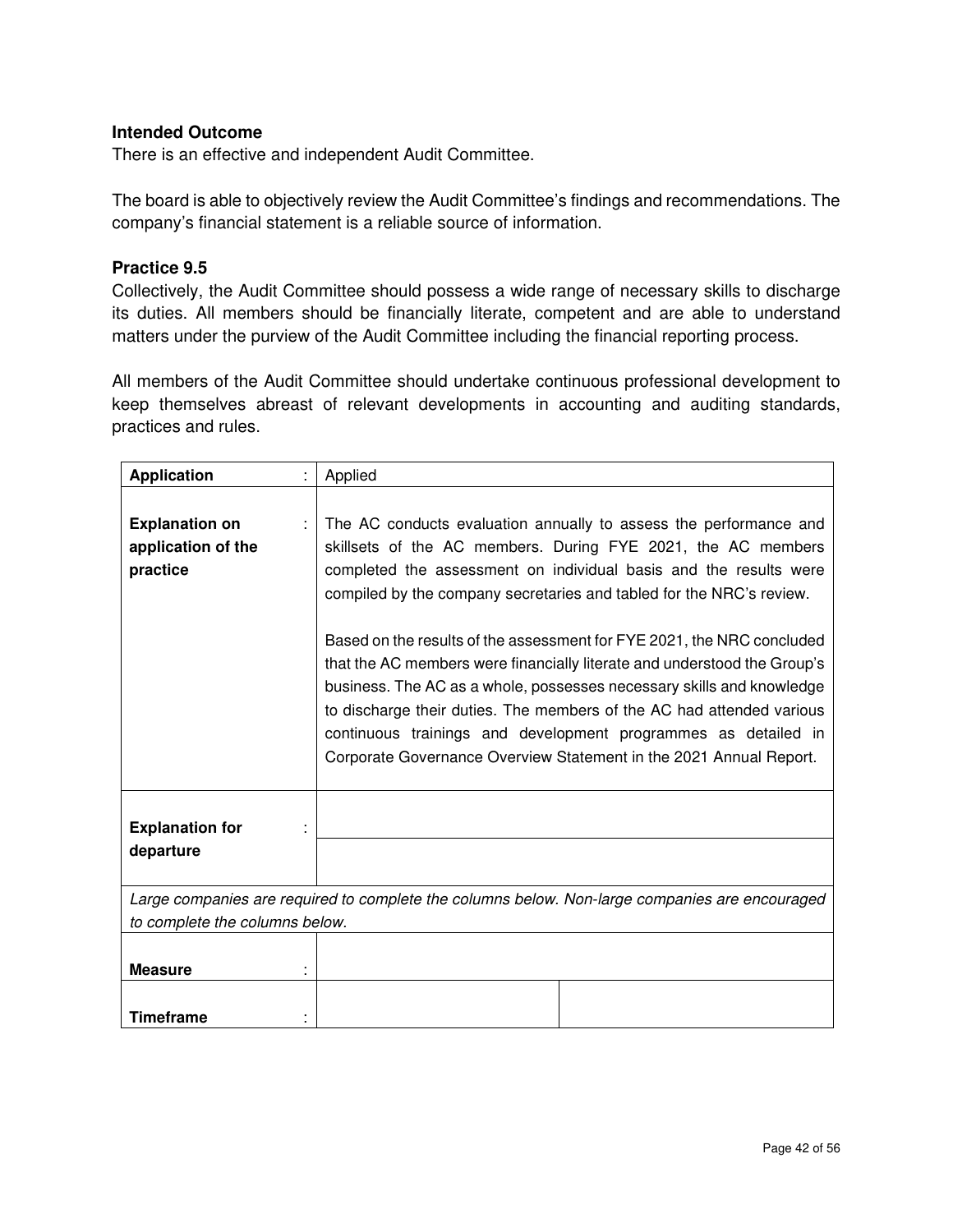Companies make informed decisions about the level of risk they want to take and implement necessary controls to pursue their objectives.

The board is provided with reasonable assurance that adverse impact arising from a foreseeable future event or situation on the company's objectives is mitigated and managed.

#### **Practice 10.1**

The board should establish an effective risk management and internal control framework.

| <b>Application</b>                                      | Applied                                                                                                                                                                                                                                                                                                                                                                                                                                                                                                                                                                                                                                                                                                                                                                                                                                                                                                                                                                                                                                                            |
|---------------------------------------------------------|--------------------------------------------------------------------------------------------------------------------------------------------------------------------------------------------------------------------------------------------------------------------------------------------------------------------------------------------------------------------------------------------------------------------------------------------------------------------------------------------------------------------------------------------------------------------------------------------------------------------------------------------------------------------------------------------------------------------------------------------------------------------------------------------------------------------------------------------------------------------------------------------------------------------------------------------------------------------------------------------------------------------------------------------------------------------|
| <b>Explanation on</b><br>application of the<br>practice | The Board has established Board Risk & Compliance Committee<br>("BRCC") on 26 March 2018.<br>The BRCC has the overall responsibility for overseeing the Group's risk<br>Management system, approving appropriate risk Management practices<br>effectiveness of risk identification,<br>and procedures<br>to ensure<br>Management and monitoring.<br>Its primary roles include the following:-<br>To assist and promote risk awareness so that risk identification,<br>$\bullet$<br>evaluation and Management process and culture are adopted<br>throughout the Group.<br>To ensure the effective implementation of risk policy and procedures.<br>$\bullet$<br>To provide regular and timely reporting and update the Board on key<br>$\bullet$<br>risk Management issues as well as ad-hoc evaluation and reporting<br>of new ventures/ investments proposals.<br>To ensure that risk Management is incorporated in the Statement of<br>Internal Control for inclusion in the Company's Annual Report and to<br>recommend the same for the approval of the Board. |
|                                                         | Details of the Risk Management and Internal Control Framework are set<br>out in the Statement on Risk Management & Internal Control of the<br>Company's Annual Report 2021.                                                                                                                                                                                                                                                                                                                                                                                                                                                                                                                                                                                                                                                                                                                                                                                                                                                                                        |
| <b>Explanation for</b>                                  |                                                                                                                                                                                                                                                                                                                                                                                                                                                                                                                                                                                                                                                                                                                                                                                                                                                                                                                                                                                                                                                                    |
| departure                                               |                                                                                                                                                                                                                                                                                                                                                                                                                                                                                                                                                                                                                                                                                                                                                                                                                                                                                                                                                                                                                                                                    |
|                                                         | Large companies are required to complete the columns below. Non-large companies are encouraged                                                                                                                                                                                                                                                                                                                                                                                                                                                                                                                                                                                                                                                                                                                                                                                                                                                                                                                                                                     |
| to complete the columns below.                          |                                                                                                                                                                                                                                                                                                                                                                                                                                                                                                                                                                                                                                                                                                                                                                                                                                                                                                                                                                                                                                                                    |
| <b>Measure</b>                                          |                                                                                                                                                                                                                                                                                                                                                                                                                                                                                                                                                                                                                                                                                                                                                                                                                                                                                                                                                                                                                                                                    |
| <b>Timeframe</b>                                        |                                                                                                                                                                                                                                                                                                                                                                                                                                                                                                                                                                                                                                                                                                                                                                                                                                                                                                                                                                                                                                                                    |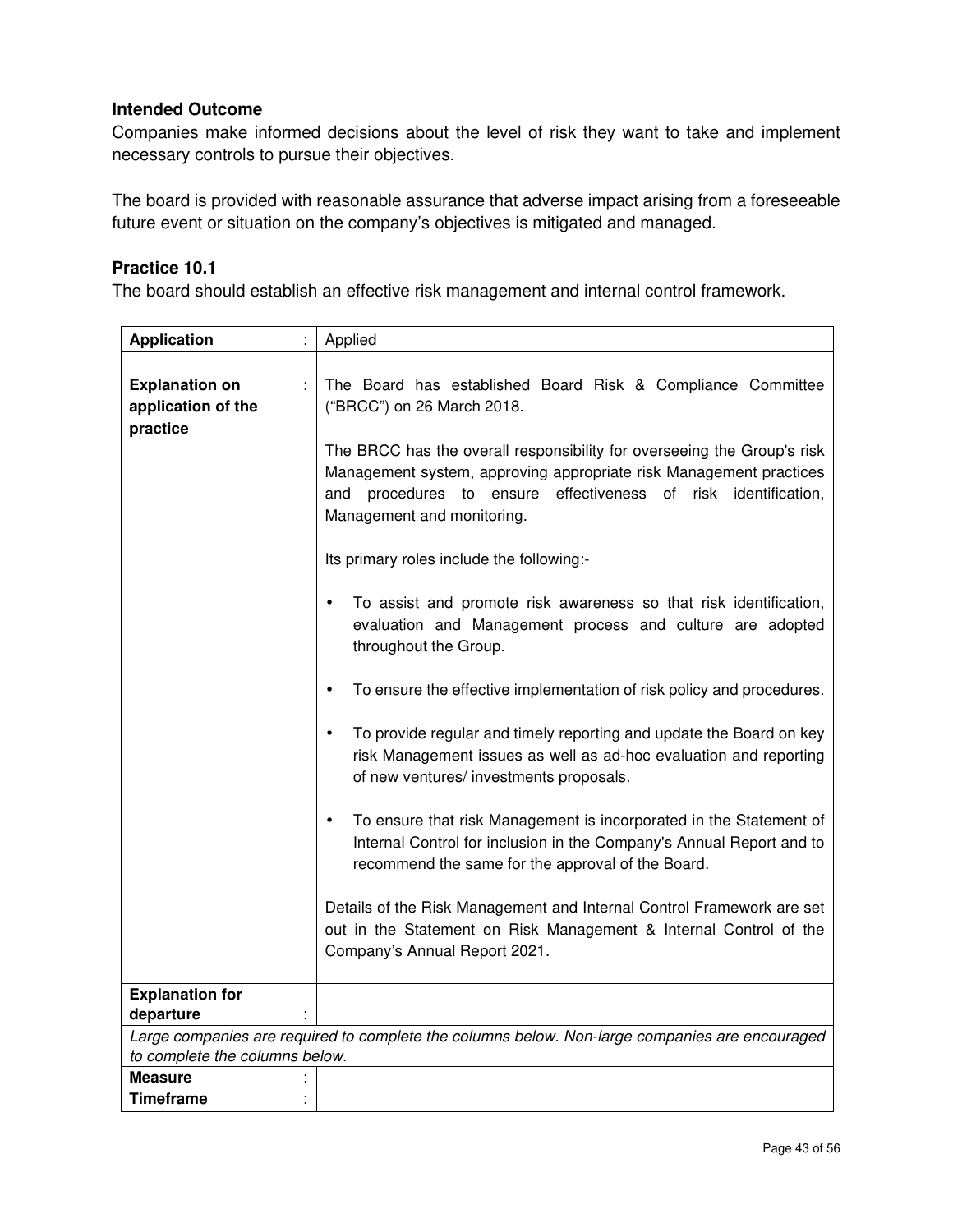Companies make informed decisions about the level of risk they want to take and implement necessary controls to pursue their objectives.

The board is provided with reasonable assurance that adverse impact arising from a foreseeable future event or situation on the company's objectives is mitigated and managed.

#### **Practice 10.2**

The board should disclose the features of its risk management and internal control framework, and the adequacy and effectiveness of this framework.

| <b>Application</b>                                                                             | Applied                                                                                                                                                                                                                                                                                                                                                                                                                                                                                                                                                                                                                                                                                                                                                                                                                                                                                                                                                                                                                      |  |
|------------------------------------------------------------------------------------------------|------------------------------------------------------------------------------------------------------------------------------------------------------------------------------------------------------------------------------------------------------------------------------------------------------------------------------------------------------------------------------------------------------------------------------------------------------------------------------------------------------------------------------------------------------------------------------------------------------------------------------------------------------------------------------------------------------------------------------------------------------------------------------------------------------------------------------------------------------------------------------------------------------------------------------------------------------------------------------------------------------------------------------|--|
| <b>Explanation on</b><br>application of the<br>practice                                        | The Board Risk & Compliance Committee's key function is to review the<br>adequacy and effectiveness of risk Management of the Group. The Board<br>Risk & Compliance Committee is responsible for identifying the key risks<br>of all operating units within the Group and the Management action plans<br>to mitigate these risks for report to the Board to ensure that the risk<br>policies and procedures are aligned to the business strategies. It also<br>reviews, assesses and ensures there is adequate framework for risk<br>identification, measurement, monitoring and control.<br>The monitoring of risk Management by the Group is enhanced by the<br>internal audits carried out by the outsourced Internal Audit Function with<br>specific audit objectives and business risks identified for each internal<br>audit cycle based on an Internal Audit Plan approved by the Audit<br>Committee.<br>The Statement on Risk Management & Internal Control is stated on pages<br>51 to 56 of the 2021 Annual Report |  |
| <b>Explanation for</b>                                                                         |                                                                                                                                                                                                                                                                                                                                                                                                                                                                                                                                                                                                                                                                                                                                                                                                                                                                                                                                                                                                                              |  |
| departure                                                                                      |                                                                                                                                                                                                                                                                                                                                                                                                                                                                                                                                                                                                                                                                                                                                                                                                                                                                                                                                                                                                                              |  |
| Large companies are required to complete the columns below. Non-large companies are encouraged |                                                                                                                                                                                                                                                                                                                                                                                                                                                                                                                                                                                                                                                                                                                                                                                                                                                                                                                                                                                                                              |  |
| to complete the columns below.                                                                 |                                                                                                                                                                                                                                                                                                                                                                                                                                                                                                                                                                                                                                                                                                                                                                                                                                                                                                                                                                                                                              |  |
| <b>Measure</b>                                                                                 |                                                                                                                                                                                                                                                                                                                                                                                                                                                                                                                                                                                                                                                                                                                                                                                                                                                                                                                                                                                                                              |  |
| <b>Timeframe</b>                                                                               |                                                                                                                                                                                                                                                                                                                                                                                                                                                                                                                                                                                                                                                                                                                                                                                                                                                                                                                                                                                                                              |  |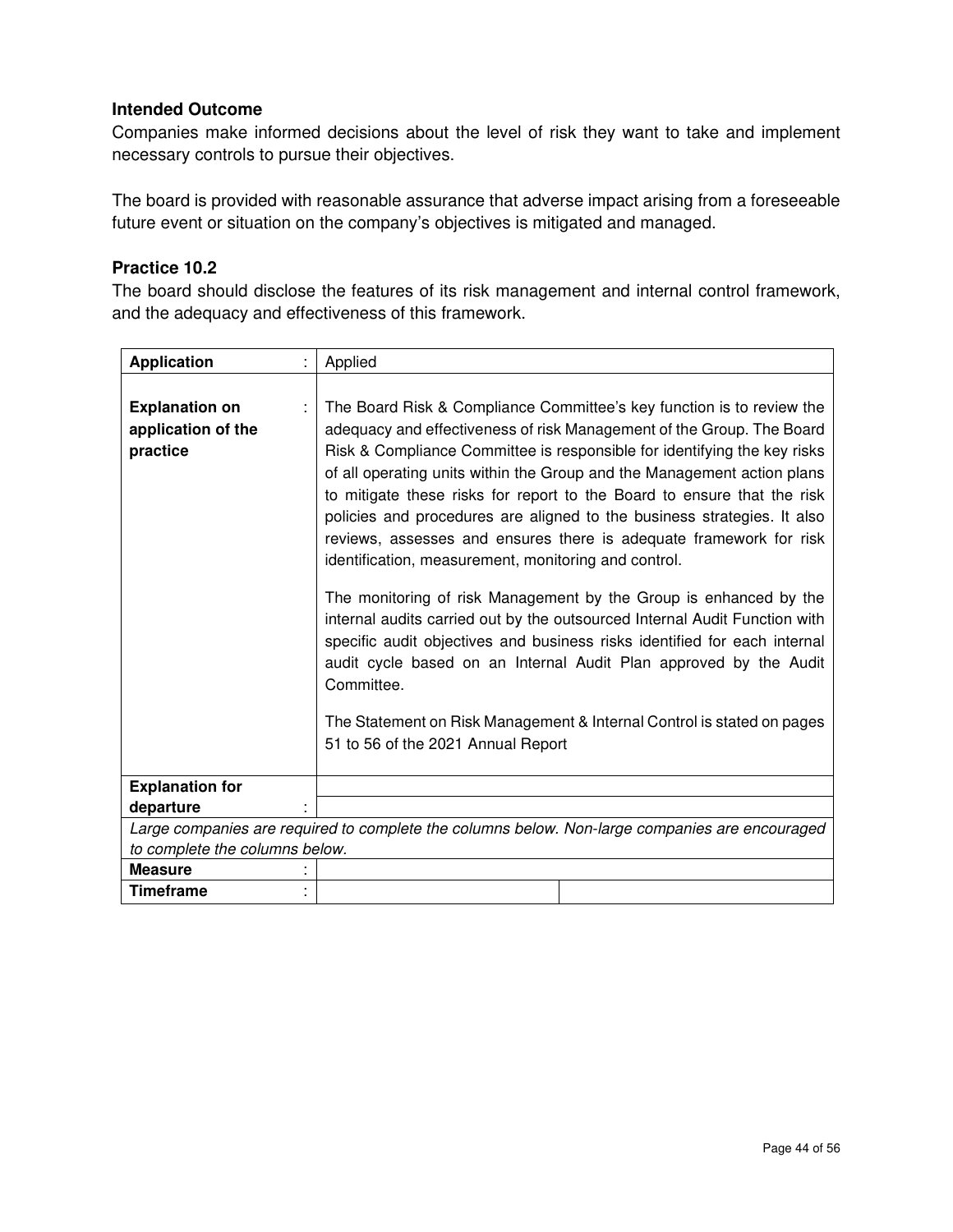Companies make informed decisions about the level of risk they want to take and implement necessary controls to pursue their objectives.

The board is provided with reasonable assurance that adverse impact arising from a foreseeable future event or situation on the company's objectives is mitigated and managed.

#### **Practice 10.3 - Step Up**

The board establishes a Risk Management Committee, which comprises a majority of independent directors, to oversee the company's risk management framework and policies.

*Note: The explanation on adoption of this practice should include a brief description of the responsibilities of the designated person and actions or measures undertaken pursuant to the role in the financial year.* 

| <b>Application</b><br>٠<br>$\mathbf{r}$                      | Not Adopted |
|--------------------------------------------------------------|-------------|
| <b>Explanation on</b><br>٠<br>application of the<br>practice |             |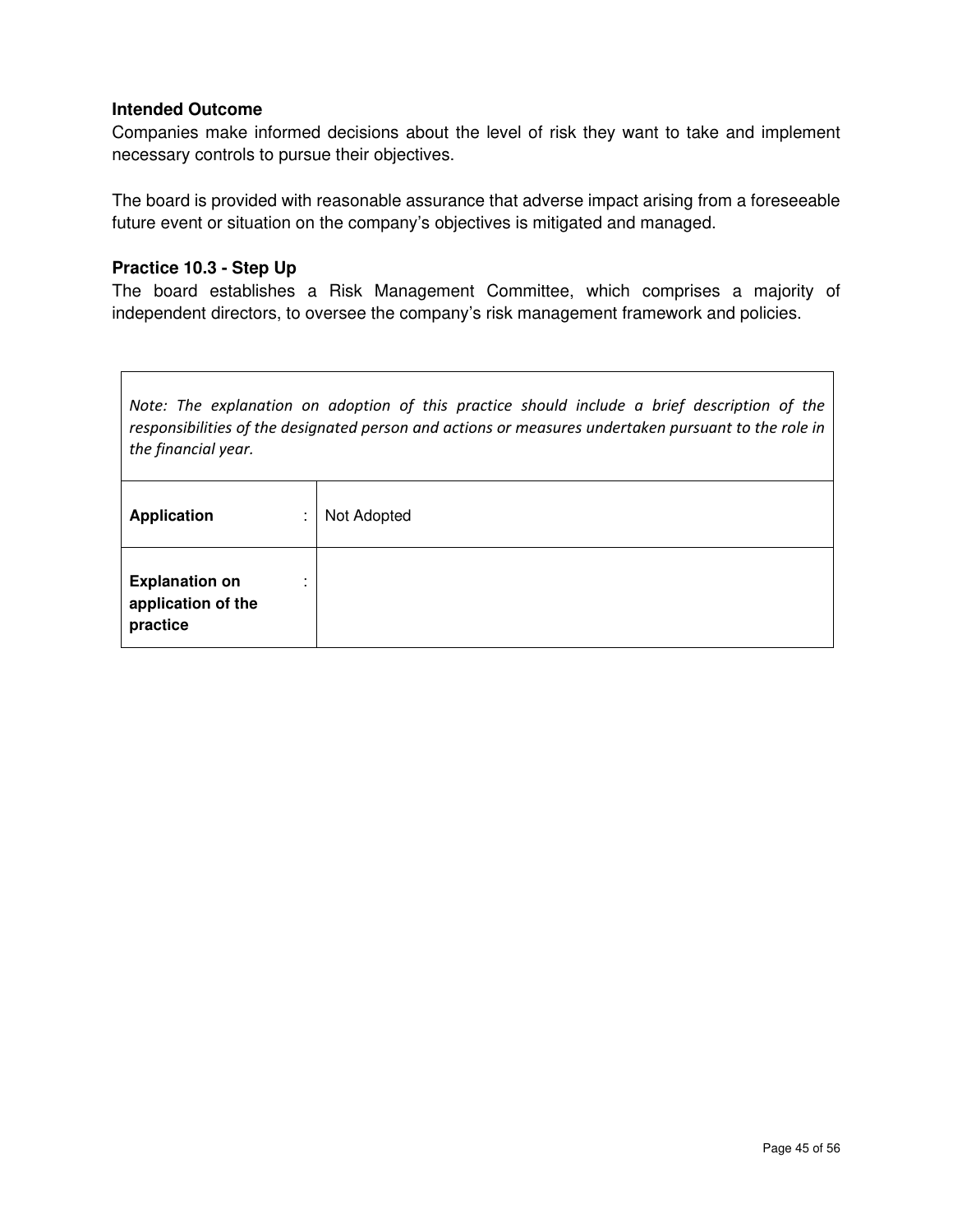Companies have an effective governance, risk management and internal control framework and stakeholders are able to assess the effectiveness of such a framework.

## **Practice 11.1**

The Audit Committee should ensure that the internal audit function is effective and able to function independently.

| <b>Application</b>                                                                                                               | Applied                                                                                                                                                                                                                                                                                                                                                                                                                                                                                                                                                                                                           |  |
|----------------------------------------------------------------------------------------------------------------------------------|-------------------------------------------------------------------------------------------------------------------------------------------------------------------------------------------------------------------------------------------------------------------------------------------------------------------------------------------------------------------------------------------------------------------------------------------------------------------------------------------------------------------------------------------------------------------------------------------------------------------|--|
| <b>Explanation on</b><br>application of the<br>practice                                                                          | The internal audit function of the Group is carried out by an outsourced<br>external service provider, Tricor Axcelasia Sdn. Bhd. The outsourced<br>internal auditors report directly to the AC. Internal audit reports are<br>presented, together with audit findings and recommendations as well as<br>Management's response and proposed action plans, to the AC on a<br>quarterly basis.<br>internal audit function is independent and performs audit<br>The<br>assignments with impartiality, proficiency and due professional care.<br>The key activities covered by the internal audit function during the |  |
|                                                                                                                                  | financial year under review is provided in the AC Report as set out on<br>page 28 to 33 of this Annual Report.                                                                                                                                                                                                                                                                                                                                                                                                                                                                                                    |  |
| <b>Explanation for</b>                                                                                                           |                                                                                                                                                                                                                                                                                                                                                                                                                                                                                                                                                                                                                   |  |
| departure                                                                                                                        |                                                                                                                                                                                                                                                                                                                                                                                                                                                                                                                                                                                                                   |  |
| Large companies are required to complete the columns below. Non-large companies are encouraged<br>to complete the columns below. |                                                                                                                                                                                                                                                                                                                                                                                                                                                                                                                                                                                                                   |  |
| <b>Measure</b>                                                                                                                   |                                                                                                                                                                                                                                                                                                                                                                                                                                                                                                                                                                                                                   |  |
| <b>Timeframe</b>                                                                                                                 |                                                                                                                                                                                                                                                                                                                                                                                                                                                                                                                                                                                                                   |  |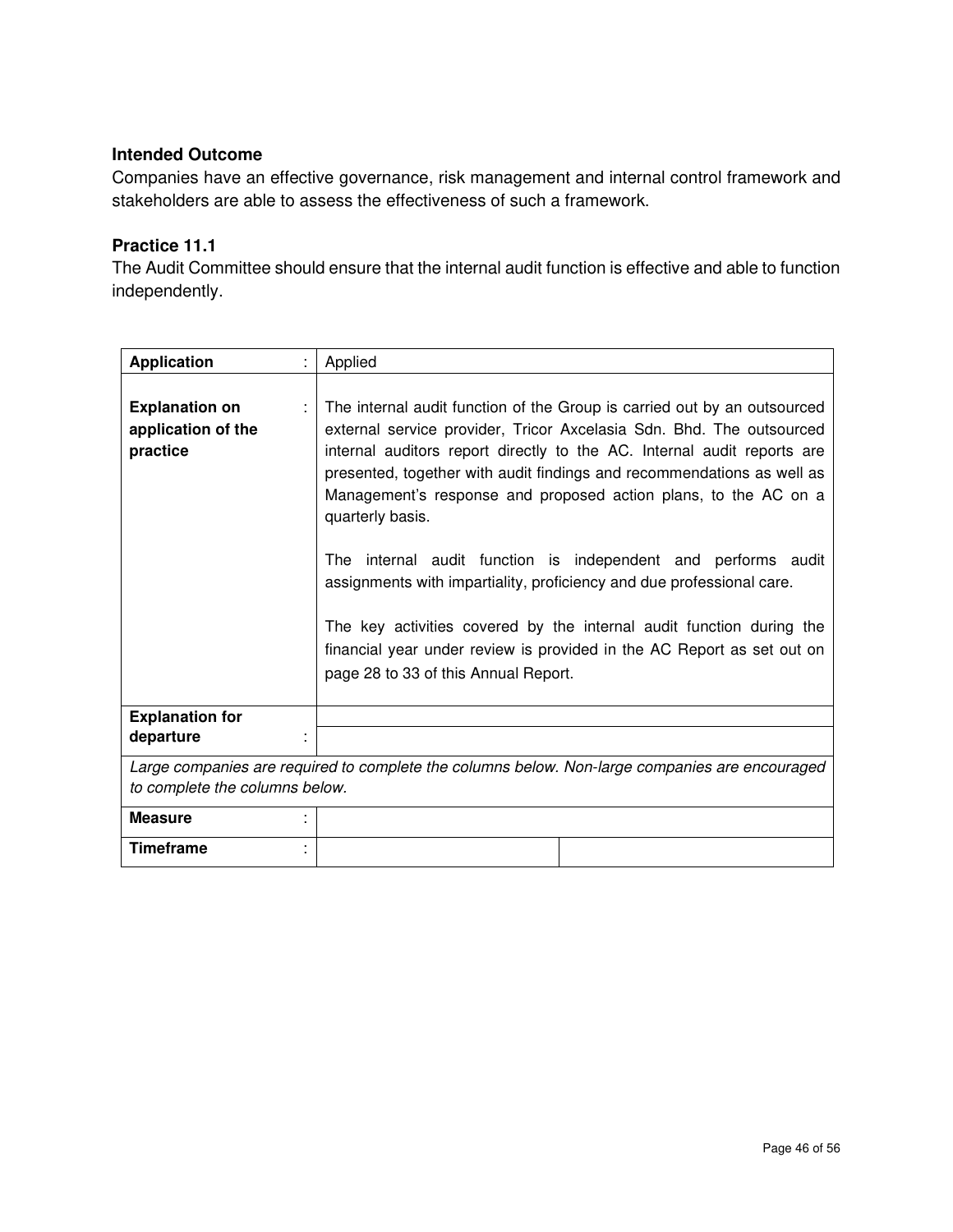Companies have an effective governance, risk management and internal control framework and stakeholders are able to assess the effectiveness of such a framework.

## **Practice 11.2**

The board should disclose–

- whether internal audit personnel are free from any relationships or conflicts of interest, which could impair their objectivity and independence;
- the number of resources in the internal audit department;
- name and qualification of the person responsible for internal audit; and
- whether the internal audit function is carried out in accordance with a recognised framework.

| <b>Application</b>                                                                                                               |  | Applied                                                                                                                                                                                                                                                                                                                                                                                                                          |
|----------------------------------------------------------------------------------------------------------------------------------|--|----------------------------------------------------------------------------------------------------------------------------------------------------------------------------------------------------------------------------------------------------------------------------------------------------------------------------------------------------------------------------------------------------------------------------------|
| <b>Explanation on</b><br>application of the<br>practice                                                                          |  | The Group's internal audit function is outsourced to an independent<br>professional firm i.e. Messrs. Tricor Axcelasia Sdn. Bhd ("Axcelasia"). The<br>Internal Audit ("IA") Function is carried out based on the Outsourced<br>Internal Auditor's own internal audit approach, which is closely consistent<br>with the International Professional Practice Framework ("IPPF") of the<br>Institute of the International Auditors. |
|                                                                                                                                  |  | The Board obtains sufficient assurance of the effectiveness of risk<br>management, internal control and governance processes in the Group,<br>through regular reviews and appraisals conducted by Axcelasia, which<br>reports directly to the AC.                                                                                                                                                                                |
|                                                                                                                                  |  | The AC determines the adequacy of the scope, function and resources of<br>the internal audit function as well as the competency and independence<br>of the Outsourced Internal Auditor.                                                                                                                                                                                                                                          |
|                                                                                                                                  |  | The internal audit staff on the engagement are free from any relationships<br>or conflict of interest, which could impair their objectivity and<br>independence, and the internal audit reviews were conducted using a<br>risk-based approach and were guided by the IPPF.                                                                                                                                                       |
| <b>Explanation for</b>                                                                                                           |  |                                                                                                                                                                                                                                                                                                                                                                                                                                  |
| departure                                                                                                                        |  |                                                                                                                                                                                                                                                                                                                                                                                                                                  |
| Large companies are required to complete the columns below. Non-large companies are encouraged<br>to complete the columns below. |  |                                                                                                                                                                                                                                                                                                                                                                                                                                  |
| <b>Measure</b>                                                                                                                   |  |                                                                                                                                                                                                                                                                                                                                                                                                                                  |
| <b>Timeframe</b>                                                                                                                 |  |                                                                                                                                                                                                                                                                                                                                                                                                                                  |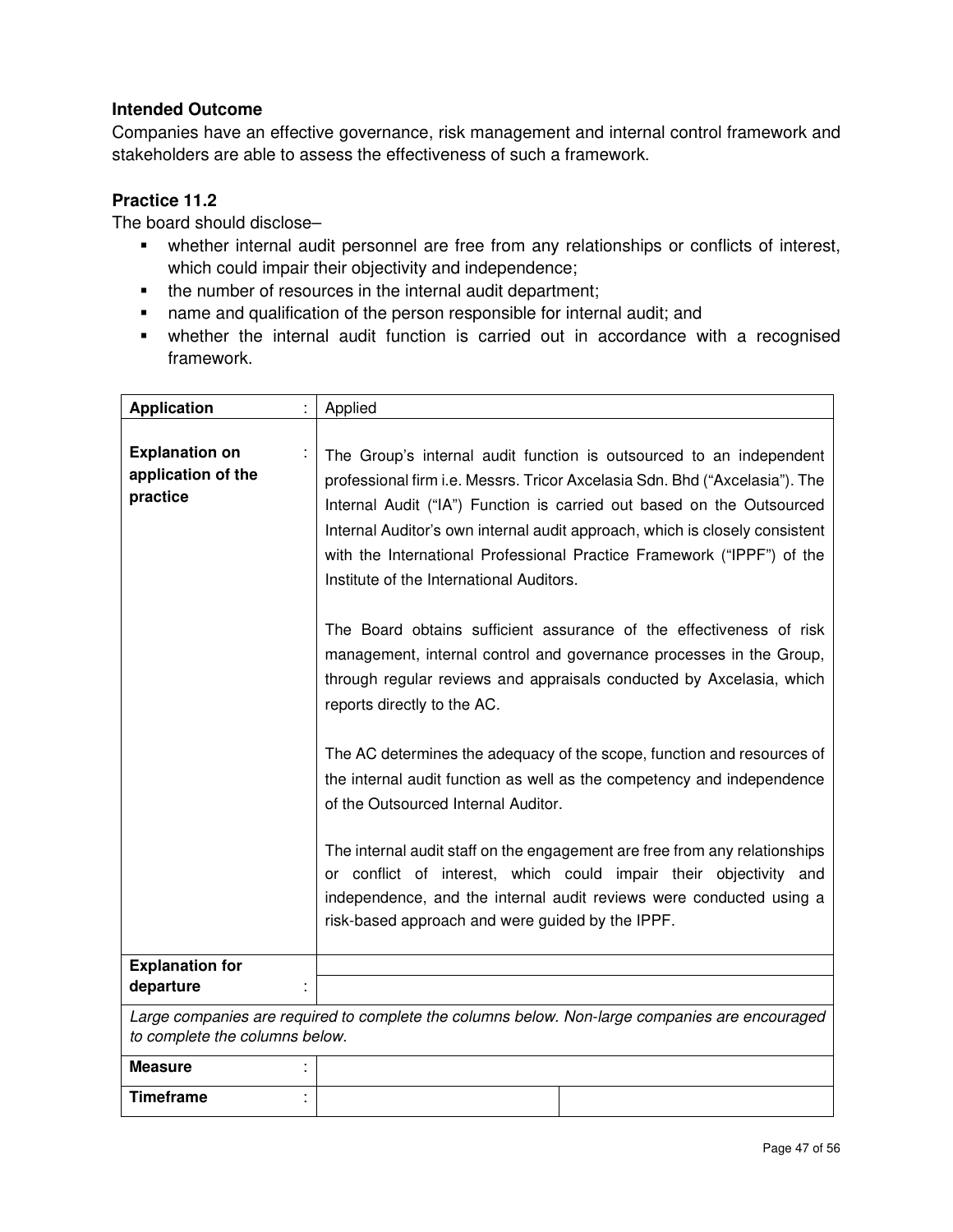There is continuous communication between the company and stakeholders to facilitate mutual understanding of each other's objectives and expectations.

Stakeholders are able to make informed decisions with respect to the business of the company, its policies on governance, the environment and social responsibility.

### **Practice 12.1**

The board ensures there is effective, transparent and regular communication with its stakeholders.

| <b>Application</b>                                      | Applied                                                                                                                                                                                                                                                                                                                                                                                                                                                                                                                                                                                                                                                                                                                                             |
|---------------------------------------------------------|-----------------------------------------------------------------------------------------------------------------------------------------------------------------------------------------------------------------------------------------------------------------------------------------------------------------------------------------------------------------------------------------------------------------------------------------------------------------------------------------------------------------------------------------------------------------------------------------------------------------------------------------------------------------------------------------------------------------------------------------------------|
| <b>Explanation on</b><br>application of the<br>practice | The Group's financial performance, major corporate developments and<br>other relevant information are promptly disseminated to shareholders and<br>investors via announcements of its quarterly results, annual report,<br>corporate announcements to Bursa Securities and media release.<br>It is the Group's practice that any material information for public<br>announcement, including annual, quarterly financial statements, press<br>releases, and presentation to investors, analyst and media are factual and<br>reviewed internally before issuance to ensure accuracy and is expressed<br>in a clear and objective manner.<br>All information in regard to the above are available in the website at<br>www.straits-energyresources.com |
| <b>Explanation for</b>                                  |                                                                                                                                                                                                                                                                                                                                                                                                                                                                                                                                                                                                                                                                                                                                                     |
| departure                                               |                                                                                                                                                                                                                                                                                                                                                                                                                                                                                                                                                                                                                                                                                                                                                     |
|                                                         | Large companies are required to complete the columns below. Non-large companies are encouraged                                                                                                                                                                                                                                                                                                                                                                                                                                                                                                                                                                                                                                                      |
| to complete the columns below.                          |                                                                                                                                                                                                                                                                                                                                                                                                                                                                                                                                                                                                                                                                                                                                                     |
| <b>Measure</b>                                          |                                                                                                                                                                                                                                                                                                                                                                                                                                                                                                                                                                                                                                                                                                                                                     |
| <b>Timeframe</b>                                        |                                                                                                                                                                                                                                                                                                                                                                                                                                                                                                                                                                                                                                                                                                                                                     |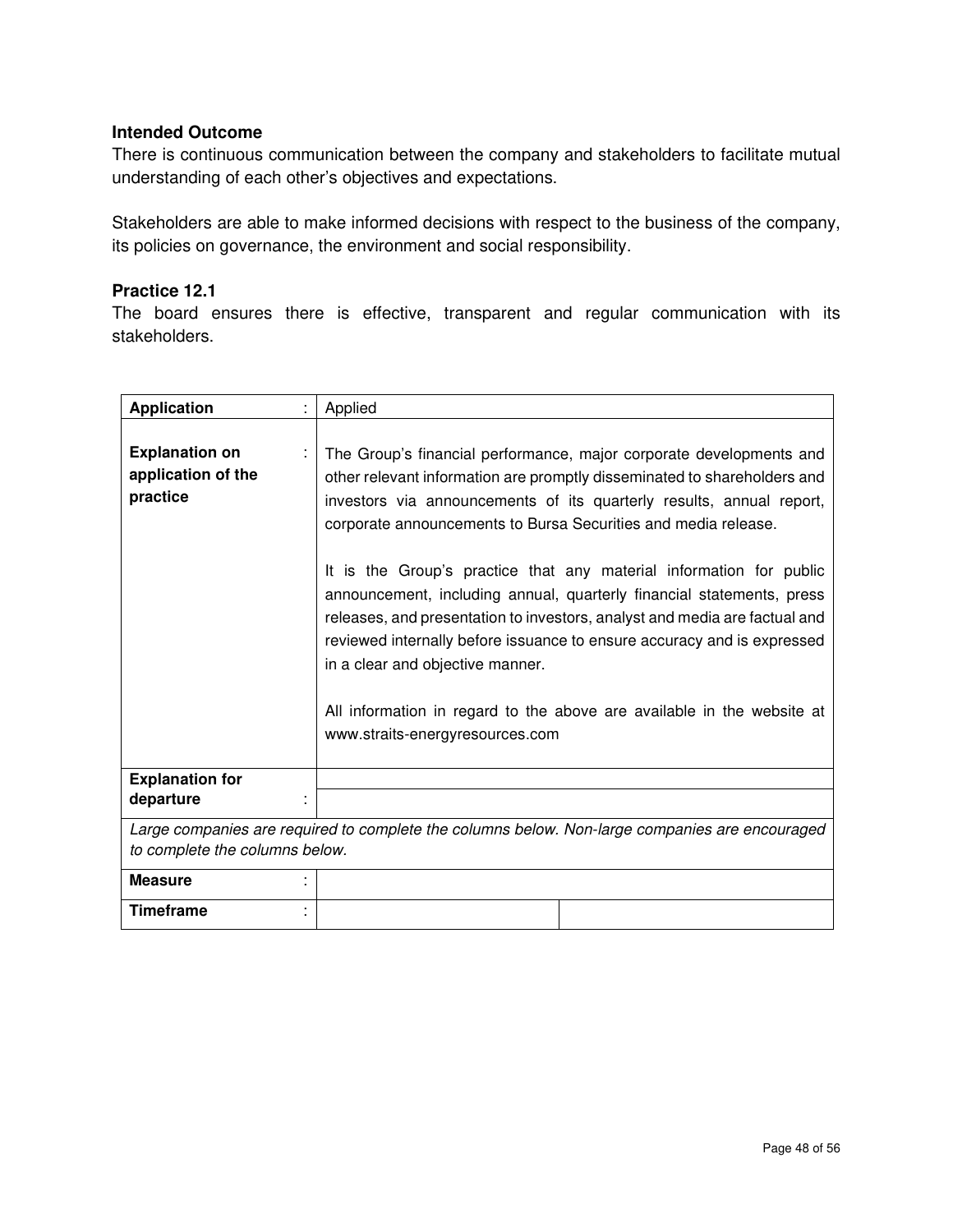There is continuous communication between the company and stakeholders to facilitate mutual understanding of each other's objectives and expectations.

Stakeholders are able to make informed decisions with respect to the business of the company, its policies on governance, the environment and social responsibility.

## **Practice 12.2**

Large companies are encouraged to adopt integrated reporting based on a globally recognised framework.

| <b>Application</b>                                                                             | t | Departure                            |
|------------------------------------------------------------------------------------------------|---|--------------------------------------|
| <b>Explanation on</b><br>application of the<br>practice                                        |   |                                      |
| <b>Explanation for</b><br>departure                                                            | ÷ | Not applicable - Not a Large Company |
|                                                                                                |   |                                      |
| Large companies are required to complete the columns below. Non-large companies are encouraged |   |                                      |
| to complete the columns below.                                                                 |   |                                      |
| <b>Measure</b>                                                                                 | ٠ |                                      |
| <b>Timeframe</b>                                                                               | ٠ |                                      |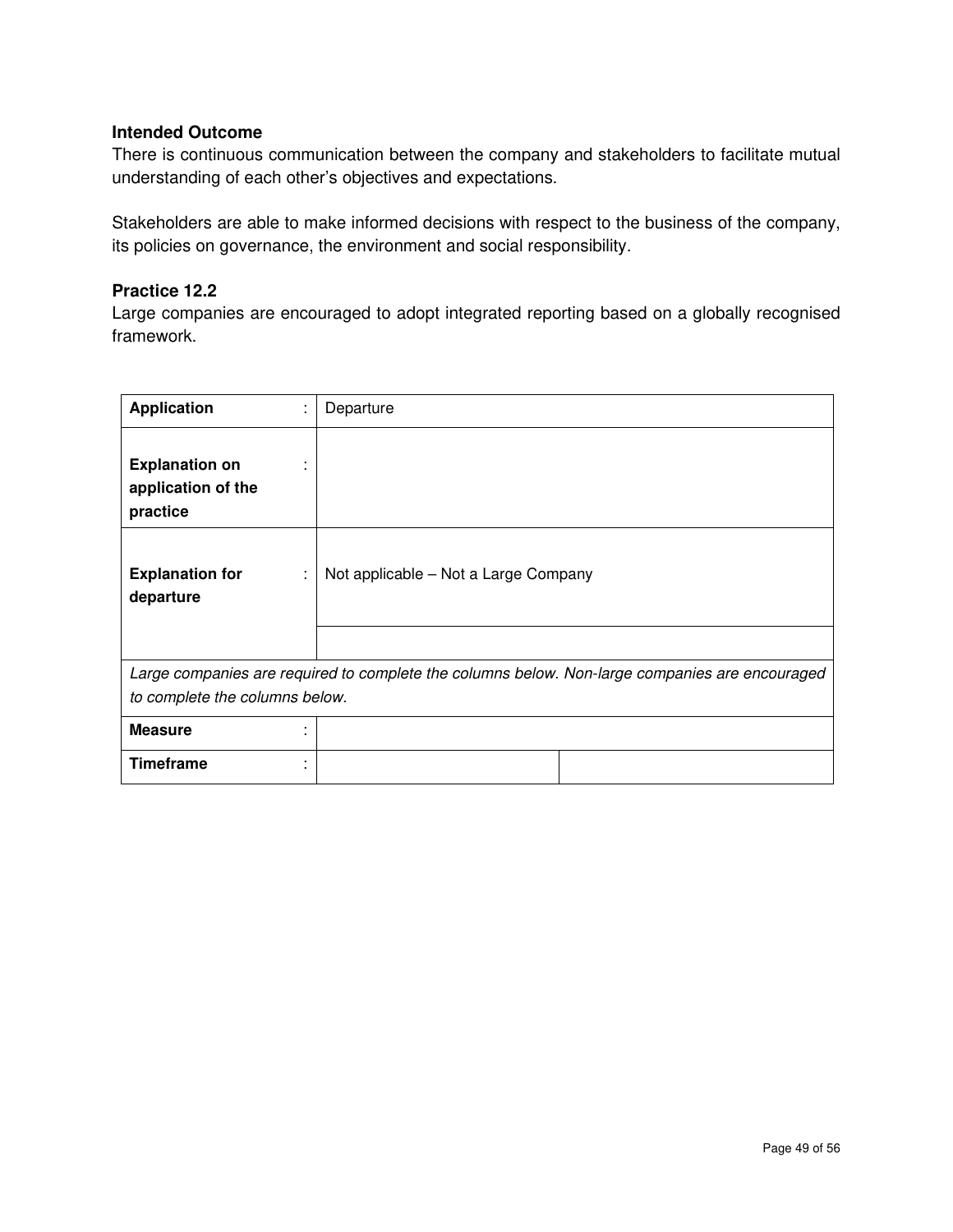Shareholders are able to participate, engage the board and senior management effectively and make informed voting decisions at General Meetings.

## **Practice 13.1**

Notice for an Annual General Meeting should be given to the shareholders at least 28 days prior to the meeting.

| <b>Application</b>                                                                             | Departure                                                                                                                                                                                                                                                                                                                                                                                                                          |  |
|------------------------------------------------------------------------------------------------|------------------------------------------------------------------------------------------------------------------------------------------------------------------------------------------------------------------------------------------------------------------------------------------------------------------------------------------------------------------------------------------------------------------------------------|--|
| <b>Explanation on</b><br>application of the<br>practice                                        |                                                                                                                                                                                                                                                                                                                                                                                                                                    |  |
| <b>Explanation for</b><br>departure                                                            | The 24th Annual General Meeting ("AGM") was held on 24 June 2021.<br>The notice of the 24 <sup>th</sup> AGM was issued on 28 May 2021 i.e 26 days before<br>the AGM to ensure sufficient time for our shareholders to plan for their<br>attendance and if required, lodge their proxy form.<br>The Board with the assistance of the Company Secretaries will ensure<br>the notice of subsequent AGM is sent not less than 28 days. |  |
|                                                                                                |                                                                                                                                                                                                                                                                                                                                                                                                                                    |  |
| Large companies are required to complete the columns below. Non-large companies are encouraged |                                                                                                                                                                                                                                                                                                                                                                                                                                    |  |
| to complete the columns below.                                                                 |                                                                                                                                                                                                                                                                                                                                                                                                                                    |  |
| <b>Measure</b>                                                                                 |                                                                                                                                                                                                                                                                                                                                                                                                                                    |  |
| <b>Timeframe</b>                                                                               |                                                                                                                                                                                                                                                                                                                                                                                                                                    |  |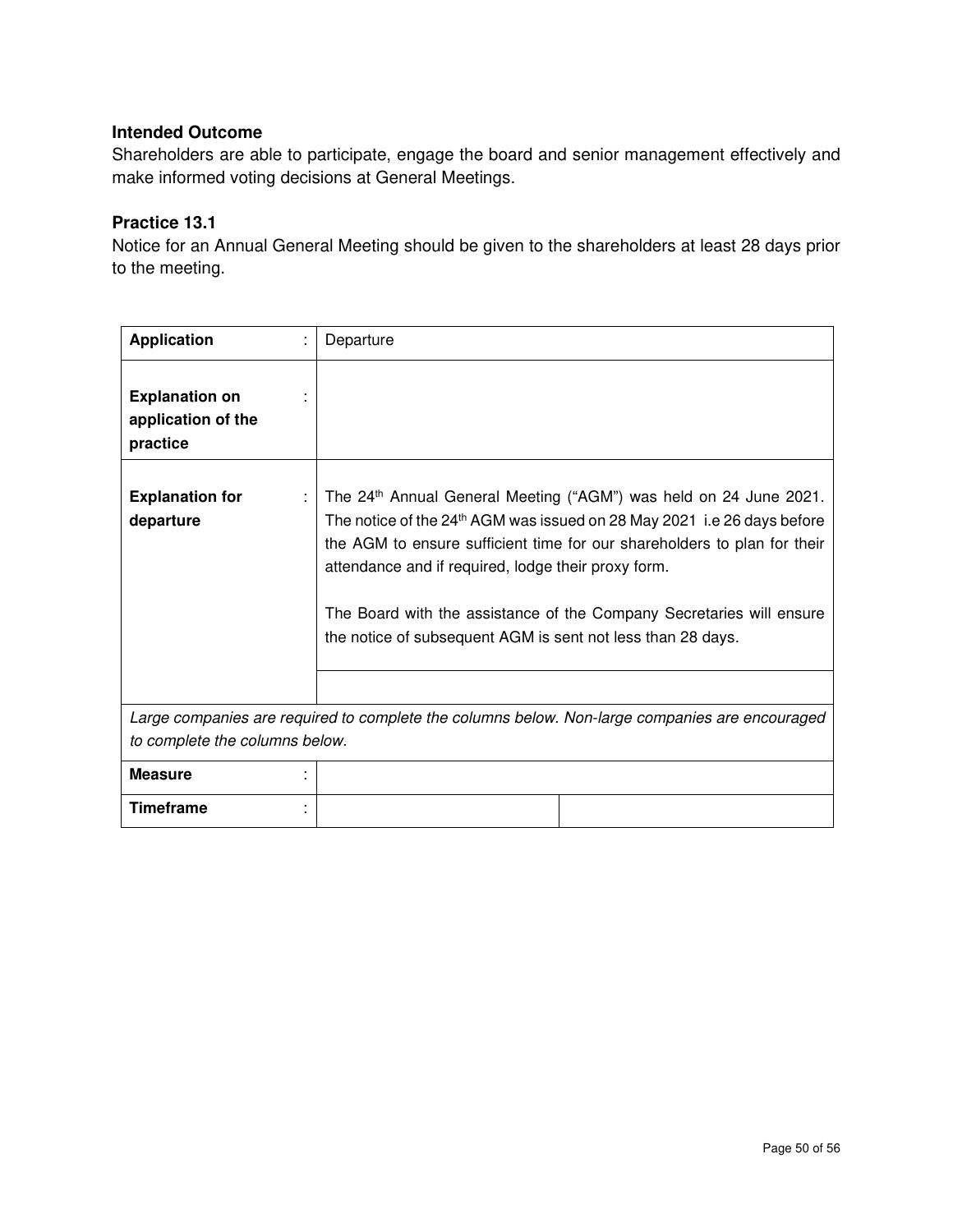Shareholders are able to participate, engage the board and senior management effectively and make informed voting decisions at General Meetings.

## **Practice 13.2**

All directors attend General Meetings. The Chair of the Audit, Nominating, Risk Management and other committees provide meaningful response to questions addressed to them

| <b>Application</b>                                                                                                               | Applied                                                                                                                                                                                                                                                                                                                                                                                                                                                                                                                                                                                 |  |
|----------------------------------------------------------------------------------------------------------------------------------|-----------------------------------------------------------------------------------------------------------------------------------------------------------------------------------------------------------------------------------------------------------------------------------------------------------------------------------------------------------------------------------------------------------------------------------------------------------------------------------------------------------------------------------------------------------------------------------------|--|
| <b>Explanation on</b><br>application of the<br>practice                                                                          | All our Board members including our Group MD and Senior Management<br>Team attended the AGM and EGM online and responded to questions<br>raised by shareholders.<br>All the Directors of the Company will endeavour to attend all future<br>General Meetings and the Chair of the Audit Committee, Nomination and<br>Remuneration Committee and Board Risk & Compliance Committee to<br>provide meaningful responses to questions addressed to them.<br>The External Auditors was also present at the Annual General Meeting to<br>respond to any questions raised by the shareholders. |  |
| <b>Explanation for</b><br>departure                                                                                              |                                                                                                                                                                                                                                                                                                                                                                                                                                                                                                                                                                                         |  |
| Large companies are required to complete the columns below. Non-large companies are encouraged<br>to complete the columns below. |                                                                                                                                                                                                                                                                                                                                                                                                                                                                                                                                                                                         |  |
| <b>Measure</b>                                                                                                                   |                                                                                                                                                                                                                                                                                                                                                                                                                                                                                                                                                                                         |  |
| Timeframe                                                                                                                        |                                                                                                                                                                                                                                                                                                                                                                                                                                                                                                                                                                                         |  |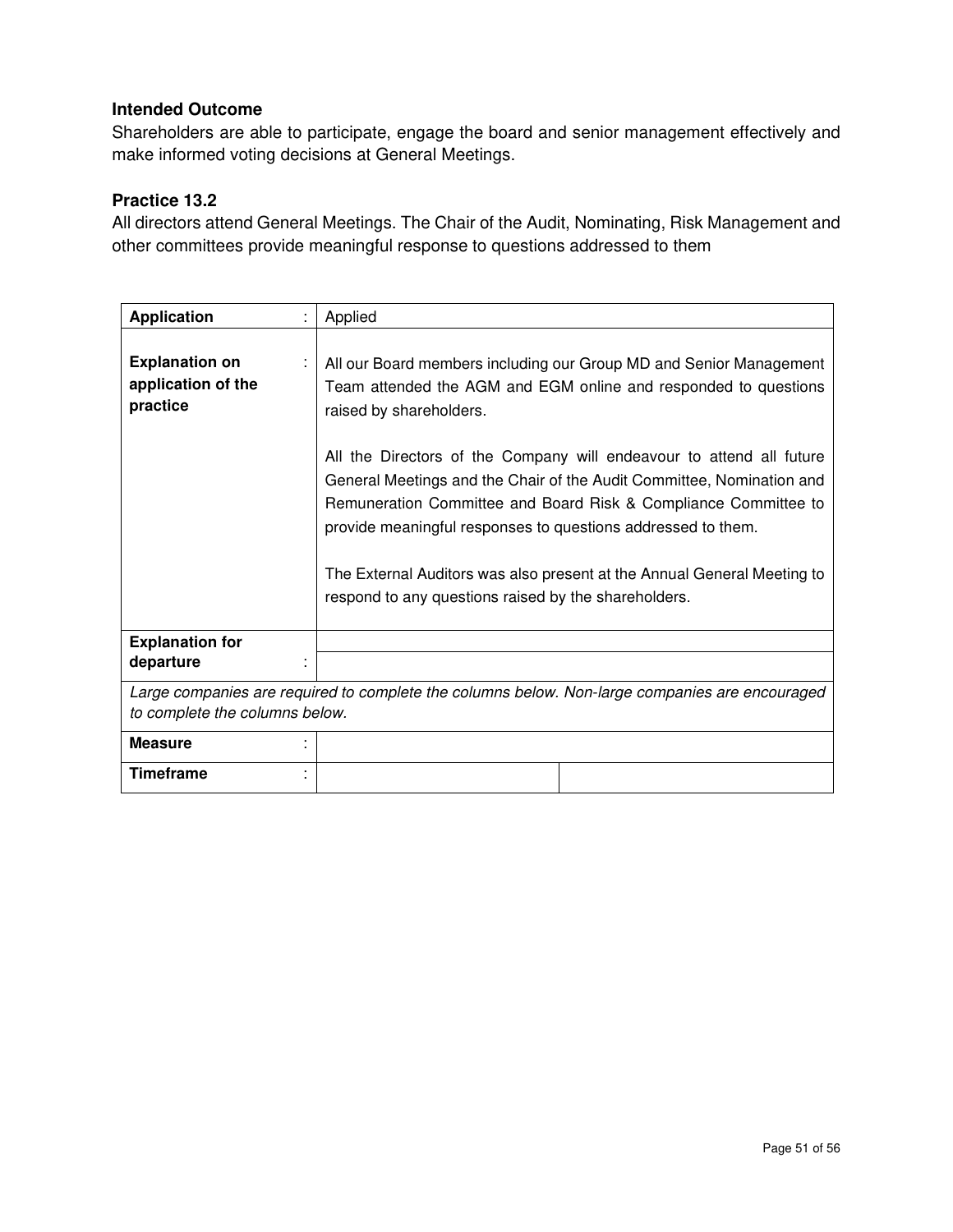Shareholders are able to participate, engage the board and senior management effectively and make informed voting decisions at General Meetings.

## **Practice 13.3**

Listed companies should leverage technology to facilitate–

- voting including voting in absentia; and
- remote shareholders' participation at general meetings.

Listed companies should also take the necessary steps to ensure good cyber hygiene practices are in place including data privacy and security to prevent cyber threats.

| <b>Application</b>                                                                                                               |  | Applied                                                                                                                                                                                                                                                                                                                                                                                                                                                                                                                                                                                                                                                                                                                                                                                                                                                                                                                                                                  |
|----------------------------------------------------------------------------------------------------------------------------------|--|--------------------------------------------------------------------------------------------------------------------------------------------------------------------------------------------------------------------------------------------------------------------------------------------------------------------------------------------------------------------------------------------------------------------------------------------------------------------------------------------------------------------------------------------------------------------------------------------------------------------------------------------------------------------------------------------------------------------------------------------------------------------------------------------------------------------------------------------------------------------------------------------------------------------------------------------------------------------------|
| <b>Explanation on</b><br>application of the<br>practice                                                                          |  | At the Company's 24 <sup>th</sup> Annual General Meeting held on 24 June 2021,<br>the Company had leveraged on technology to conduct a fully virtual<br>Annual General Meeting with Remote Participation and Voting ("RPV")<br>facilities provided by Tricor Investor & Issuing House Services Sdn. Bhd.<br>("Tricor") in accordance with the Constitution of the Company and Section<br>327(1) and (2) of the Companies Act 2016.<br>The Company had appointed the share registrar, Tricor as Poll<br>Administrator to conduct the polling process and Asia Securities Sdn.<br>Berhad., as scrutineers to verify the poll results.<br>Shareholders logged on to Tricor's TIIH Online website with their<br>usernames and passwords and participated in the Annual General<br>Meeting remotely via the live streaming. Shareholders exercised their<br>rights to attend, participate and vote at the meeting remotely using the<br>RPV facilities at http://tiih.online. |
| <b>Explanation for</b><br>departure                                                                                              |  |                                                                                                                                                                                                                                                                                                                                                                                                                                                                                                                                                                                                                                                                                                                                                                                                                                                                                                                                                                          |
| Large companies are required to complete the columns below. Non-large companies are encouraged<br>to complete the columns below. |  |                                                                                                                                                                                                                                                                                                                                                                                                                                                                                                                                                                                                                                                                                                                                                                                                                                                                                                                                                                          |
| <b>Measure</b>                                                                                                                   |  |                                                                                                                                                                                                                                                                                                                                                                                                                                                                                                                                                                                                                                                                                                                                                                                                                                                                                                                                                                          |
| <b>Timeframe</b>                                                                                                                 |  |                                                                                                                                                                                                                                                                                                                                                                                                                                                                                                                                                                                                                                                                                                                                                                                                                                                                                                                                                                          |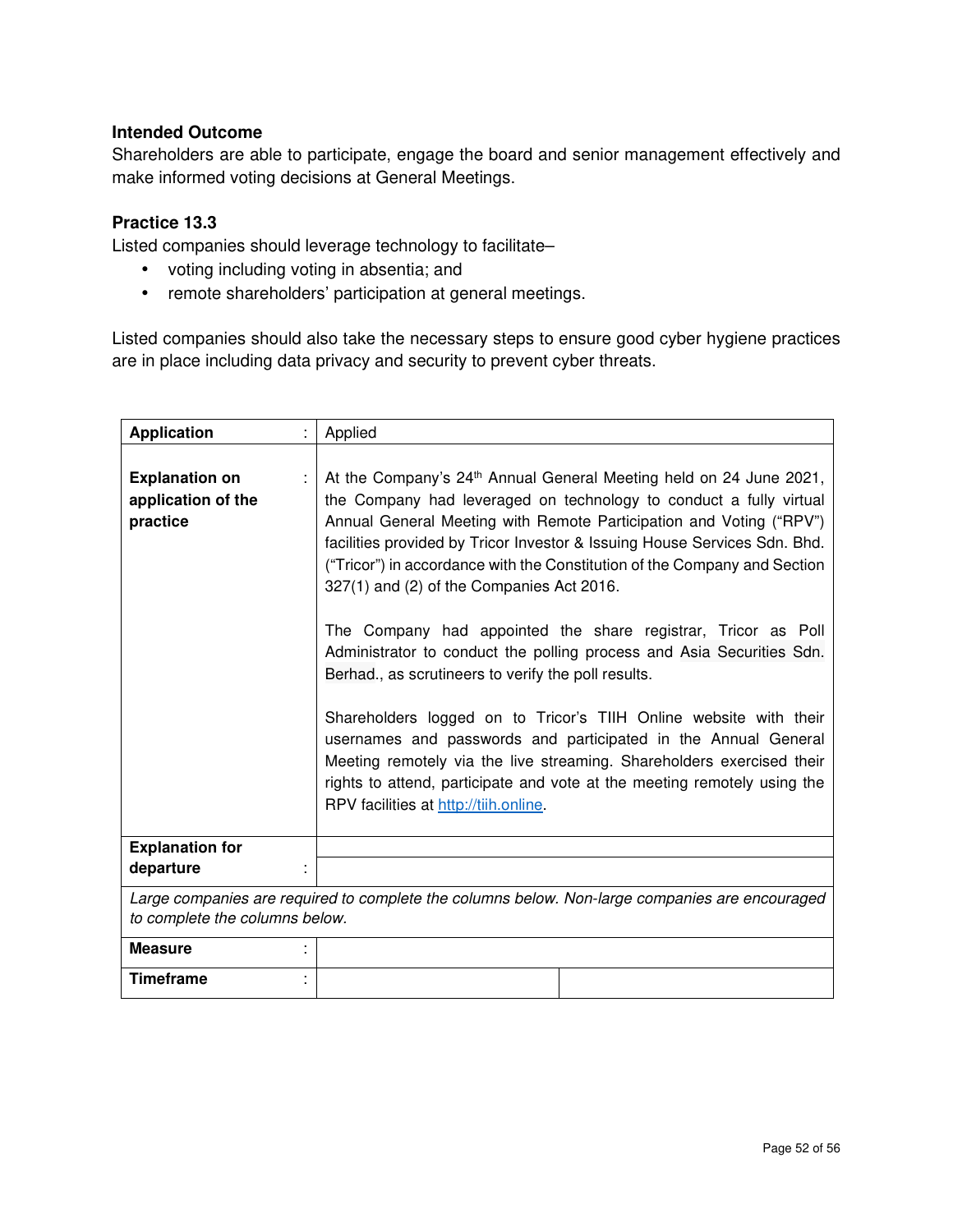Shareholders are able to participate, engage the board and senior management effectively and make informed voting decisions at General Meetings.

#### **Practice 13.4**

The Chairman of the board should ensure that general meetings support meaningful engagement between the board, senior management and shareholders. The engagement should be interactive and include robust discussion on among others the company's financial and non-financial performance as well as the company's long-term strategies. Shareholders should also be provided with sufficient opportunity to pose questions during the general meeting and all the questions should receive a meaningful response.

| Note: The explanation of adoption of this practice should include a discussion on measures undertaken  |                                                                                                                                                                                                                                                                                                                                                                        |  |  |
|--------------------------------------------------------------------------------------------------------|------------------------------------------------------------------------------------------------------------------------------------------------------------------------------------------------------------------------------------------------------------------------------------------------------------------------------------------------------------------------|--|--|
| to ensure the general meeting is interactive, shareholders are provided with sufficient opportunity to |                                                                                                                                                                                                                                                                                                                                                                        |  |  |
| pose questions and the questions are responded to.                                                     |                                                                                                                                                                                                                                                                                                                                                                        |  |  |
|                                                                                                        |                                                                                                                                                                                                                                                                                                                                                                        |  |  |
| <b>Application</b>                                                                                     | Applied                                                                                                                                                                                                                                                                                                                                                                |  |  |
|                                                                                                        |                                                                                                                                                                                                                                                                                                                                                                        |  |  |
| <b>Explanation on</b>                                                                                  | The digital meeting platform with the Remote Participation and Voting                                                                                                                                                                                                                                                                                                  |  |  |
| application of the                                                                                     | ("RPV") facilities had enabled the shareholders and proxies to raise their                                                                                                                                                                                                                                                                                             |  |  |
| practice                                                                                               | questions via query box, prior to and during the Twenty-Fourth Annual<br>General Meeting ("24 <sup>th</sup> AGM") held virtually on 24 June 2021.                                                                                                                                                                                                                      |  |  |
|                                                                                                        | Shareholders and proxies had been given sufficient time to send in their<br>questions via query box before the 24 <sup>th</sup> AGM, i.e. from the date of notice<br>of 24 <sup>th</sup> AGM on 28 May 2021 up to 48 hours before the time appointed<br>for the AGM, and also to pose their questions via query box (real time)<br>during the meeting.                 |  |  |
|                                                                                                        | The Board and management attended to the questions raised and shared<br>their responses with the shareholders and proxies at the 24 <sup>th</sup> AGM. Such<br>arrangement made by the Company had given the opportunity for the<br>shareholders and proxies to have a real-time and two-way interaction with<br>the Board and management at the 24 <sup>th</sup> AGM. |  |  |
| <b>Explanation for</b>                                                                                 |                                                                                                                                                                                                                                                                                                                                                                        |  |  |
| departure                                                                                              |                                                                                                                                                                                                                                                                                                                                                                        |  |  |
|                                                                                                        | Large companies are required to complete the columns below. Non-large companies are encouraged                                                                                                                                                                                                                                                                         |  |  |
| to complete the columns below.                                                                         |                                                                                                                                                                                                                                                                                                                                                                        |  |  |
| <b>Measure</b>                                                                                         |                                                                                                                                                                                                                                                                                                                                                                        |  |  |
| <b>Timeframe</b>                                                                                       |                                                                                                                                                                                                                                                                                                                                                                        |  |  |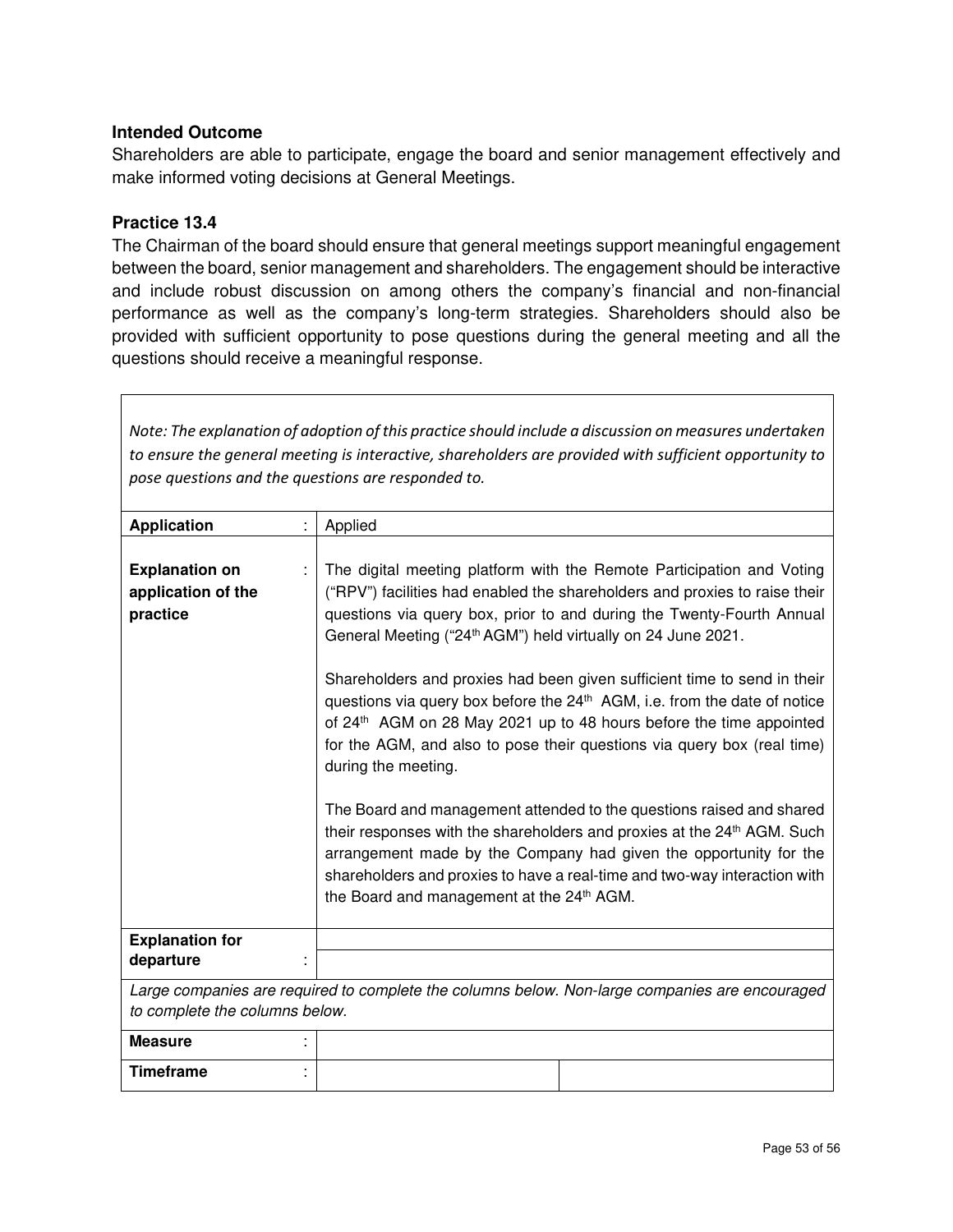Shareholders are able to participate, engage the board and senior management effectively and make informed voting decisions at General Meetings.

#### **Practice 13.5**

The board must ensure that the conduct of a virtual general meeting (fully virtual or hybrid) support meaningful engagement between the board, senior management and shareholders. This includes having in place the required infrastructure and tools to support among others, a smooth broadcast of the general meeting and interactive participation by shareholders. Questions posed by shareholders should be made visible to all meeting participants during the meeting itself.

*Note: The explanation of adoption of this practice should include a discussion on measures undertaken to ensure the general meeting is interactive, shareholders are provided with sufficient opportunity to pose questions and the questions are responded to. Further, a listed issuer should also provide brief reasons on the choice of the meeting platform.* 

| <b>Application</b>                                                                                                               | Applied                                                                                                                                                                                                                                                                                                                                                                                                                                                                                                                                                                                                     |  |
|----------------------------------------------------------------------------------------------------------------------------------|-------------------------------------------------------------------------------------------------------------------------------------------------------------------------------------------------------------------------------------------------------------------------------------------------------------------------------------------------------------------------------------------------------------------------------------------------------------------------------------------------------------------------------------------------------------------------------------------------------------|--|
| <b>Explanation on</b><br>application of the<br>practice                                                                          | The details of the virtual AGM for 2021 and guidance notes on the conduct<br>of AGM were stated explicitly in the Administrative Guide to Shareholders<br>together with the Notice of AGM.                                                                                                                                                                                                                                                                                                                                                                                                                  |  |
|                                                                                                                                  | The shareholders were guided accordingly for their participation in the<br>AGM. The proceedings of the AGM were live broadcasted, and the<br>shareholders were able to join the live streamed AGM via web portal or<br>mobile application which was facilitated by Tricor Investor & Issuing<br>House Services Sdn. Bhd., being the Share Registrar of the Company<br>and the poll administrator for the AGM.<br>The Chairman shared at the AGM on questions submitted by the<br>shareholders. The questions and corresponding replies were also read<br>out by the Group Managing Director during the AGM. |  |
| <b>Explanation for</b>                                                                                                           |                                                                                                                                                                                                                                                                                                                                                                                                                                                                                                                                                                                                             |  |
| departure                                                                                                                        |                                                                                                                                                                                                                                                                                                                                                                                                                                                                                                                                                                                                             |  |
| Large companies are required to complete the columns below. Non-large companies are encouraged<br>to complete the columns below. |                                                                                                                                                                                                                                                                                                                                                                                                                                                                                                                                                                                                             |  |
| <b>Measure</b>                                                                                                                   |                                                                                                                                                                                                                                                                                                                                                                                                                                                                                                                                                                                                             |  |
| <b>Timeframe</b>                                                                                                                 |                                                                                                                                                                                                                                                                                                                                                                                                                                                                                                                                                                                                             |  |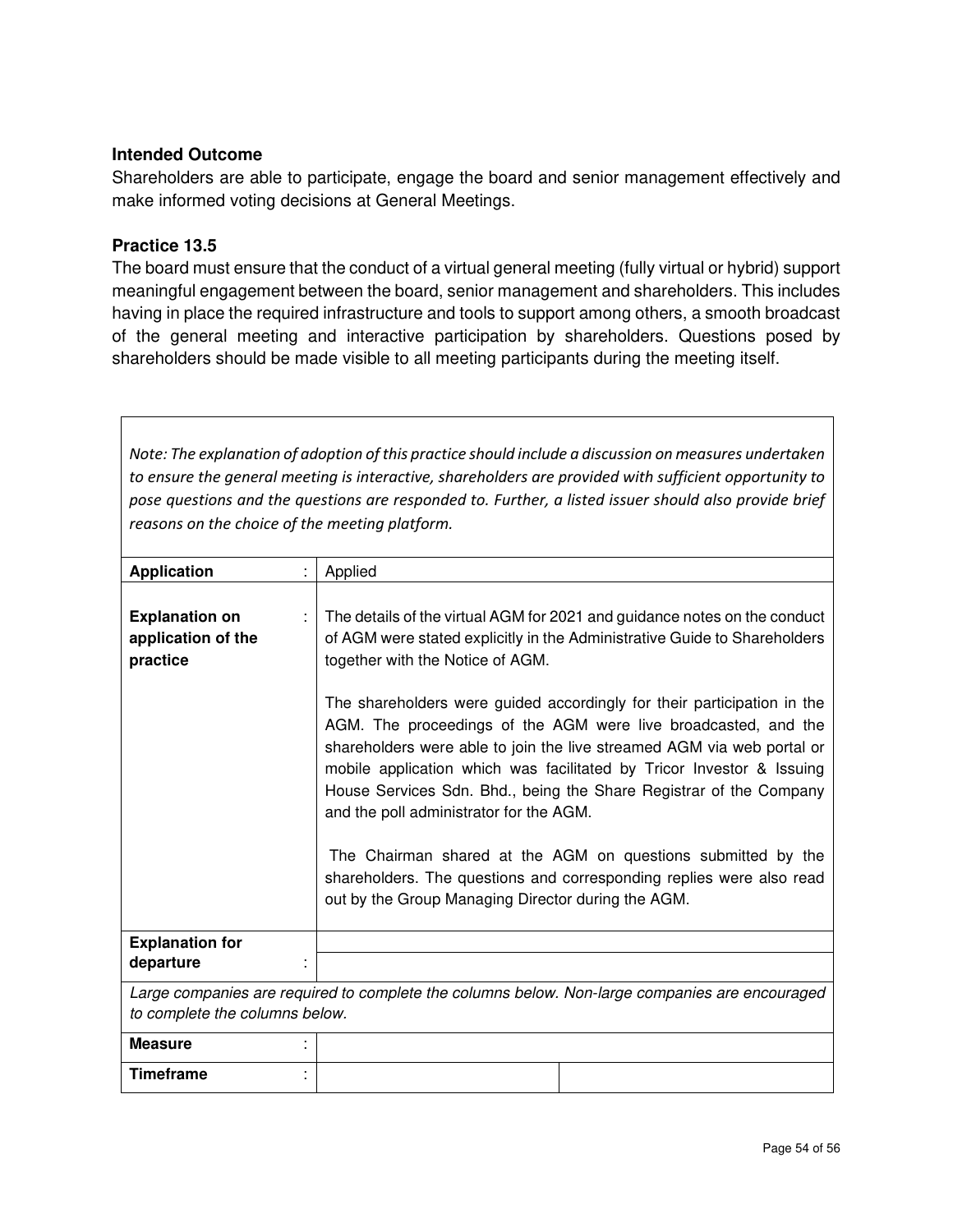Shareholders are able to participate, engage the board and senior management effectively and make informed voting decisions at General Meetings.

## **Practice 13.6**

Minutes of the general meeting should be circulated to shareholders no later than 30 business days after the general meeting.

| Note: The publication of Key Matters Discussed is not a substitute for the circulation of minutes of<br>general meeting          |                                                                                                                                                                                                                                                                 |  |
|----------------------------------------------------------------------------------------------------------------------------------|-----------------------------------------------------------------------------------------------------------------------------------------------------------------------------------------------------------------------------------------------------------------|--|
| <b>Application</b>                                                                                                               | Departure                                                                                                                                                                                                                                                       |  |
| <b>Explanation on</b><br>application of the<br>practice                                                                          |                                                                                                                                                                                                                                                                 |  |
| <b>Explanation for</b><br>departure                                                                                              | The 24 <sup>th</sup> Annual General Meeting ("AGM") was held on 24 June 2021.<br>The proceedings of the AGM including the responses to the questions<br>raised by the shareholders and proxies before and during the AGM were<br>recorded in the minutes of AGM |  |
|                                                                                                                                  | The Company would adopt this Practice to circulate/publish the minutes<br>of the forthcoming 25th AGM of the Company within thirty (30) business<br>days after the general meeting.                                                                             |  |
| Large companies are required to complete the columns below. Non-large companies are encouraged<br>to complete the columns below. |                                                                                                                                                                                                                                                                 |  |
| <b>Measure</b>                                                                                                                   |                                                                                                                                                                                                                                                                 |  |
| <b>Timeframe</b>                                                                                                                 |                                                                                                                                                                                                                                                                 |  |